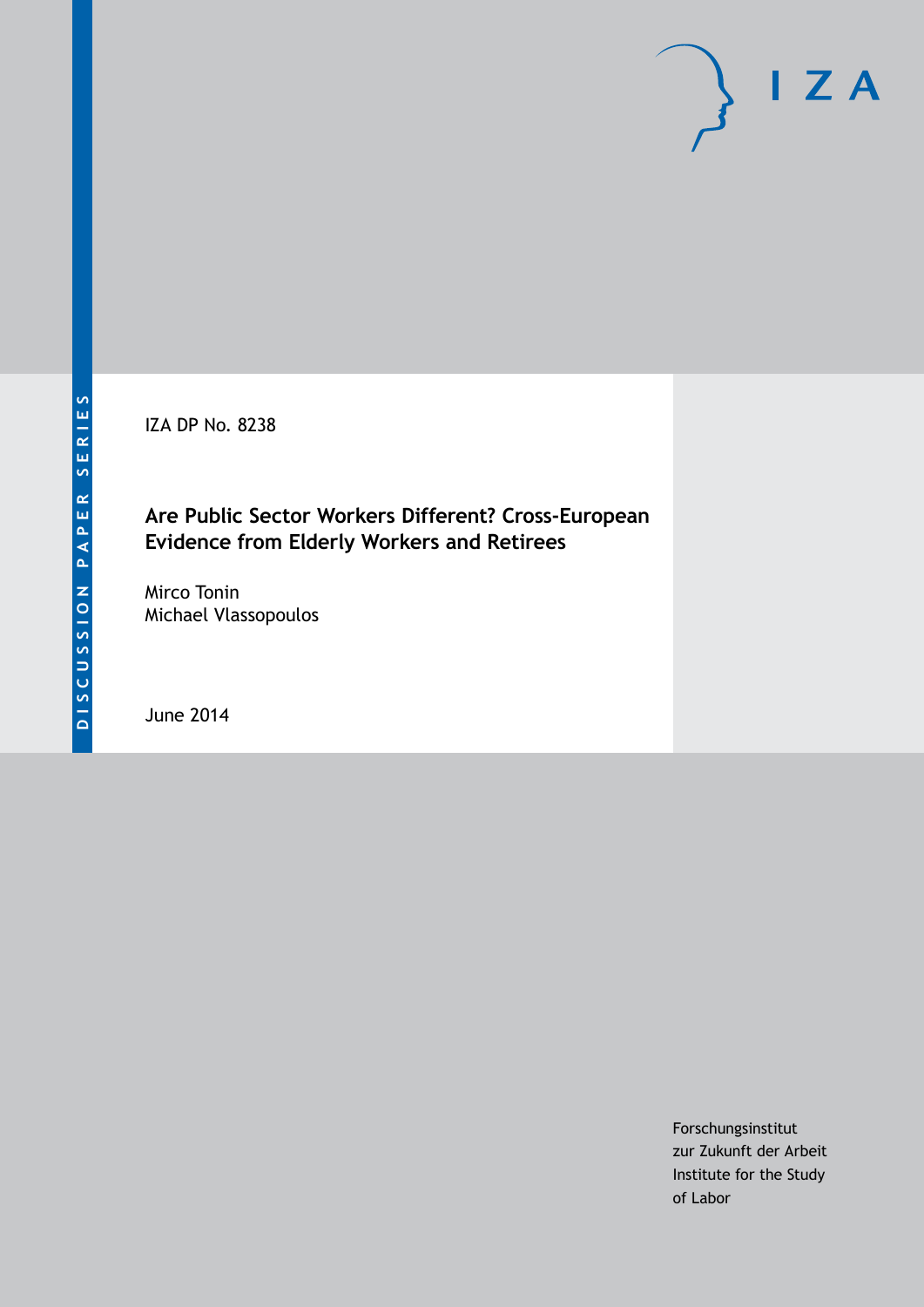# **Are Public Sector Workers Different? Cross-European Evidence from Elderly Workers and Retirees**

# **Mirco Tonin**

*University of Southampton, CEU, CESifo and IZA*

## **Michael Vlassopoulos**

*University of Southampton*

Discussion Paper No. 8238 June 2014

IZA

P.O. Box 7240 53072 Bonn **Germany** 

Phone: +49-228-3894-0 Fax: +49-228-3894-180 E-mail: [iza@iza.org](mailto:iza@iza.org)

Any opinions expressed here are those of the author(s) and not those of IZA. Research published in this series may include views on policy, but the institute itself takes no institutional policy positions. The IZA research network is committed to the IZA Guiding Principles of Research Integrity.

The Institute for the Study of Labor (IZA) in Bonn is a local and virtual international research center and a place of communication between science, politics and business. IZA is an independent nonprofit organization supported by Deutsche Post Foundation. The center is associated with the University of Bonn and offers a stimulating research environment through its international network, workshops and conferences, data service, project support, research visits and doctoral program. IZA engages in (i) original and internationally competitive research in all fields of labor economics, (ii) development of policy concepts, and (iii) dissemination of research results and concepts to the interested public.

IZA Discussion Papers often represent preliminary work and are circulated to encourage discussion. Citation of such a paper should account for its provisional character. A revised version may be available directly from the author.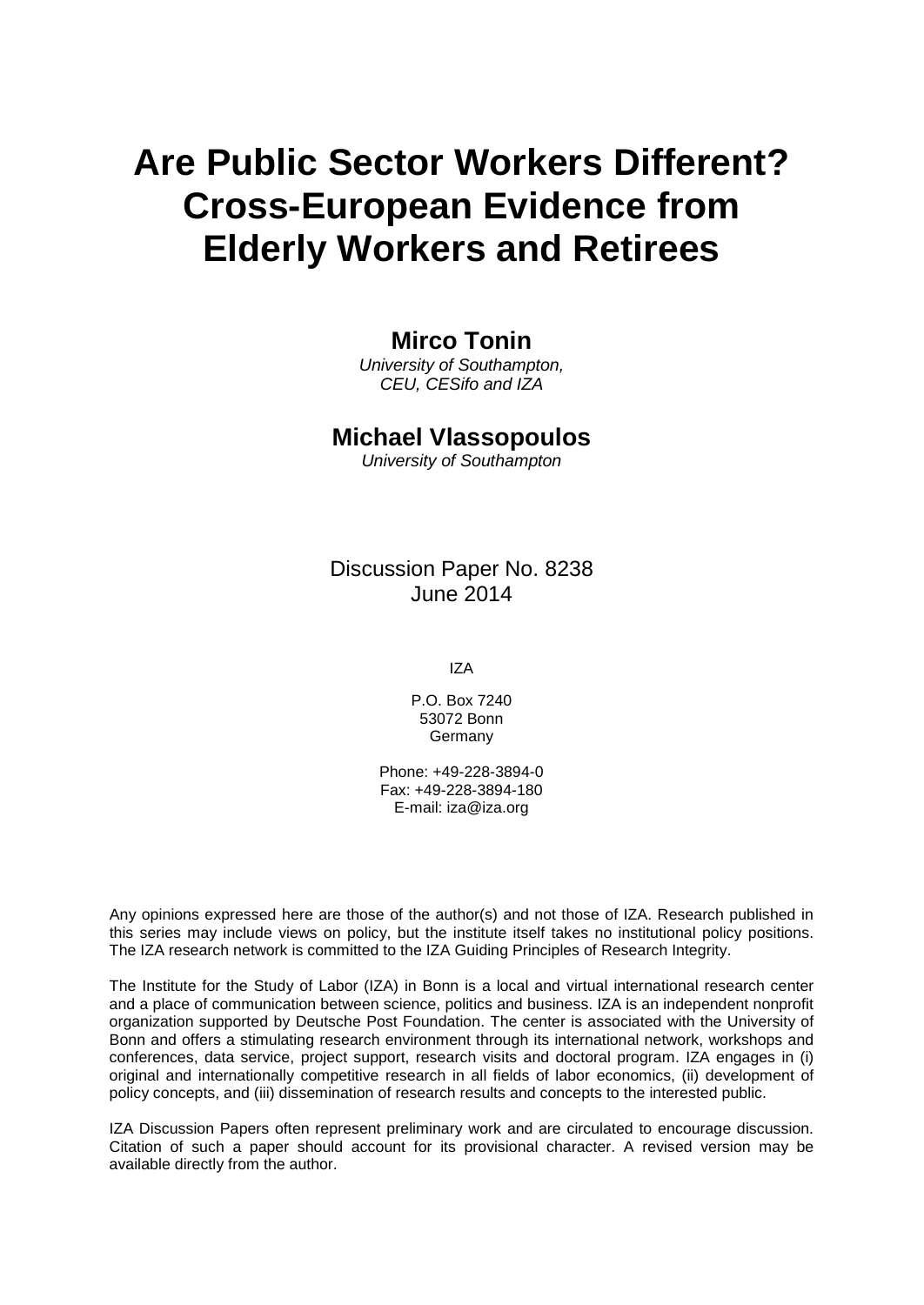IZA Discussion Paper No. 8238 June 2014

# **ABSTRACT**

# **Are Public Sector Workers Different? Cross-European Evidence from Elderly Workers and Retirees**

The public sector employs a large share of the labor force to execute important functions (e.g. regulation and public good provision) in an environment beset by severe agency problems. Attracting workers who are motivated to serve the public interest is important to mitigate these problems. We investigate whether public and private sector employees differ in terms of their public service motivation, as measured by their propensity to volunteer, using a representative sample of elderly workers from 12 European countries. To overcome potential identification difficulties related to unobservable differences in working conditions (e.g. working time, required effort, job security, career incentives), we also look at retired workers. We find that public sector workers, both those currently employed and those already retired, are significantly more prosocial; however, the difference in prosociality is explained by differences in the composition of the workforce across the two sectors, in terms of (former) workers' education and occupation. Looking across industries and within occupations, we find that former public sector workers in education are more motivated, while there are no differences across the two sectors when considering broad occupational categories. We also investigate other dimensions and find no differences in terms of trust, while there is evidence of some differences in risk aversion, political preferences, life and job satisfaction.

JEL Classification: D64, H83, J45

Keywords: public sector, public service motivation, risk aversion, trust, life satisfaction, volunteering

Corresponding author:

Mirco Tonin Economics Department Social Sciences University of Southampton Southampton SO17 1BJ United Kingdom E-mail: [m.tonin@soton.ac.uk](mailto:m.tonin@soton.ac.uk)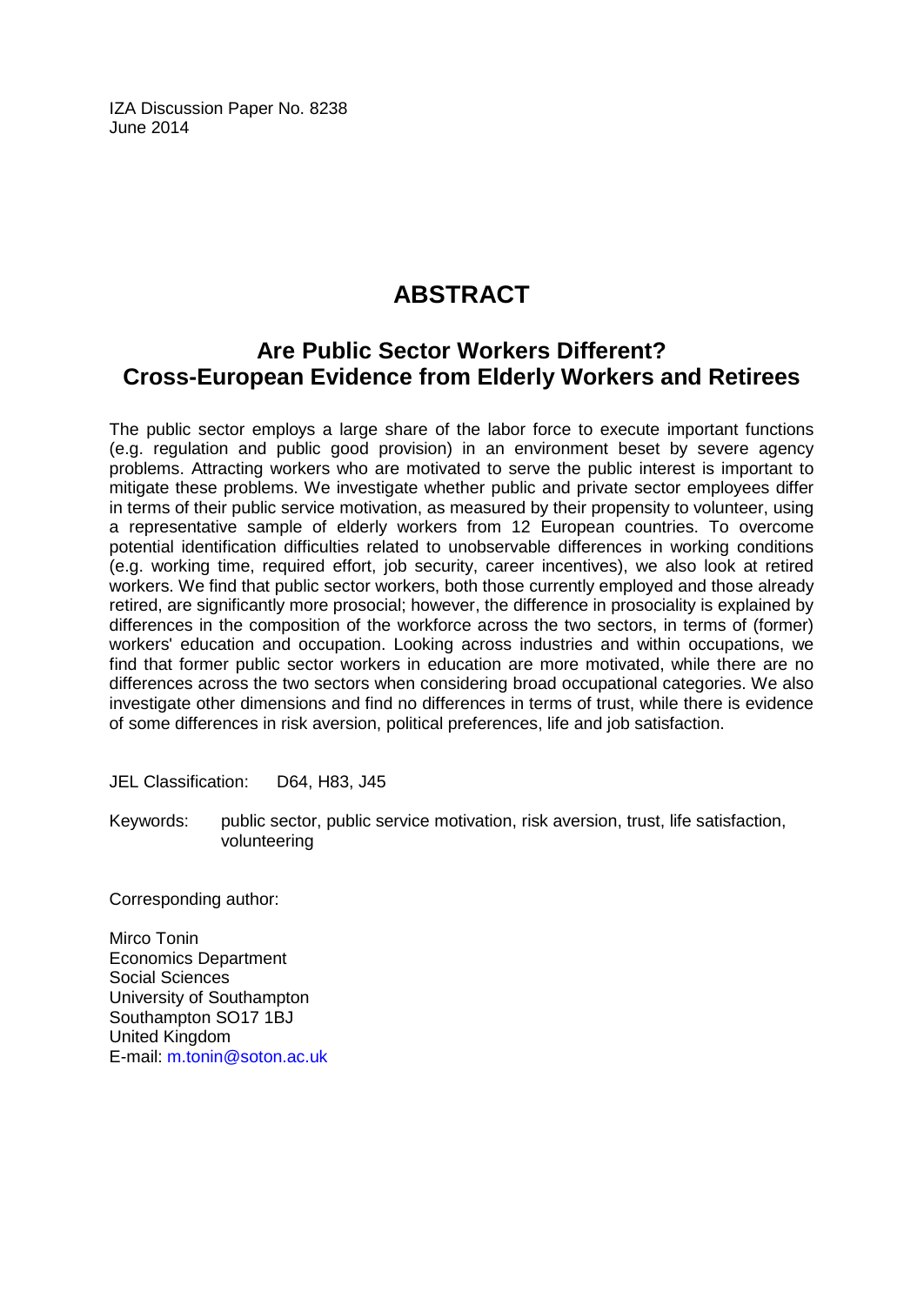"Wall Street may be losing its luster for new U.S. college graduates who are increasingly looking to the government for jobs that enrich their social conscience, if not their wallet." — Wendell Marsh, Reuters, 11/06/2009.

## 1 Introduction

In most countries the public sector is a key economic actor, providing a wide range of goods and services, regulating the economic activities of firms and households, redistributing large shares of national income through the tax and benefit system. To execute all these functions, the public sector employs a large fraction of the labor force: on average government employment represents 15% of the labor force across the OECD, with compensation of government employees reaching 11% of GDP (OECD, 2011). Employees in the public sector operate in an environment where agency problems are arguably more severe than in the private sector (Dixit, 2002; Besley and Ghatak, 2003), due, for instance, to the multiplicity of objectives and principals characterising public sector organizations and the difficulty in measuring output, which can give rise to phenomena such as corruption (Svensson, 2005), regulatory capture (Dal Bo, 2006), and waste (Bandiera et al., 2009). For these reasons, and given the importance of the tasks carried out in the public sector (e.g. education, health care, law enforcement), understanding what are the characteristics of public sector employees is of primary importance. In particular, whether or not public sector workers are intrinsically motivated to carry out their job in order to serve the public interest, i.e. they have public service motivation, is important, for instance, for the design of remuneration policies (Besley and Ghatak, 2005; Delfgauuw and Dur, 2008; Dal Bo et al., 2013) and the outsourcing of public service provision to for-profit firms (Francois, 2000; Francois and Vlassopoulos,  $2008$ ).<sup>1</sup> The issue of selection of workers into the public sector has also recently received a lot of attention in the development literature (Dal Bo et al., 2013; Hanna and Wang, 2013; Banuri and Keefer, 2013; Lagarde and Blaauw, 2013; Ashraf et al., 2014).

In this paper, we assess whether the public sector is effective in attracting a particularly motivated workforce, by comparing private and public sector workers, current and retired, along one aspect of prosocial behavior, namely, volunteering.<sup>2</sup> We draw data from the Survey of Health, Ageing and Retirement in Europe (SHARE), a representative cross-national survey of more than 85,000 individuals from 19 European countries aged 50 or over, with detailed information about health, socio-economic status and social and family networks. An important advantage of this dataset is that it allows us to compare not only current public and private sector employees, but also retired

<sup>&</sup>lt;sup>1</sup>For a survey of the extensive public administration literature on public service motivation, see Perry et al.  $(2010)$ .

<sup>&</sup>lt;sup>2</sup>This methodology has been used extensively in the literature that we review in the next section, using measures like unpaid overtime, charitable donations, volunteering, blood donations, or participation in nonpolitical civic affairs.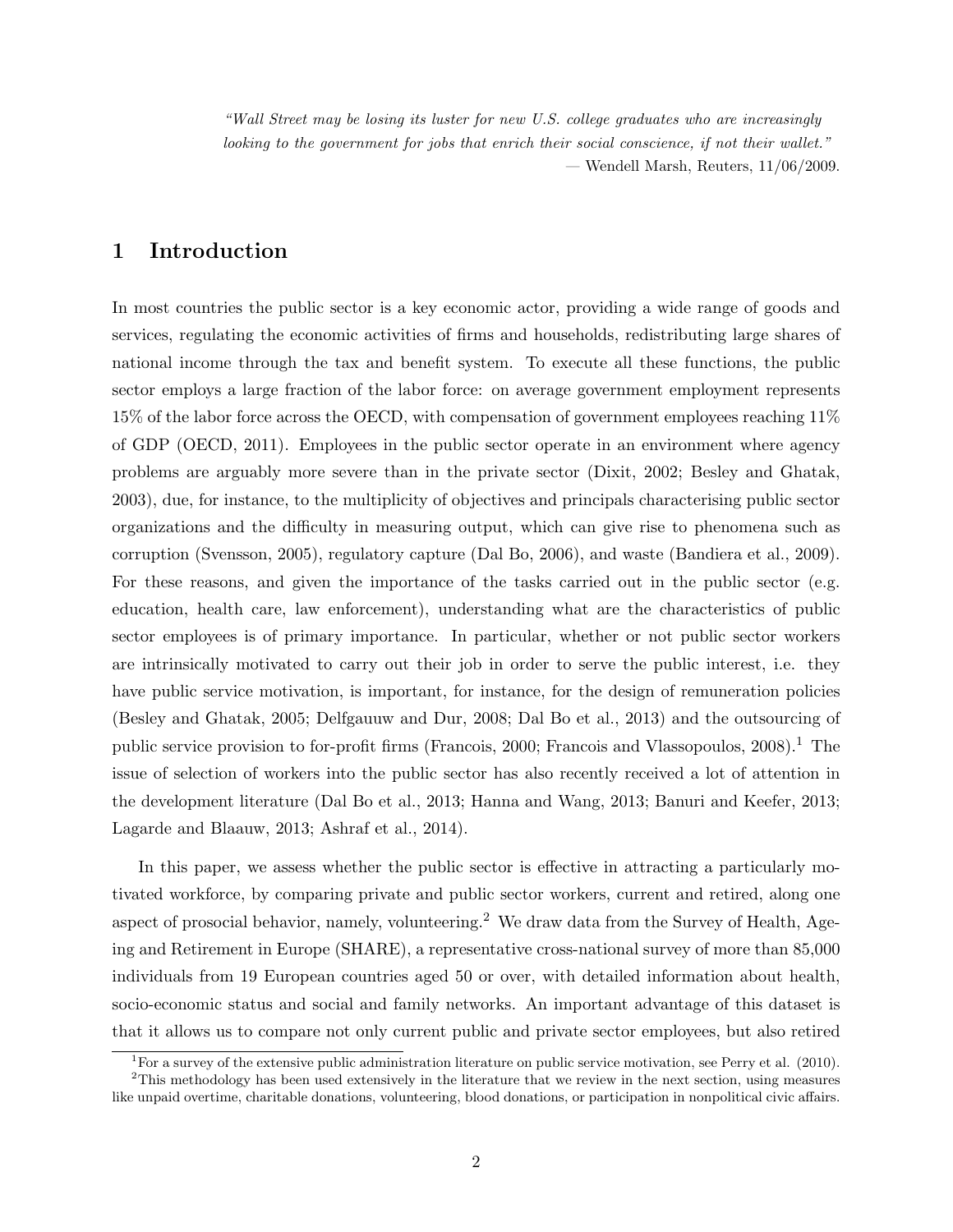workers from the two sectors. Moreover, we are able to follow a subsample of individuals who transition from employment into retirement and thus track how their behavior develops.

Looking at elderly workers, beyond being interesting in its own right because of ageing, is advantageous because the early years of someone's career may not be very revealing in terms of tastes, as one may engage in "job hopping", in search of a good match (Jovanovic, 1979). This problem is exacerbated by the fact that "queuing" for public sector jobs is common in many countries. Considering the latter part of one's career provides a better indication of preferences and, as the average job tenure in our sample of current employees is 21 years (while retirees have spent on average 25 years in their last job), we capture a sizeable part of the working life.

We complement the analysis that is based on elderly current workers with that from individuals who have retired from a job in the public or the private sector. This allows us to overcome two potential limitations associated with drawing inferences from samples of current workers, as the existing literature has done. The first is that the working environment is likely to be different between the private and public sectors in terms of working hours, job security, career incentives, required effort and so on, and it is difficult to control for all these differences. Thus, differences between current public and private sector employees may be due to (uncontrolled for) differences in the working environment rather than to differences in motivation. This is not an issue for retirees. The second limitation of comparing only current employees is that marginal and overall motivation may differ. Finding that, for instance, plumbers donate to charity more than nurses would indicate that their prosocial motivation is higher on the margin, but we could not infer how they compare in terms of overall motivation. Nurses may donate less because they have the opportunity to behave altruistically on the job and thus may feel less inclined to do it off the job. Of course, considerations about past contributions to society may play a role in the decision on whether or not to behave prosocially when retired, but we expect these to be of second order importance compared to contemporaneous events. A drawback in using elderly and retired workers is that we cannot trace how public service motivation evolves over the career of individuals. We discuss this limitation in the conclusions, but we believe that looking at this population of elderly and retired workers allows us to push forward our understanding of the characteristics of the public sector workforce.

What we find is that public sector workers are more prosocially inclined as they are more likely to volunteer compared to private sector workers. In particular, working in the public sector increases the probability of volunteering by 3 percentage points, compared to an average propensity to volunteer of 16%. We also find that this difference in prosocial attitudes is mostly due to the composition of the public sector workforce. Indeed, once we control for factors like education and profession, there is no significant difference in the prosocial behavior of public and private sector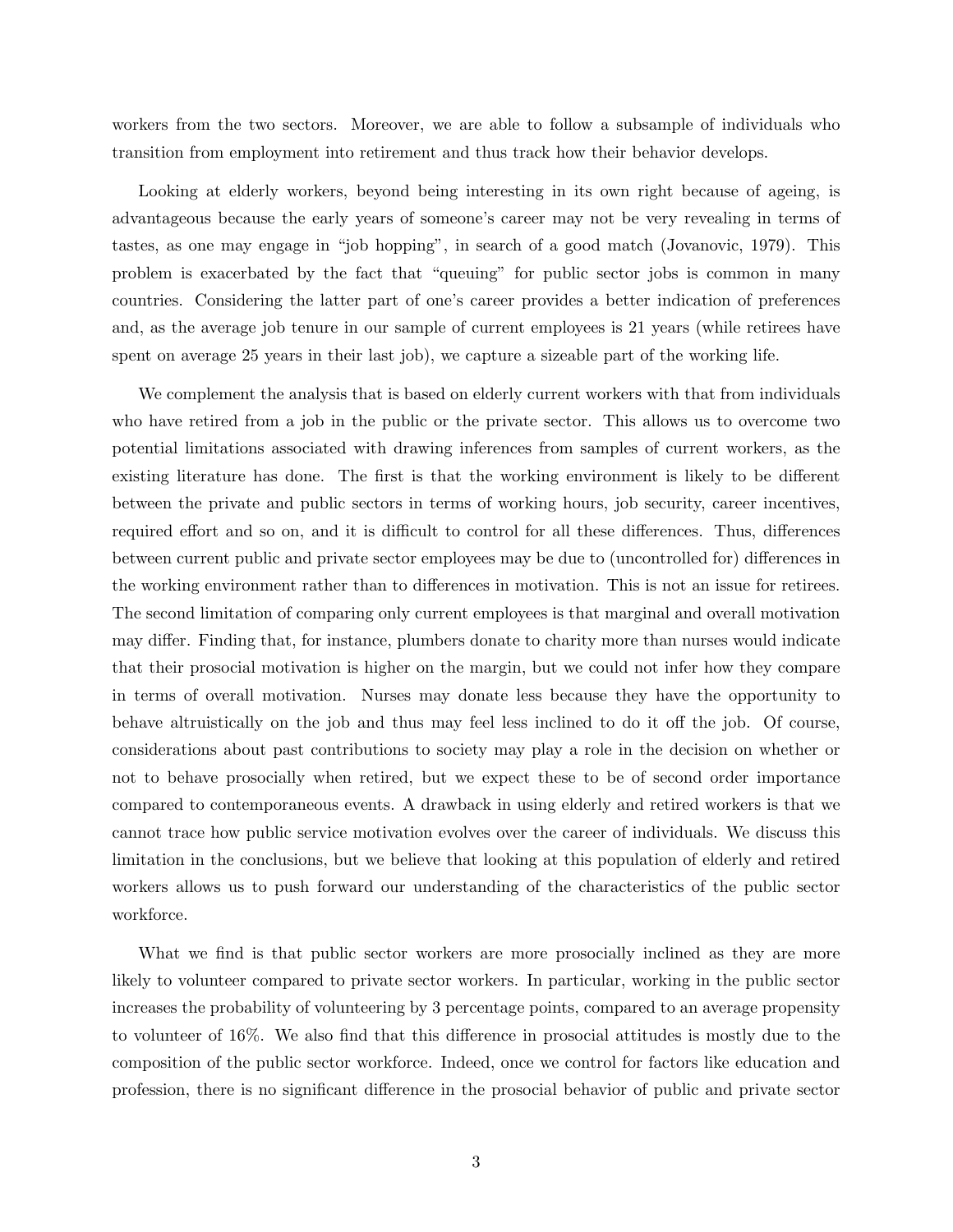employees. The results are similar when looking at retirees. In that sample, the unconditional difference is higher, 6%, but is considerably reduced and becomes insignificant after controlling for personal characteristics. The longitudinal analysis, where we can control for individual fixed effects, reveals a positive shift in volunteering after retirement, but no differential shift depending on the sector of employment. This suggests that the two biases discussed above are either small or cancel each other out.

Thus, overall our results indicate that public sector workers are on average more prosocial than private sector workers, but this is mostly because they are on average more educated and less likely to perform menial tasks, factors that are positively correlated with prosociality. In other words, our results suggest that it is the structural difference of jobs in the public and private sector that explains the different prosocial attitudes of workers in the two sectors, while we do not find evidence of public service motivation that is specific to the public sector as a whole.

When we perform subgroup analysis on the more numerous sample of retirees, we find that, while public sector workers in education display significantly more prosocial motivation than comparable workers in the private sector, this is not the case for workers in health and social care, public administration and the rest of the public sector. When we narrow the comparison within broadly defined occupational groups, we do not find differences across the two sectors. For instance, we find that private and public sector managers and professionals are indistinguishable in terms of their prosocial motivation. Finally, the pattern of findings regarding the public-private difference in prosociality outlined above - a significant premium in public sector in raw comparisons that vanishes when controlling for individual characteristics - is robust to considering different cohorts of retirees or different countries separately.

Besides prosocial motivation, we also investigate whether employees in the public and private sectors differ along other dimensions, such as, risk attitudes, political views, trust, and life satisfaction. Again, looking only at current employees, as the literature has done so far, may be problematic because of differences in working conditions, while adding retirees to the analysis allows us to overcome this potential drawback. We find no difference in terms of trust between public and private (former) employees, while there is some evidence of public sector employees being more risk averse, more left leaning in terms of their political preferences and more satisfied with their job and life.

The rest of the paper is organized as follows. The next section discusses more in detail the relevant literature. Section 3 introduces the data, describes and provides summary statistics of the main variables. Section 4 presents the main results on differences in prosocial motivation. Section 5 conducts some subgroup analysis by industry, occupation, age group and country. Section 6 looks at differences in risk, trust, political views and life satisfaction, while the last section concludes.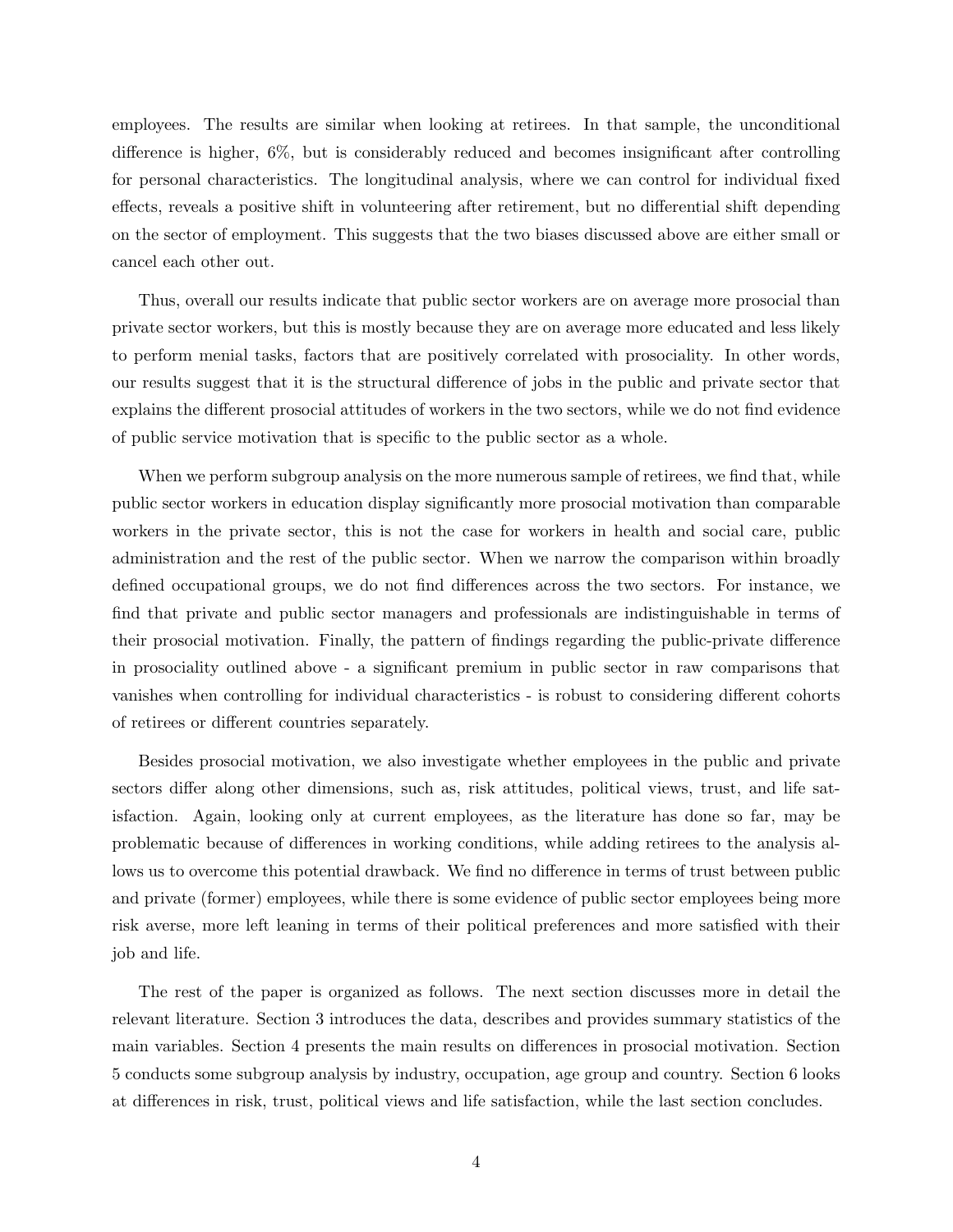## 2 Related Literature

Here, we briefly review the empirical literature concerning differences between public and private sector employees in terms of prosocial motivation, risk attitudes, and other characteristics. In the conclusions, we compare these findings to our results.

Starting with studies that infer prosocial motivation from reported actions, Gregg et al. (2011) use the British Household Panel Survey and focus on individuals working in health, education and social care industries. They find that employees in the non-profit sector are significantly more likely to do unpaid overtime than those in the for-profit sector; looking at the behavior of people who switch sectors, they find some supporting evidence that this is due to self-selection rather than to different institutional norms in the two sectors. There is also a literature in political science and public administration that explores empirically the issue of public sector motivation. Rotolo and Wilson (2006) and Lee (2012) use the Current Population Survey and find that public-sector workers are more likely to volunteer than private-sector ones. Brewer (2003) uses the American National Election Study and finds that government employees are more likely to participate in nonpolitical civic organizations and are more trustful than other citizens. Houston (2006) uses the General Social Survey and finds that public employees are more likely to volunteer and donate blood than private sector employees.

The study by Buurman et al. (2012) exploits a survey that took place in the Netherlands offering as a reward for completion a gift certificate, a lottery ticket, or a charitable donation. They look at whether public or private sector employees differ in their choices. What they find is that public sector employees are significantly less likely to choose the lottery. Moreover, public sector workers are more likely to choose the charity only at the start of their career, while, as tenure increases, the difference disappears and even reverses. By looking at whether people feel underpaid in their job, they also find some indication that public sector employees might not donate to the charity because they feel they have already contributed to society at work.

There are also several studies looking at reported motivations. Dur and Zoutenbier (2014) and Cowley and Smith (2014) use data from the World Values Survey to explore the importance of public sector mission in attracting motivated workers. The first paper finds an increase in the likelihood of working in the public sector for those workers who have both high altruism and confidence in political parties. The second paper finds that public sector workers exhibit higher intrinsic motivation in many countries and that the likelihood of intrinsically motivated workers to work in the public sector is negatively affected by corruption, with the effects being stronger for younger workers. Dur and Zoutenbier (2012) and Dohmen and Falk (2010) use data from the German Socio-Economic Panel Study. The first paper finds evidence of public sector workers being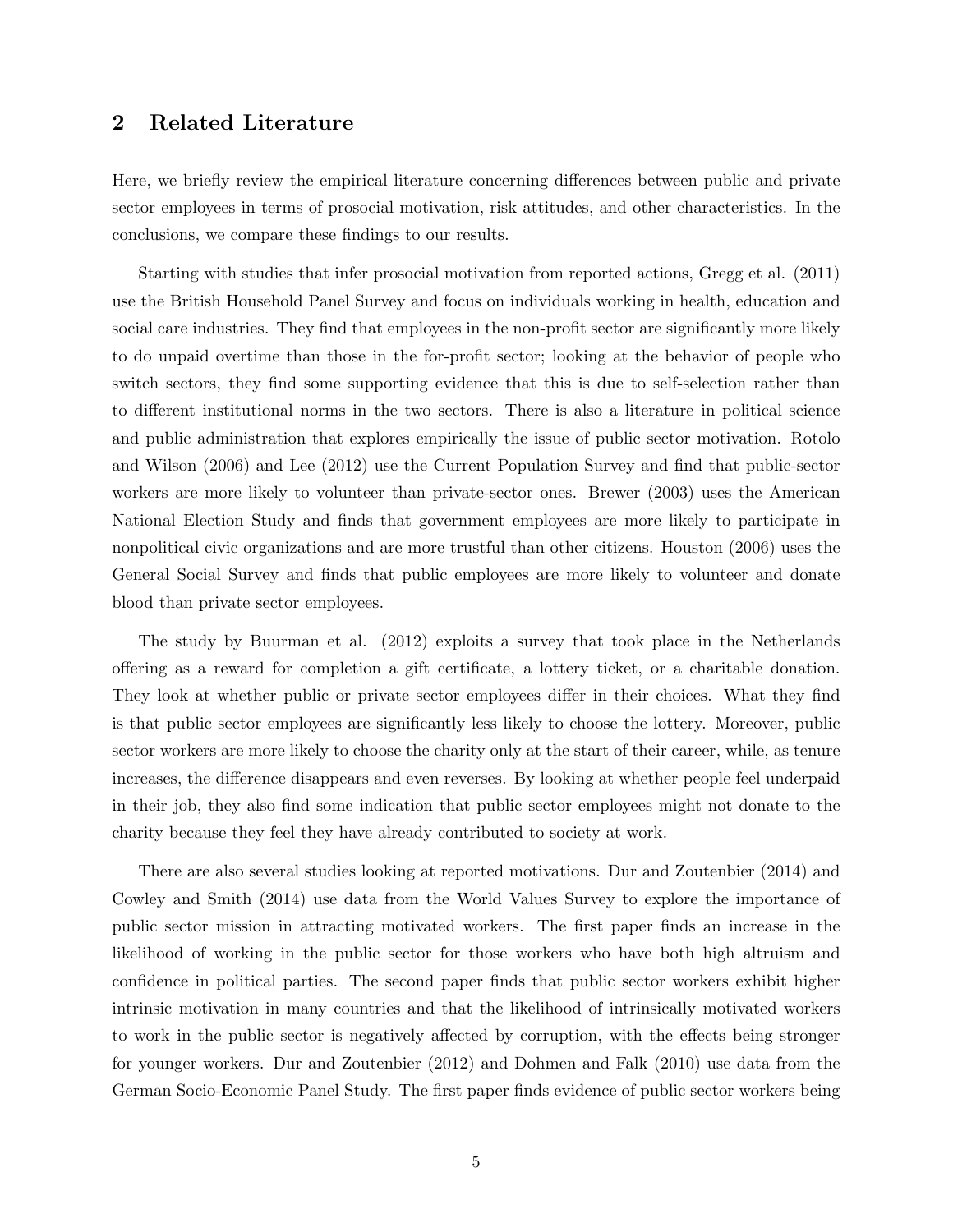more altruistic (and lazy) than similar private sector employees, with the difference in altruism due to employees in caring industries and the difference in laziness due to workers with long experience, while the difference in altruism is not affected by experience. They also find that more risk averse workers are more likely to work in the public sector. The second paper focuses on teachers and finds that they are more risk averse, trust more and are less negatively reciprocal than employees in other professions.

Recently, a series of papers in the development literature have looked at the issue of worker selection into the public sector. Dal Bo et al. (2013) use a field experiment in Mexico and find, among other things, that offering higher salaries at the recruitment stage attracts candidates with stronger public service motivation. Ashraf et al. (2014) set up a field experiment in Zambia and find that stressing the social dimension, rather than career perspectives, of public sector jobs does not affect the motivation of candidates. Hanna and Wang (2013) show evidence of negative selection into the public sector in India, with students more likely to cheat during a laboratory experiment also more likely to express a preference for a government job. Banuri and Keefer (2013), on the other hand, find evidence of positive selection into public service in Indonesia. Lastly, Lagarde and Blaauw (2013) report that nursing students in South Africa that displayed generous behavior in a dictator game with patient recipients, were more likely to then take up positions in rural areas, which are considered to be less desirable for health workers but more beneficial to the beneficiaries.

Finally, looking at senior citizens has been instrumental in addressing various important issues in economics. The SHARE dataset has been used, for instance, to look at portfolio choices (Christelis et al., 2010; Christelis et al., 2013), the effect of retirement on cognitive abilities (Rohwedder and Willis, 2010; Mazzonna and Peracchi, 2012), the effects of education on the distribution of earnings (Brunello et al., 2009), the long term economic and health outcomes of exposure to war (Kesternich et al., 2012) and the prevalence of informal caregiving to elderly parents (Crespo and Mira, 2012). There have also been studies, mostly in gerontology, describing the patterns of volunteering (see Hank and Erlinghagen, 2010, for a review) or other outcomes among elderly people. To the best of our knowledge, this is, however, the first study looking at senior citizens, both working and retired, to uncover differences between the workforces in the public and private sectors.

## 3 Data

#### 3.1 The Survey and Samples

We use data from waves 1 (2004), 2 (2006) and 4 (2011) of the Survey of Health, Ageing and Retirement in Europe (SHARE), which collects data on health, socio-economic status, social support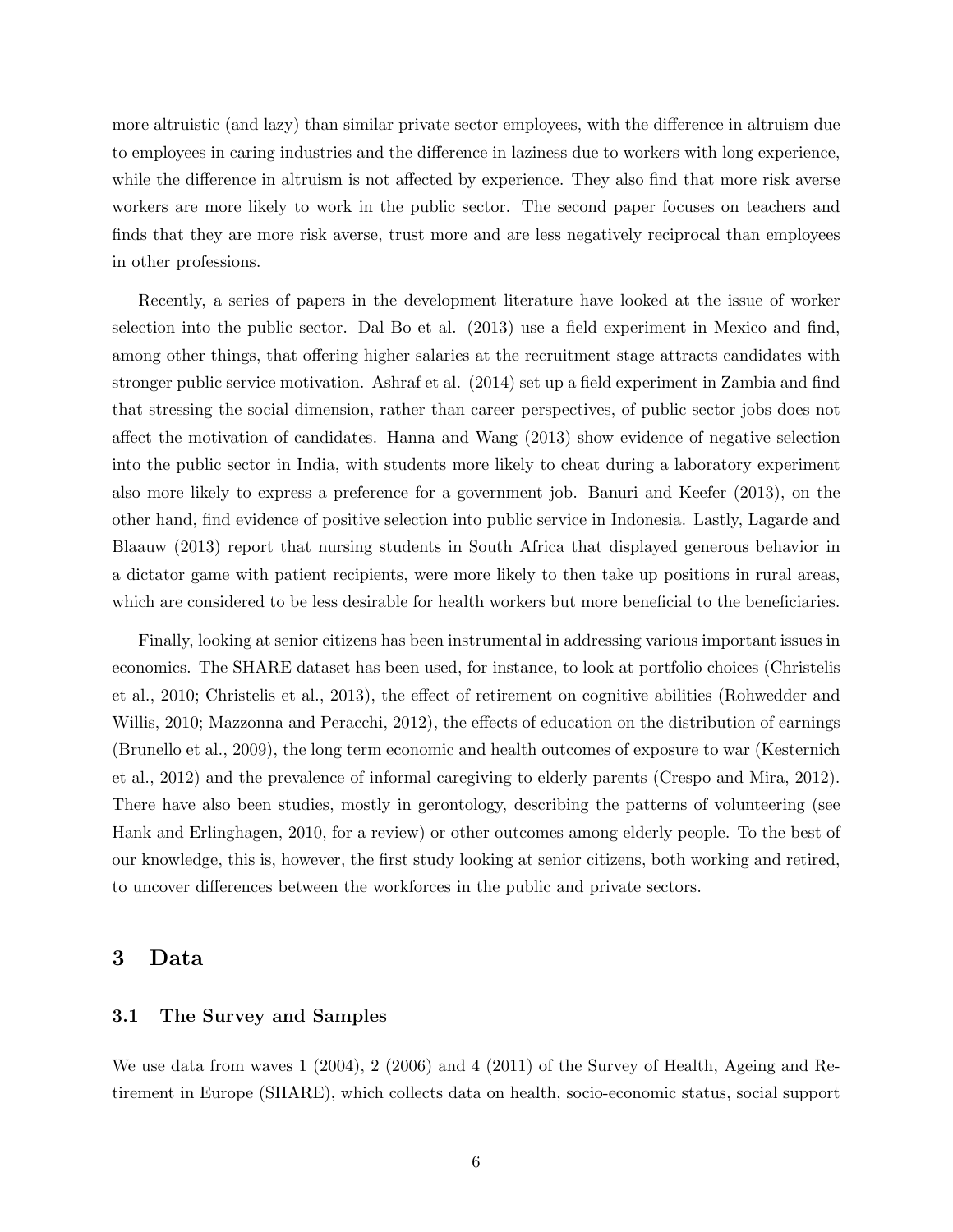and networks of a representative sample of individuals aged 50 and above from 19 European countries (plus Israel). Extensive documentation about the survey can be found at http://www.shareproject.org/.<sup>3</sup> We focus on 12 Western European countries (Austria, Germany, Sweden, Netherlands, Spain, Italy, France, Denmark, Greece, Switzerland, Belgium, Portugal).<sup>4</sup>

We form two main samples: one of current employees, and one of former employees who are currently retired. In both cases we restrict attention to individuals aged between 50 and 80, who were born in the country they are interviewed and exclude the self-employed. This leaves us with 12,165 observations for current employees and 19,486 observations for retirees, for which we have information for the control variables as well. In SHARE some people are interviewed in multiple waves, but in creating the two main samples, we use just one observation per individual. For the employees sample we select the one corresponding to the last occasion in which we observe the individual as an employee, while for the retirees sample, we select the first occasion in which we observe the individual as a retiree. Finally, we also construct a longitudinal sample consisting of the 1,800 individuals that we observe both as employees and as retirees. These individuals are in both the main samples.

#### 3.2 Key Variables

The key variable we use in our empirical analysis is sector of employment. This allows us to distinguish between private and public sector (former) employees. For the retirees sample, we derive the variable from the following two questions in the survey:

- 1. "We are now going to talk about the last job you had. In this job were you an employee or self-employed?" (Employee/ Civil servant/ Self-employed)
- 2. (If Employee) "In this job were you employed in the public sector?" (Yes/No)

For the employee sample, the questions are similar but referring to the current main job. We classify as public sector employees those answering "Civil servant" to the first question or "Employee" to

 $3$ This paper uses data from SHARE wave 4 release 1.1.1, as of March 28th 2013 or SHARE wave 1 and 2 release 2.5.0, as of May 24th 2011 or SHARELIFE release 1, as of November 24th 2010. The SHARE data collection has been primarily funded by the European Commission through the 5th Framework Programme (project QLK6-CT-2001- 00360 in the thematic programme Quality of Life), through the 6th Framework Programme (projects SHARE-I3, RII-CT-2006-062193, COMPARE, CIT5-CT-2005-028857, and SHARELIFE, CIT4-CT-2006-028812) and through the 7th Framework Programme (SHARE-PREP, N 211909, SHARE-LEAP, N 227822 and SHARE M4, N 261982). Additional funding from the U.S. National Institute on Aging (U01 AG09740-13S2, P01 AG005842, P01 AG08291, P30 AG12815, R21 AG025169, Y1-AG-4553-01, IAG BSR06-11 and OGHA 04-064) and the German Ministry of Education and Research as well as from various national sources is gratefully acknowledged (see www.share-project.org for a full list of funding institutions).

<sup>4</sup>We exclude five Eastern European countries, for which the role of the public sector during socialism was very different from Western Europe. We also exclude Israel and Ireland, both of which have a very small sample size.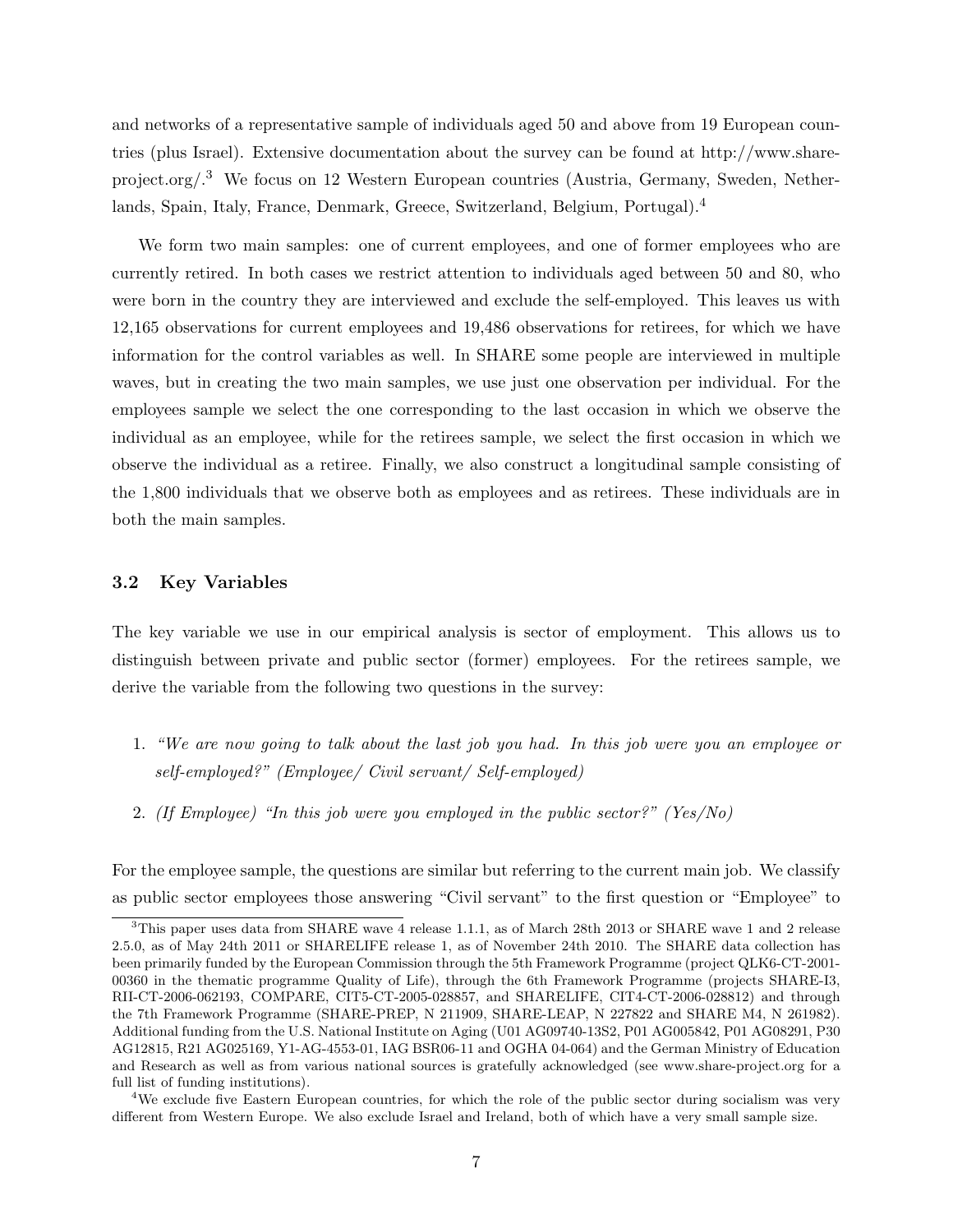the first question and "Yes" to the second question, and as private sector employees those answering "No" to the second question. We do not know in which sector individuals in our sample started their career or whether they have switched sector during their working life. Nonetheless, as mentioned in the introduction, it may be preferable to consider the latter part of someone's working life and in our sample, on average, employees have spent 21 years in their current job and retirees 25 years in their last job.

Our main outcome variable is prosociality. We classify as being prosocial those answering positively to a question on whether they had done voluntary or charity work in the last month.<sup>5</sup>

We also use information about other variables that may influence the likelihood of engaging in voluntary work like gender, marital status, age, education, health status, settlement type, household income, occupation, and participation to a sport, social or other kind of club.<sup>6</sup> For current employees, we also use information on characteristics of their working life that may have an impact on the propensity to volunteer, like the hours worked per week, whether they experience time pressure due to heavy workload, and whether they consider their salary adequate.

The other outcome variables we consider are:

- Risk Attitudes: based on a question about the willingness to take financial risk;
- Political Views: based on a question on the position in the left-right spectrum;
- *Trust*: based on a question on whether most people can be trusted;
- Life (Job) Satisfaction: based on a question on how satisfied with life (job);

The exact questions behind these variables are provided in the Appendix.

#### 3.3 Descriptive Statistics

Table 1 provides descriptive statistics on the size of the two samples in each country, ranging from 290 to 1551 individuals for employees, and from 689 to 2814 for retirees, and the proportion of each country, after applying survey weights. There is also information on the size of the public sector in terms of employment and the prevalence of prosocial motivation, separately for each of the 12 countries in our sample. The public sector is substantial in size in the sample, averaging 38% in the employees sample and 34% in the retirees sample. The average measure of prosociality is around 16% in both samples, with significant variation across countries. The overall pattern is

<sup>&</sup>lt;sup>5</sup>In wave 4 this question refers to the previous year.

<sup>&</sup>lt;sup>6</sup>There is a significant number of individuals with missing values for the categorical variable on settlement type. So as not to drop these individuals from the analysis, we assign them to a separate category, "missing".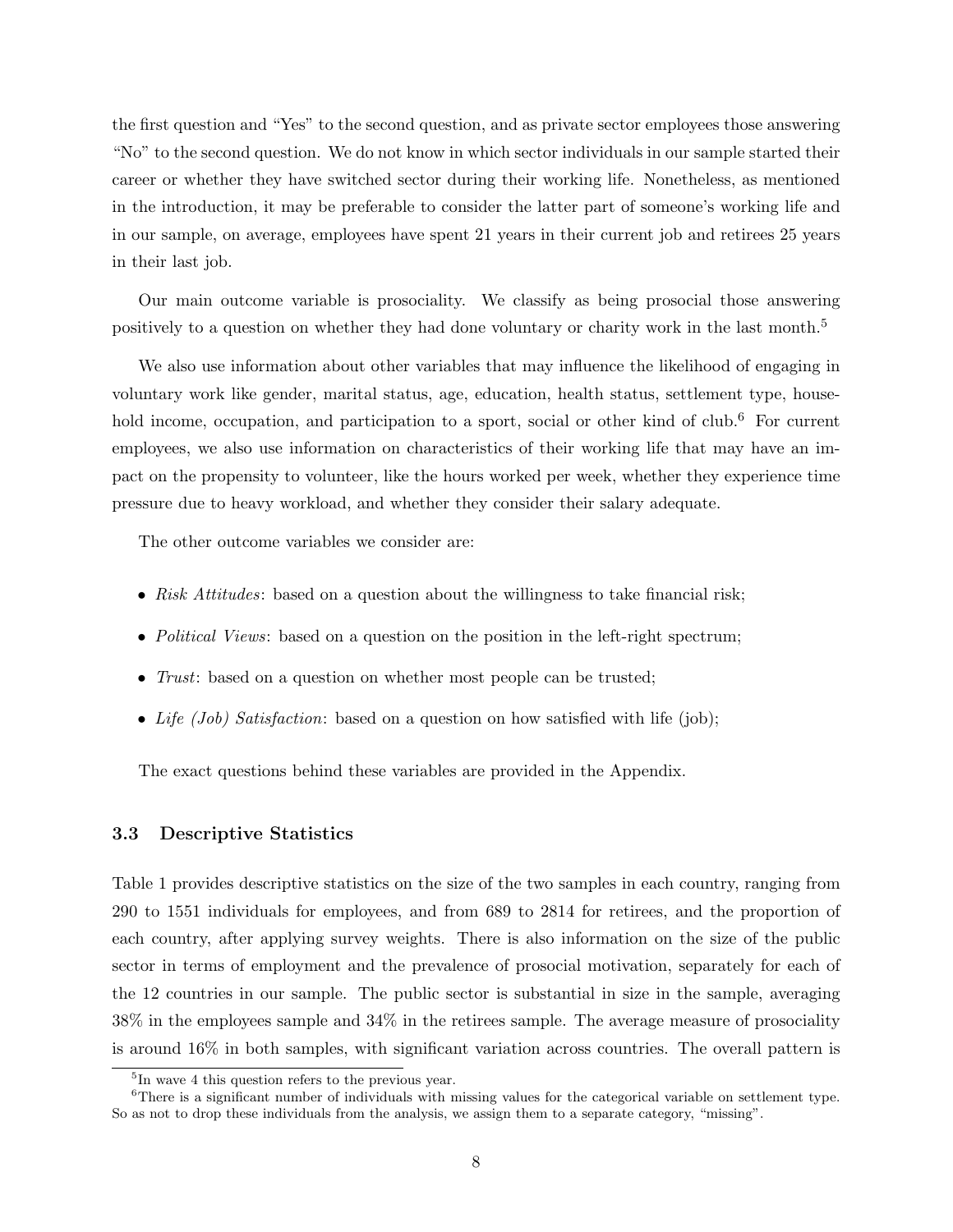for countries in the South (Greece, Spain and Portugal) to score low on this measure and countries in Central and Northern Europe to display larger incidence of volunteering.

Table 2 reports summary statistics of the different outcomes we consider in the paper, for the whole population and across the two sectors. It appears that in both samples most people declare not to be willing to take financial risks, have moderate political views, have a medium level of trust and high life satisfaction. Employees also display high work satisfaction. In terms of a rough comparison across sectors, the prevalence of prosocial motivation is higher among public sector current or former employees, who also report being more trusting. Retirees from the public sector are less risk averse and more satisfied with life, while, regarding political orientation, current employees in the public sector are more left leaning than their counterparts in the private sector.

Table 3 reports means of the demographic, socio-economic and health characteristics we use as controls in the regression analysis below. Something to notice here is that in both samples individuals that retire from the private and public sector differ along important dimensions, most notably education and profession. In particular, there is a larger concentration of public sector workers who have completed some level of tertiary education, as compared to workers in the private sector, where there is a larger concentration of workers who have just completed primary education. With regards to occupation, again we see some marked differences across the two sectors that reflect the structural difference between what is produced in the two sectors. The public sector employs a higher proportion of white collar workers (managers, professionals, and clerks), while the private sector has a larger concentration of blue collar workers, both skilled and unskilled, and workers performing elementary jobs.<sup>7</sup> Comparing workers to retirees, it is not surprising that retirees are on average older and report experiencing health issues more frequently than current workers. Moreover, their household income is lower. It is also possible to notice that workers achieve a higher educational level compared to retirees, consistent with a secular increase in schooling. In line with this, the distribution of occupations for workers is skewed towards more skilled jobs compared to retirees.

## 4 Main Results

Our main analysis involves estimating logit regressions of the following form:

(1) 
$$
Prosocial_i = \alpha + \beta Public_i + X_i'\delta + \mu_c + s_t + \epsilon_i
$$

,

<sup>7</sup>For workers, there are statistically significant differences across the two sectors in all of the characteristics in Table 3, with the exception of age, couple, limited activities, time pressure and adequacy of job salary. For retirees, the only exception is gender.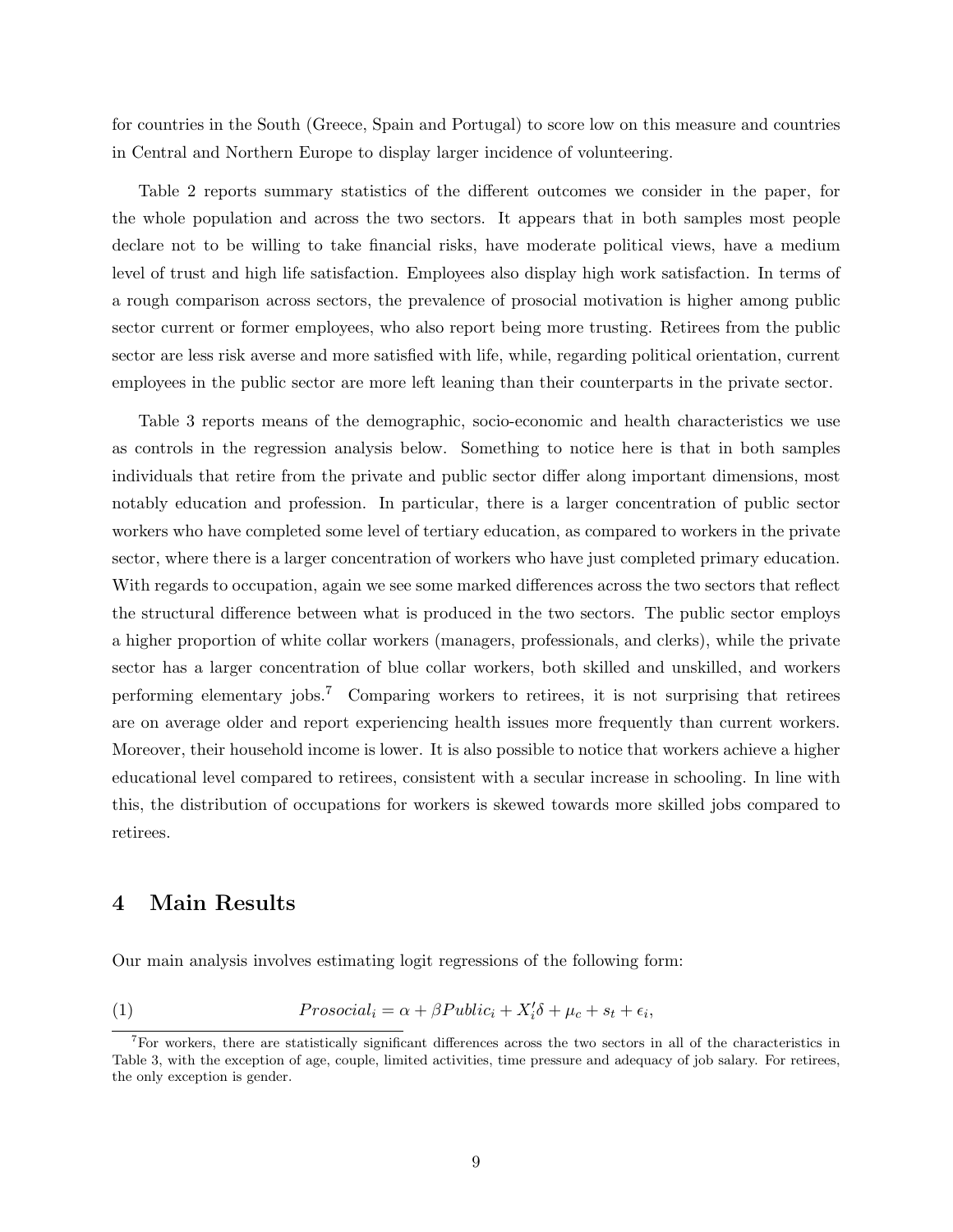where  $Prosocial_i$  is a binary variable indicating whether individual i has done any voluntary work, Public is a binary variable indicating whether an individual's current job is in the public sector or, for retirees, whether the last job before retirement was in the public sector, X includes a set of individual socio-economic, demographic, job and health characteristics that we control for (summarized in Table 3),  $\mu_c$  are country dummies and  $s_t$  are survey wave dummies. We use survey weights throughout, and report average marginal effects and the associated standard errors obtained by using the delta method.<sup>8</sup>

#### 4.1 Baseline Results

Table 4 reports our baseline estimates of equation 1, with and without controls. Looking first at the sample of workers, we find that the marginal effect of being employed in the public sector on the probability of undertaking voluntary work is 3.3% and is statistically significant. For retirees the corresponding figure is 6.3%, again statistically significant. We saw earlier in Table 1 that on average the probability of voluntary activity in both samples is 16%, so these figures indicate a rather large effect. However, when we account for the various individual controls, the marginal effect of public sector experience drops in the two samples to 0.2% and 1.3%, respectively, and is in both cases statistically insignificant.

Regarding the marginal effects of the other covariates in the estimated regression, we see some evidence that among retirees more educated individuals and those who do not suffer from health problems that limit their activities are significantly more likely to volunteer. Among the various occupations, there is evidence of a negative association between the propensity to volunteer and jobs in agriculture, crafts and trade, and elementary occupations. In the employees sample, gender and location seem to matter, with males and those living in smaller communities more likely to volunteer. Note that to account for possible differences in the availability of time or general propensity to have an active life, we also have a control for whether an individual reports having gone to a sport, social or other kind of club and in both samples we find a strong, positive association between voluntary work and engagement in this other type of social activity.

Summarizing, at first look it appears that, while individuals in the public sector are more prosocial, this difference is explained by personal characteristics. Once these differences in the composition of the respective workforces are accounted for, we find no evidence of any residual difference in prosociality between workers in the two sectors. In other words, we find no evidence of prosocial motivation that is specific to having a public-sector employer. This is true both when looking at current employees and at retirees.

<sup>8</sup>Results are very similar when we use a linear probability model.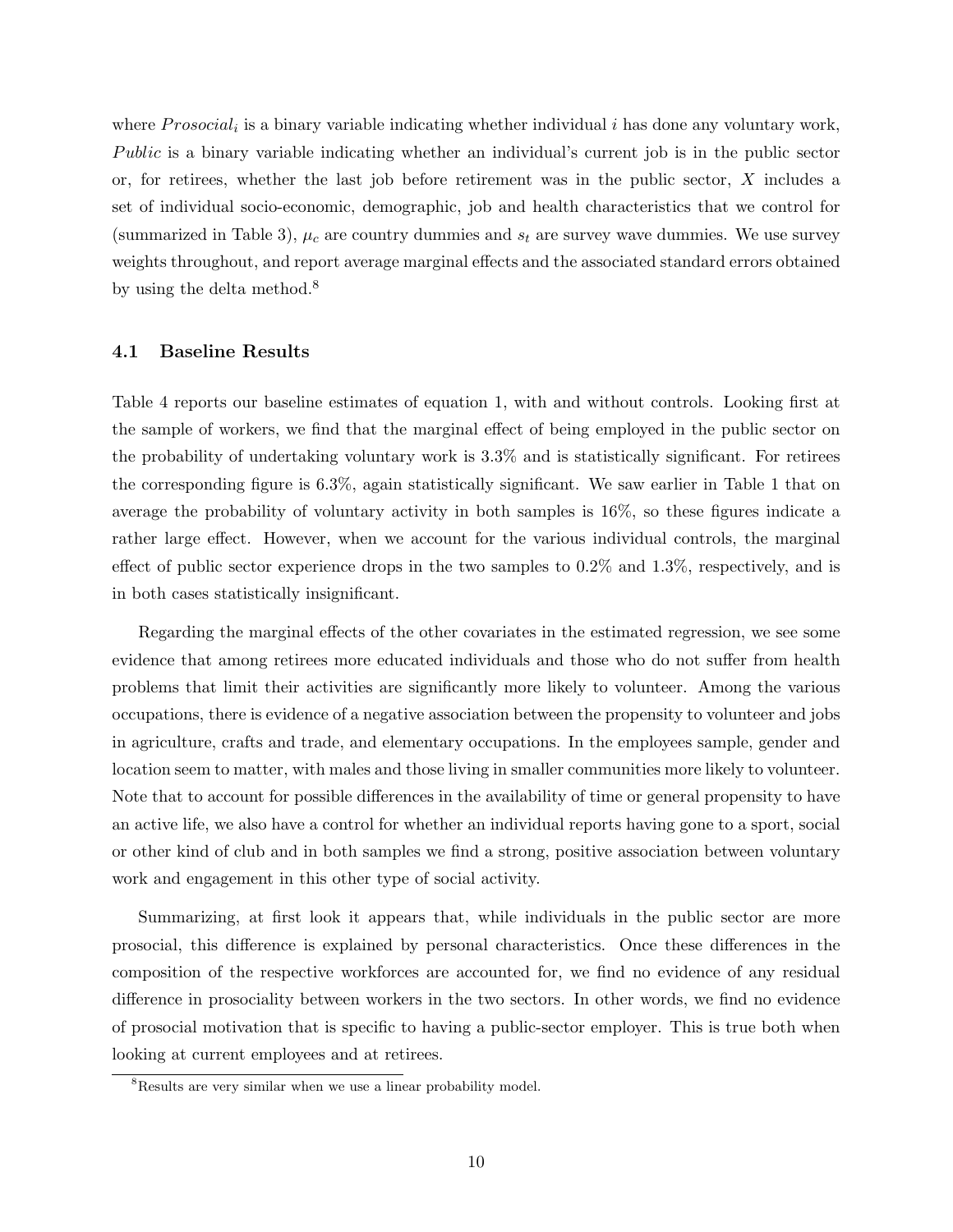#### 4.2 Analysis of explanatory power of characteristics

In this section, we investigate which of the characteristics that we control for in the baseline regressions reported above are primarily responsible for the reduction of the public-private gap in volunteering that we see in Table 4. Our approach is to reestimate equation 1 including only one (or two) additional characteristics as control(s) at a time. The outcome of this analysis is summarized in Table 5 for the sample of employees, which reports the marginal effect of having public sector experience, with each column of the table indicating the control variable included in the regression. What this analysis suggests is that only two characteristics, education (column 4) and occupation (column 8), have a substantial impact on the magnitude of the public sector marginal effect, reducing it to a value close to zero and rendering it statistically insignificant.

In Table 6 we report the results for the sample of retirees, controlling in this case also for combinations of two variables. In particular, the diagonal terms of the table correspond to regressions with one additional control, while the off diagonal terms contain marginal effects of regressions with combinations of controls indicated by the corresponding row and column heading. Focusing first on the diagonal terms, what this analysis suggests is that, again, only two characteristics, education (column 4) and occupation (column 8), have a substantial impact on the magnitude of the public sector marginal effect, reducing it by more than half. The rest of the individual characteristics on their own, including health status and club participation, have no noticeable impact on the magnitude and significance of the marginal effect of the public sector dummy compared to what we obtain in the unconditional regression in Table 4. Turning attention to the off diagonal terms, we find that, when we introduce characteristics in pairs, the public-private difference in the likelihood of volunteering is reduced only when either education or occupation is present and that no other characteristic is able to further reduce the marginal effect when combined with either of these two controls. Finally, when we introduce education and occupation simultaneously the marginal effect shrinks to 1.4% and is statistically insignificant (row 4, column 8), thus closely resembling the outcome in Table 4 when including all controls.

These results indicate that the estimated raw difference in prosocial activity across individuals from the private and public sector is not due to differences in time availability or health status, but rather to the fact that the public sector employs more educated people to perform more white collar jobs than the private sector, and these characteristics are positively correlated with the likelihood of engaging in prosocial activities.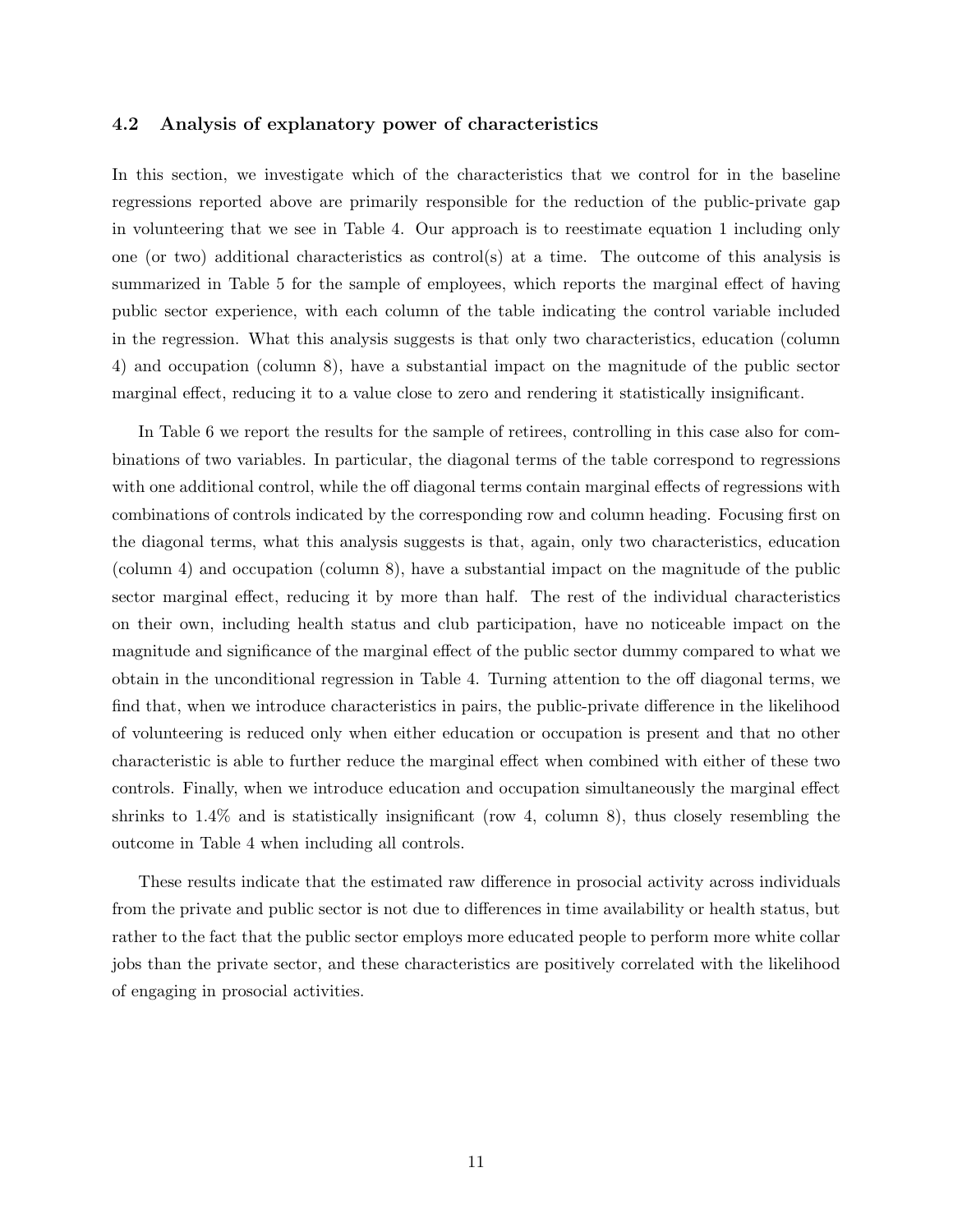#### 4.3 Longitudinal Sample

In this section, we exploit the panel structure of the survey to form a subsample of 1,800 individuals that we can observe both in the work and retirement stage. By focusing on this group, that we refer to as the longitudinal sample, we are able to gain further insight as to whether the similarity we see in the results in Table 4 between the two cross-sections of workers and retirees is genuine and is not due to a cohort or other effect. We first check whether this subsample is similar to the baseline sample of workers and retirees in terms of the public/private difference in prosociality. Reassuringly, in unreported regressions, we find the same pattern, both when they are working and when they are retired, as in the baseline samples, that is, there is a significant public sector premium, which disappears once we control for education and occupation.

We then pool the data and estimate a linear probability model of the likelihood of volunteering on dummy variables for whether an individual is or has been employed in the public sector and on whether he is retired, plus the interaction of the two. The results of this estimation are reported in column (1) of Table 7. We see that the likelihood of volunteering for workers in the private sector is 14.1% in this subsample, in line with the overall tendency we reported in Table 2. Workers in the public sector are significantly more likely to volunteer by 4.4 percentage points and there is also evidence of a retirement premium, as retired individuals in this subsample are more likely to volunteer by 10.8 percentage points. The interaction term is positive and insignificant, indicating that there is no differential increase in the propensity to volunteer across workers in the two sectors when they retire. In columns (2) and (3) of Table 7 we add country fixed effects and controls for education and occupation, and see no difference in the estimated coefficients except for the fact that, as in the baseline sample, controlling for education and occupation eliminates the difference between public and private sector. Finally, in column (4) we add individual fixed effects to account for any individual-specific time-invariant characteristics, and find that the pattern outlined above is robust.

In the introduction, we discussed how the approach of using current employees to identify differences between the private and public sector in terms of public service motivation is potentially subject to both positive and negative biases, related to differences in working conditions and to differences between marginal and overall motivation. The fact that in this longitudinal analysis we see a common shift in the prevalence of volunteering when an individual transitions from employment to retirement, suggests that these biases are either small or cancel each other out. This is consistent with the fact that we obtain a very similar picture when looking at the workers and at the retirees samples.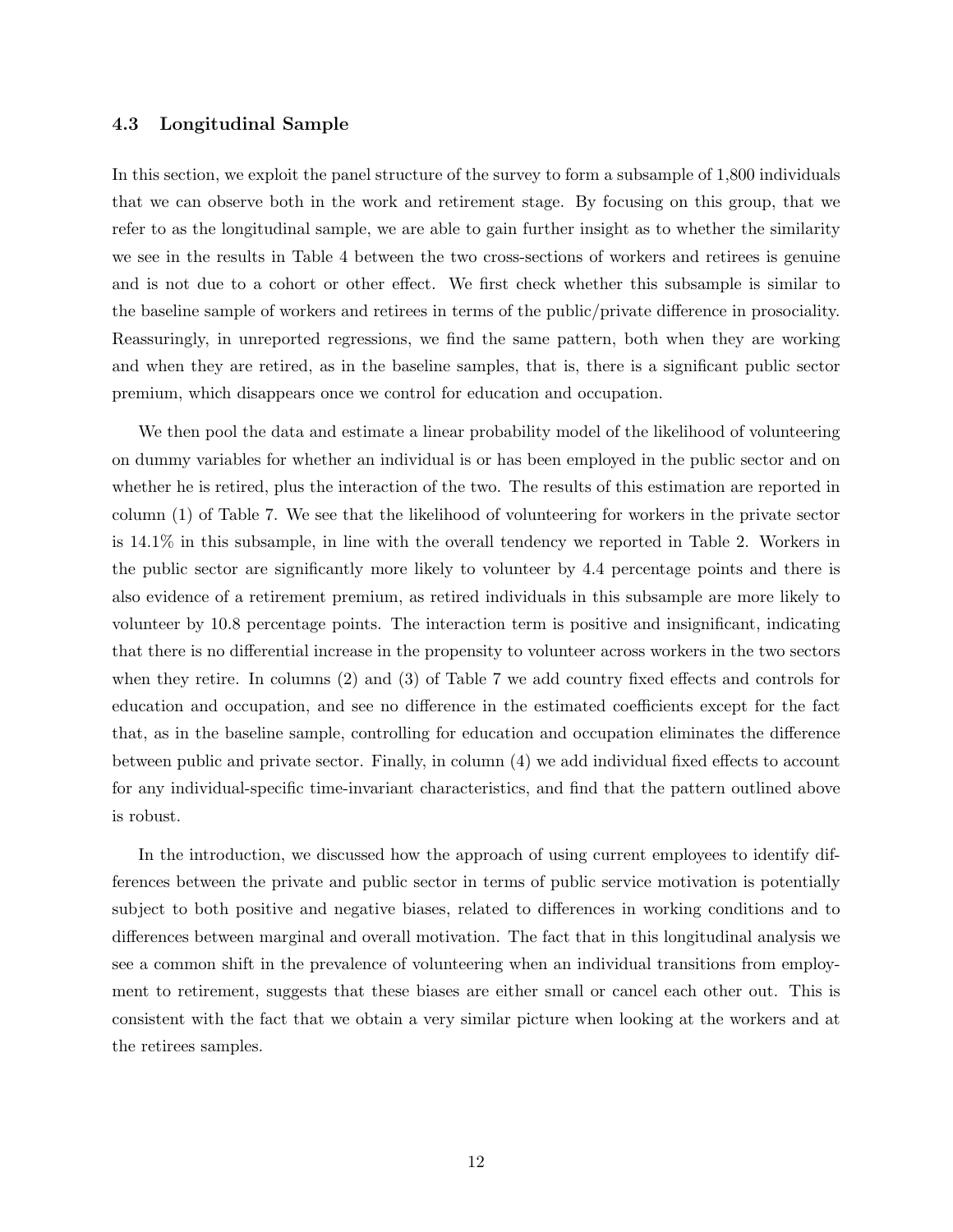## 5 Results by Industry, Occupation, Age and Country

After having looked at the public sector as a whole, in this section we conduct some subsample analysis, disaggregating the public sector into its main industries, looking separately at the most important professional groups, and exploring the patterns in different periods and at the country level. We present this analysis only for the sample of retirees, where the sample size is larger and therefore subsamples do not get too small. In any case, the overall message is the same when repeating the analysis for the employees sample, with the few exceptions noted in the text.

#### 5.1 Industry

So far we have looked at the public sector considered as a whole. We now focus in more detail at the different key industries of the sector. From Table 8, it emerges that the largest share of employment in the public sector is concentrated in "Public Administration and Defence", accounting for 26% of total employment. Another important component of the public sector is represented by what can be characterized as "caring" industries, that is, education (23%), and health and social work (15%). Something that is also evident in Table 8 is that, of course, the industrial composition of the private sector is very different, with a high concentration of workers in manufacturing (37% of the private sector workforce), followed by wholesale and retail (12%) and construction (11%).

One might hypothesize that there may be differences in prosocial motivation across industries in the public sector itself. For instance, one might expect that individuals working in caring industries display higher prosocial inclination, as jobs in these industries offer more opportunities for engagement in on-the-job prosocial activities. To investigate this, we split the public sector into four groups: education, health and social work, public administration, and other (includes all other industries). We estimate our baseline logit regression adding a set of dummies for whether a public sector retiree reports to have been last employed in a job in each of these four groups, and report the results of this estimation with and without controls in Table 9. In the unconditional regression, we see a positive association between voluntary work and each of the four categories, with the marginal effects standing at  $14.4\%$ ,  $6.7\%$ ,  $4.5\%$  and  $2.9\%$  for education, health, public administration and other, respectively. Note that the comparison group here is individuals who have retired from jobs in the private sector. When we add the various controls, as we did in Table 4, the marginal effect of education shrinks to 5.2% but remains significant, that of health and social work falls to 1.8% and is insignificant, whereas the marginal effects of public administration and other industries reduce essentially to zero.

To summarize, this analysis identifies a particular group of public sector workers, those employed in education, that display a much higher propensity to volunteer compared to workers in the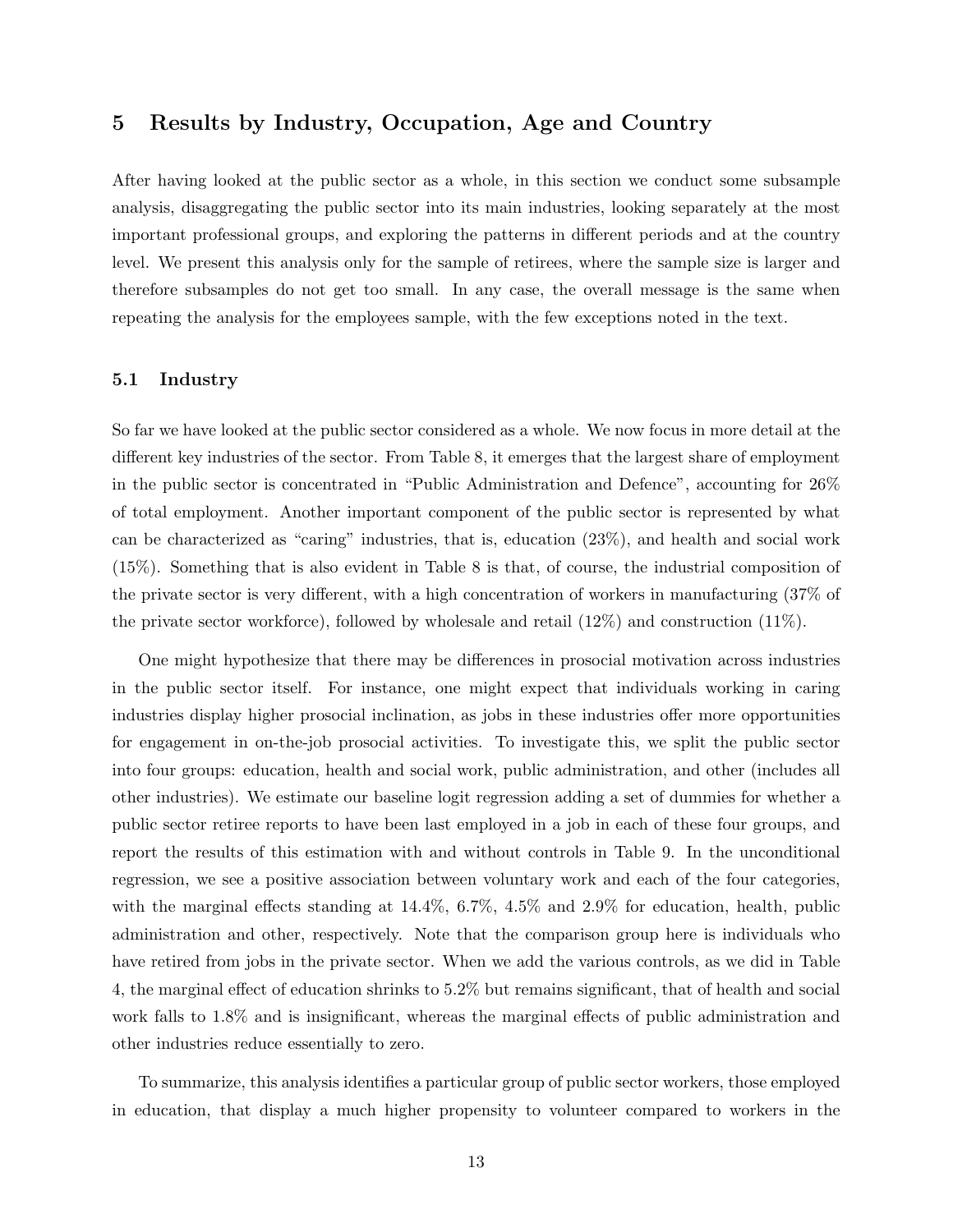private sector. Moreover, this difference remains significant even after controlling for personal characteristics. On the other hand, workers in public administration or in other parts of the public sector are indistinguishable in terms of motivation from comparable workers in the private sector.

It is worth noticing that in the employees sample the coefficient for education is close to zero and insignificant when we add controls, as are the coefficients for the other industry dummies. This pattern could be an indication that teachers have indeed higher motivation, but, while at work, they also have the opportunity to behave altruistically on the job and, thus, do not appear particularly prosocial out of working hours. After retirement, as they do not have this opportunity anymore their motivation gets expressed through volunteering.

#### 5.2 Occupation

One could also expect prosocial motivation in the public sector to be heterogeneous across occupations. It could be the case, for instance, that, due to the compression that characterises the wage structure in the public sector (Borjas, 2002), in high-skill occupations only highly prosocial workers are attracted to the public sector, while in low-skill occupations we might even expect "negative" selection in terms of prosocial motivation, with people willing to "bend the rules" in order to get the relatively lucrative jobs offered in the public sector. It is also of specific interest to look at categories like managers or professionals separately, as they have a leadership role and a capacity to exert great influence in the delivery of public services. For these reasons, in Table 10 we estimate equation 1 for three different occupational groups separately. The first group, "Managers and Professionals" combines the categories "Managers" and "Professionals" from Table 3. The second group includes "Technicians or Associate Professionals" and "Clerks", while the "Other" includes all the remaining occupational categories.<sup>9</sup>

The results for managers and professionals, columns (1) and (2), and for the "Other" category, columns (5) and (6), show a positive and significant differential that becomes insignificant after adding controls, consistent with the pattern observed for the sample as a whole. For technicians and clerks, columns (3) and (4), coefficients are closer to zero and never significant. Thus, all in all, the analysis by occupation shows that the result for the whole sample is not due to a mixing of positive selection at the top of the skill distribution combined with negative selection at the bottom, but is rather homogeneous across broad occupational categories.

<sup>9</sup>Notice that we not consider the category "Armed forces", as this category contains only a few individuals who report to have worked in the private sector.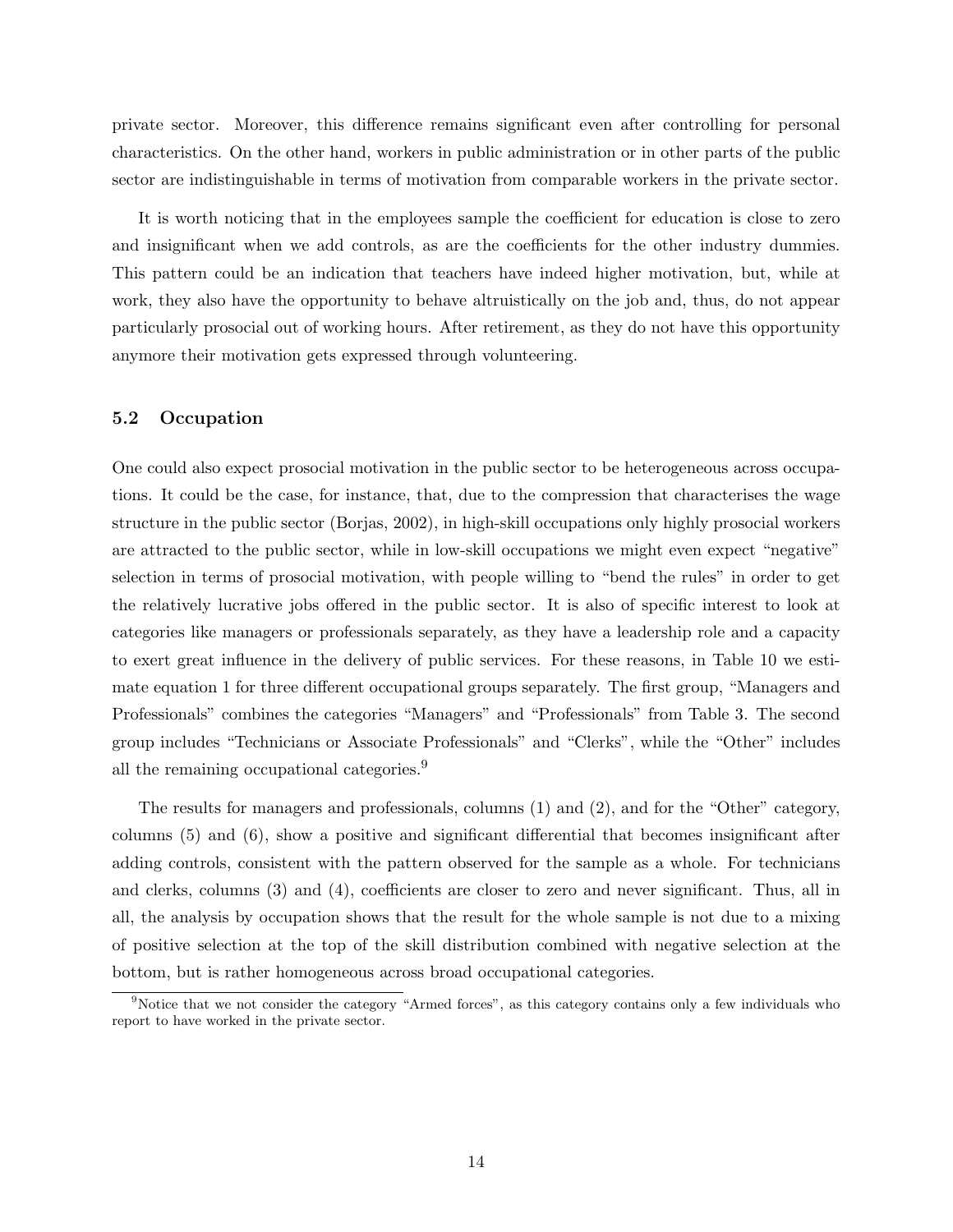#### 5.3 Age group

In this section we check whether there is a cohort effect or time trend in the cross-sectoral difference in prosociality. In particular, one might postulate that we are more likely to find differences in prosociality across sectors in the latter cohorts of workers, who started entering the labor force in the early 60s, a period of rapid economic development for many of the countries in our sample, as opposed to the earlier cohorts who, on average, made career choices just after the second World War. This could be the case because, with a rapidly expanding private sector providing lots of opportunities, only very motivated people would choose to pursue a career in the public sector. To check whether this is indeed the case, we examine whether the results obtained so far are robust to splitting the sample into two groups by date of birth: those born before 1940 and those born after. This split divides the sample into roughly two equally sized subgroups.

Table 11 shows unconditional and conditional marginal effects of public sector experience for the two age groups. The pattern of the coefficients we obtain are very similar across the two groups and very similar to those obtained for the whole sample in Table 4, both in terms of magnitude and statistical significance. This provides some confidence that the results reported above are not driven by one particular cohort of workers in our sample.

#### 5.4 Country

So far we have conducted the analysis on the pooled sample from the 12 countries under study. It could be the case that the lack of difference in prosociality that we find in the conditional regressions is due to the fact that we mix countries where public sector workers are more prosocially motivated than their private sector counterparts, to countries where public sector workers are more antisocial, for instance, because public sector employment is a way to extract rents and bribes from the rest of society. To assess whether the previous analysis masks such type of cross-country heterogeneity, in this section we conduct the analysis for each of the 12 countries in our sample separately, with the caveat that, as evident from Table 1, sample sizes can become rather small.

In Table 12 we report both the unconditional and conditional marginal effect of having public sector experience. The unconditional marginal effects indicate statistically significant differences in prosociality across workers in the two sectors in all but 4 countries (Sweden, Denmark, Greece and Portugal).<sup>10</sup> Among the 8 countries where the marginal effect is significant, we find substantial heterogeneity in the public-private difference in prosocial motivation. In particular, the Netherlands exhibits the largest difference (9.1 percentage points) with Spain exhibiting the smallest (4.6

 $10$ Note that of these four countries, two have low percentages of volunteering activity (Greece and Portugal), while the other two (Sweden and Denmark) have relatively large percentages of retirees with volunteering activity (over 20%) and very large public sectors.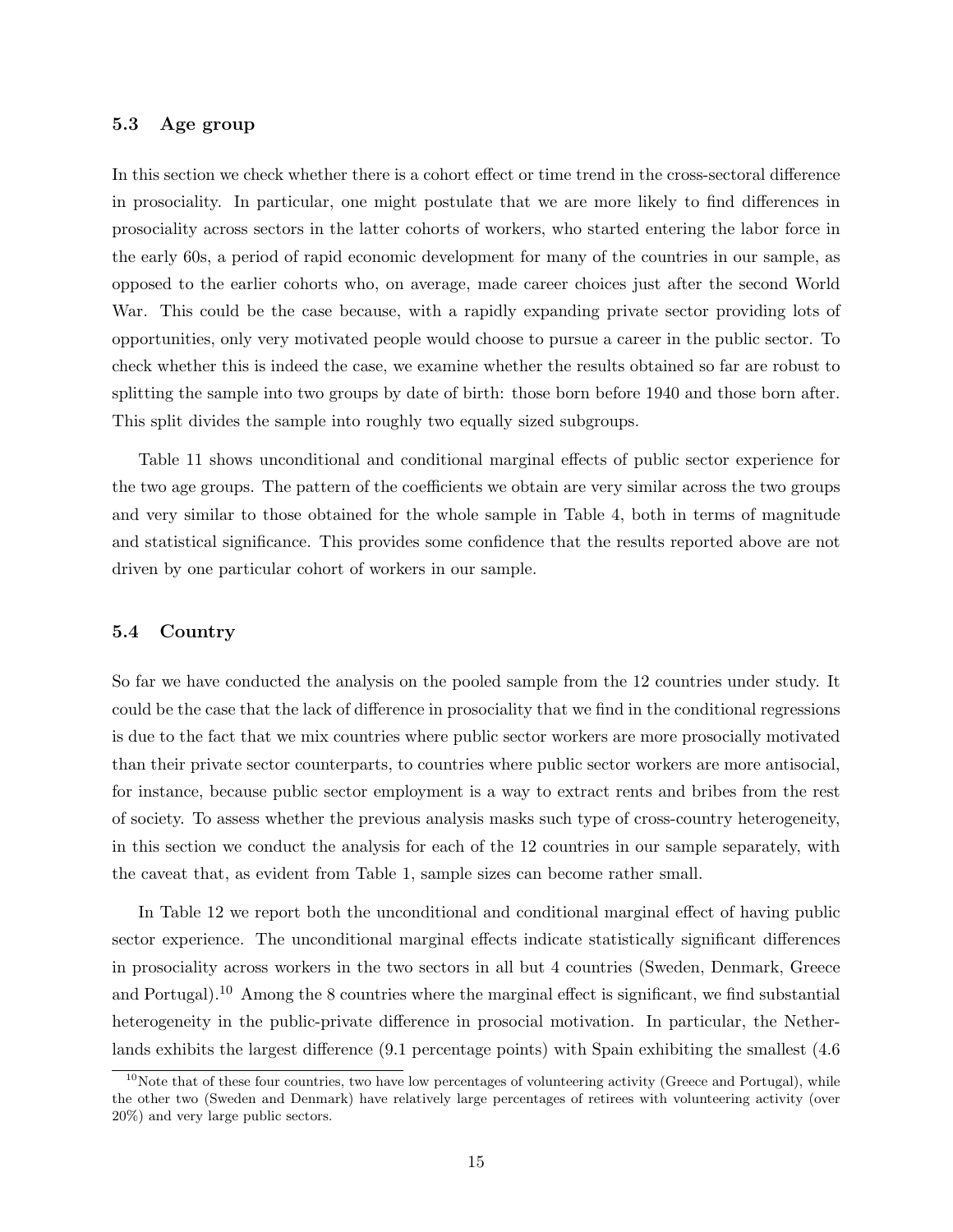percentage points). The ranking would of course be very different if we considered the relative difference, given the high heterogeneity in prosocial motivation across countries documented in Table 1. Once we control for the various individual characteristics, the marginal effects shrink dramatically and become statistically insignificant in all but two countries, Austria and the Netherlands, where the difference remains at 3.2% and 4.8%, respectively. Among the rest of the countries, in Germany the difference across sectors also remains sizeable at 3.6%, but is not precisely estimated, while in the rest of the cases the marginal effect is even numerically very close to zero.

Thus, this country-specific analysis is overall consistent with the picture emerging when we consider the whole sample, indicating that the lack of a differential in motivation between public and private sector workers is not due to a mixture of countries with positively selected and negatively selected public employees in terms of prosocial motivation.

# 6 Other Outcomes: Risk, trust, political position, life and job satisfaction

Our data also allow us to assess whether there are differences across the two sectors in other dimensions. In particular, the survey collected information on self-reported attitudes toward risk, trust, political position, life and job satisfaction. More specifically, risk is measured on a 1-4 scale, with a higher number indicating lower willingness to take financial risk. Trust is measured on a 0-10 scale, with a higher number indicating higher beliefs that most people can be trusted. Political views are measured on a 0-10 scale, where 0 means the left and 10 means the right. Finally, life satisfaction is also measured on a 0-10 scale, where 0 means completely dissatisfied and 10 means completely satisfied (see the Appendix for details on the questions). We recode the three outcomes that are measured on a  $0-10$  scale as follows: (0 to 3 is assigned to 1; 4 to 6 is assigned to 2; 7 to 10 is assigned to 3) and estimate ordered logistic regressions, similar in terms of specification to equation 1, with and without controls. We report the marginal effects of the public sector dummy for all categories of the four outcomes in Table 13. Note, that the sample size is reduced compared to the analysis of prosociality in Table 4 as these measures where not obtained in wave 1 of the survey.

Regarding risk attitudes, the literature (see Buurman et al., 2012, for a review) has pointed out that the public sector may attract more risk averse individuals, as public sector jobs are generally more secure or because risk takers are rewarded more in the private sector. Whether or not this is indeed the case has implications, for instance, regarding the effects of introducing pay-forperformance for workers in the public sector. For the workers sample, the conditional regressions indeed show that public sector employees are more risk averse, while no difference emerges in the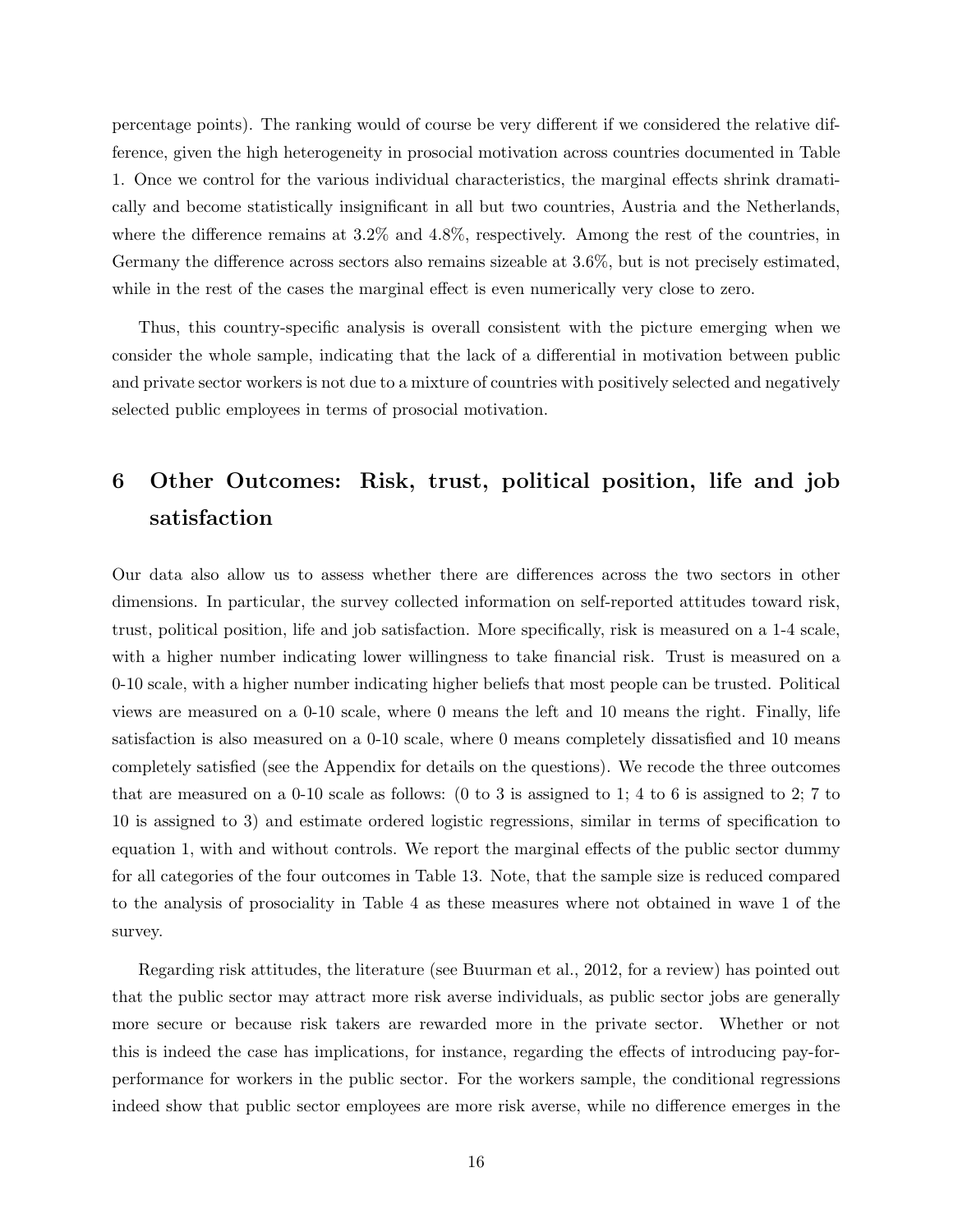retirees sample (where the unconditional regressions indicate more risk seeking public employees). The very coarse nature of our measure of risk aversion, with the vast majority of people from both sectors declaring not to be willing to take any financial risk, represents of course a limitation to this analysis.

There is also a literature that has been interested in the political preferences of public sector employees, noting that, given their higher participation in elections and their influence on the policy process, they may be able to exercise a disproportionate influence (Frey and Pommerehne, 1982; Corey and Garand, 2002). The general presumption, supported by empirical evidence (Gramlich and Rubinfeld, 1982; Ahlin and Johansson, 2001), is that public sector employees display a stronger support for government intervention. This may result from pure self-interest, as public employees benefit from public spending both as receivers of public services and, through higher wages and increased job security, as providers (Courant et al., 1979). Alternatively, it may be the case that people employed in the public sector have stronger preferences for public spending relative to the rest of the population. In our sample, we find some evidence that current public sector workers are indeed more likely to be leaning towards the left. We also find that retirees from the public sector have a higher probability of being left wing and lower probability of being right wing, after introducing controls. Given that, by definition, former public sector workers are not any more providers of public services, this evidence supports the view that public sector workers have a genuine preference for a larger government, of course under the assumption that being left wing means being in favor of a larger government.

Another outcome of interest is trust. A growing literature has shown the importance of trust in economic activity (Bloom et al., 2012; Guiso et al., 2009; Knack and Keefer, 1997) and La Porta et al. (1997) single out government as one of the organizations in which trust is most needed, as "bureaucrats must cooperate with a large number of other bureaucrats whom they encounter only infrequently, as well as with private citizens they may never see again, to produce public goods". The conditional regressions in Table 13 indicate that public sector workers are not different than their private sector counterparts in this dimension. Retirees from the public sector are less likely to report low or medium trust and more likely to report high trust when not controlling for individual characteristics, but the difference disappears when adding controls.

Finally, concerning subjective well-being, some papers have compared life satisfaction between public and private sector employees "to distinguish between the general negative externalities of unemployment and changes in the economic risks that individuals face" (Luechinger et al., 2010) or to investigate whether "public servants enjoy any rents", linking the differentials in life satisfaction to irregular payments to bureaucrats (Luechinger et al., 2008). For these comparisons to be valid it is necessary that public and private sector employees are not inherently different in terms of their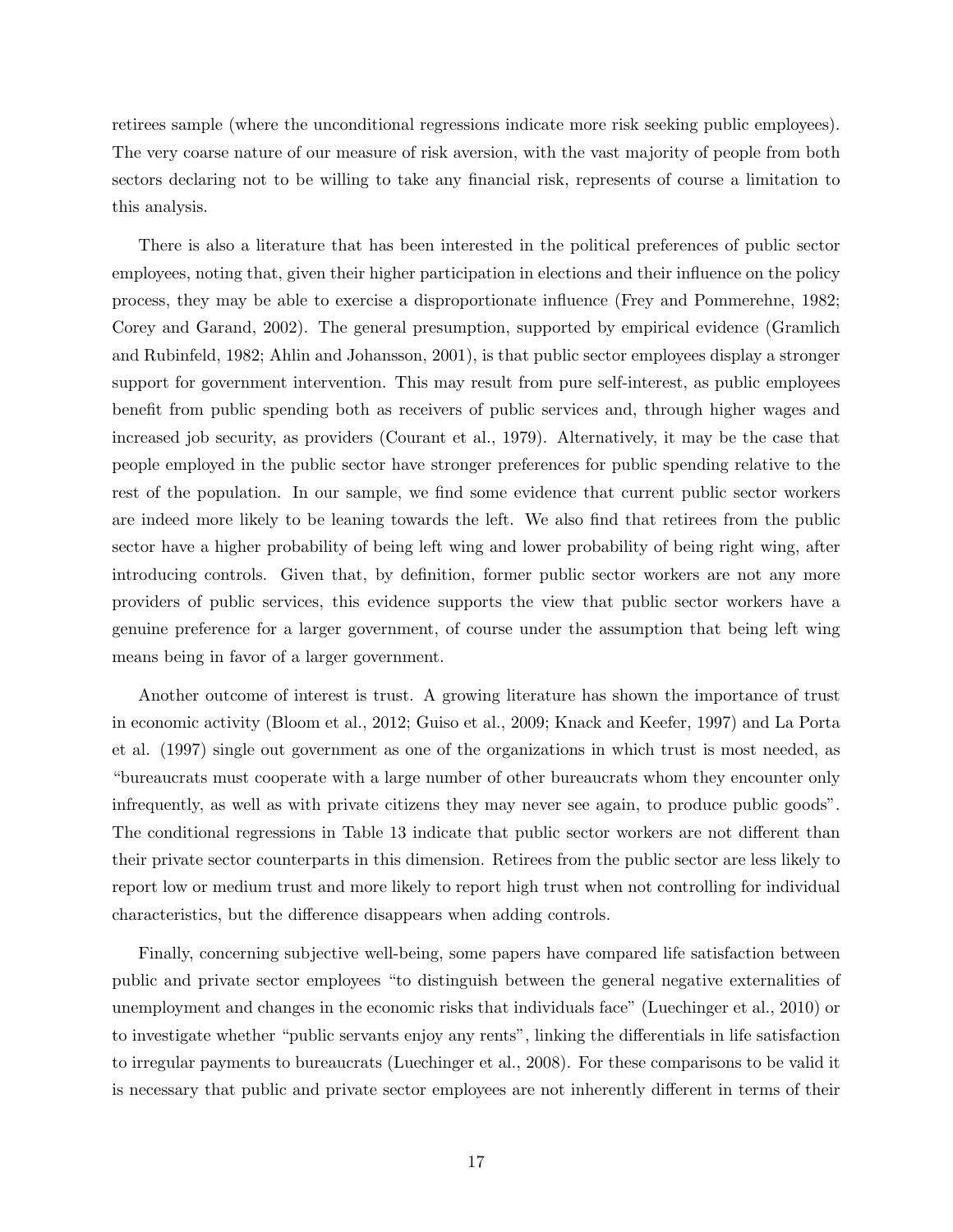life satisfaction, for instance, because people with a more optimistic outlook tend to join the public service. It is, therefore, useful to look at whether there are differences between public and private sector employees after retirement, when there are no differences in terms of employment security or in terms of opportunities to accept bribes. The estimated unconditional marginal effects indicate that individuals with public sector experience are more likely to report high life satisfaction and less likely to report medium or low. This is the case also when we control for individual characteristics. Thus, this suggests that the comparisons reported above may be problematic as there may be an inherent difference in life satisfaction among comparable public and private sector employees. Finally, we find some evidence for public sector workers being more satisfied with their job than their private sector counterparts.

Interestingly, in unreported regressions we find that, in line with the results on prosociality above, of the characteristics that we control for, education and occupation combined generate marginal effects that are very similar, in terms of magnitudes and significance, to the ones reported in the conditional regressions containing the full set of controls presented in Table 11. This provides further evidence that, while there are marked differences along various dimensions between workers in the private and the public sector, what matters are differences attributable to the different economic functions performed by the two sectors.

## 7 Discussion and Conclusion

In this paper, we investigate empirically whether public and private sector employees differ in terms of prosocial motivation and other characteristics, using a large sample of elderly and retired workers from 12 European countries. We find significant differences in prosocial motivation across the two sectors, but, with the exception of the education sector, these are explained by differences in (former) workers' education and occupation. With the data at hand, it is not possible to assess whether this is because selection of prosocially motivated individuals into public sector jobs does not take place or whether selection is active at the recruitment stage, but prosocial motivation dissipates over time and thus is no longer present at later stages of the career. There is some supportive evidence for the latter pattern, as reported in Buurman et al. (2012), and this could explain the difference between our results and the ones discussed in the literature review, where a significant difference between the two sectors is usually found. Other explanations could be related to the fact that most of these studies do not control for occupation, a variable we have shown in Section 4.2 to be important in explaining differences in prosocial motivation across sectors. In addition, some of these studies only consider a subgroup of workers (workers in the caring sector in Gregg et al., 2011; teachers in Dohmen and Falk, 2010) or find a difference only for a subset of the population, as Dur and Zoutenbier (2014), where altruism needs to be combined with confidence in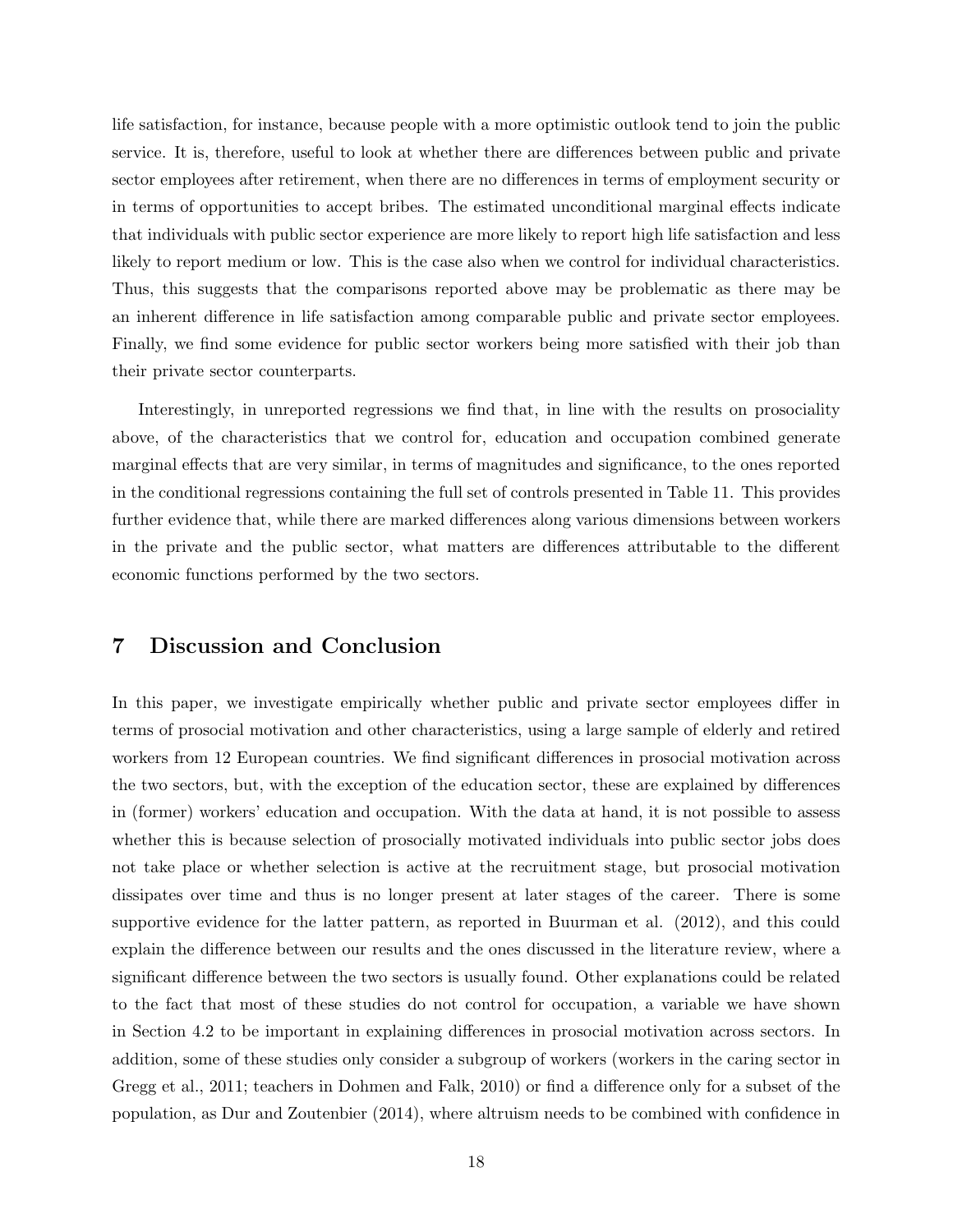political parties to increase the likelihood of working in the public sector. Likewise, in our analysis, when we split the public sector into its main components in section 5.1, we find that public sector former workers in education are more prosocial than comparable workers both in the public and the private sector. Moreover, as reported in the country-specific analysis in section 5.4, the difference in prosociality persists in some countries even after adding controls.

From a policy perspective, if the public sector fails to select workers with public service motivation then recruitment policies would need to be modified. Recent evidence (Dal Bo et al., 2013; Ashraf et al., 2014) shows, for instance, that offering higher compensation or career prospects is not incompatible with being able to attract pro-socially minded workers, and further research, particularly in advanced economies, is certainly needed. On the other hand, if it is the case that the public sector attracts prosocial workers, but this attitude dissipates over time, then this would have implications, for instance, for the design of career paths. Namely, closely linking career progression to tenure, as is common in the public sector in many countries, would effectively mean to select for leadership positions people lacking in public service motivation. Moreover, the public sector workforce in many OECD countries is ageing at an even faster pace than the rest of society, due to the rapid expansion of the workforce from the 1970s until the mid 1980s, followed by stabilization and hiring freezes in the 1980s and 1990s (Pilichowski et al., 2007). If public service motivation decreases with tenure, it will then progressively become scarcer in the public sector, with implications for the delivery of public services.

## References

- [1] Ahlin, A., and Johansson, E. (2001): Individual demand for local public schooling: Evidence from Swedish survey data, International Tax and Public Finance, 8(4), 331-351.
- [2] Ashraf, N., Bandiera, O. and Lee, S. S. (2014): Do-gooders and Go-getters: Career Incentives, Selection, and Performance in Public Service Delivery, HBS Working Paper.
- [3] Bandiera, O., Prat, A. and Valletti, T. (2009): Active and Passive Waste in Government Spending: Evidence from a Policy Experiment, American Economic Review, 99(4), 1278-1308.
- [4] Banuri, S. and Keefer, P. (2013): Intrinsic motivation, effort and the call to public service, World Bank Policy Research Working Paper 6729.
- [5] Besley, T., and Ghatak, M. (2003): Incentives, Choice, and Accountability in the Provision of Public Services, Oxford Review of Economic Policy, 19(2), 235-249.
- [6] Besley, T., and Ghatak, M. (2005): Competition and Incentives with Motivated Agents, American Economic Review, 95(3), 616-636.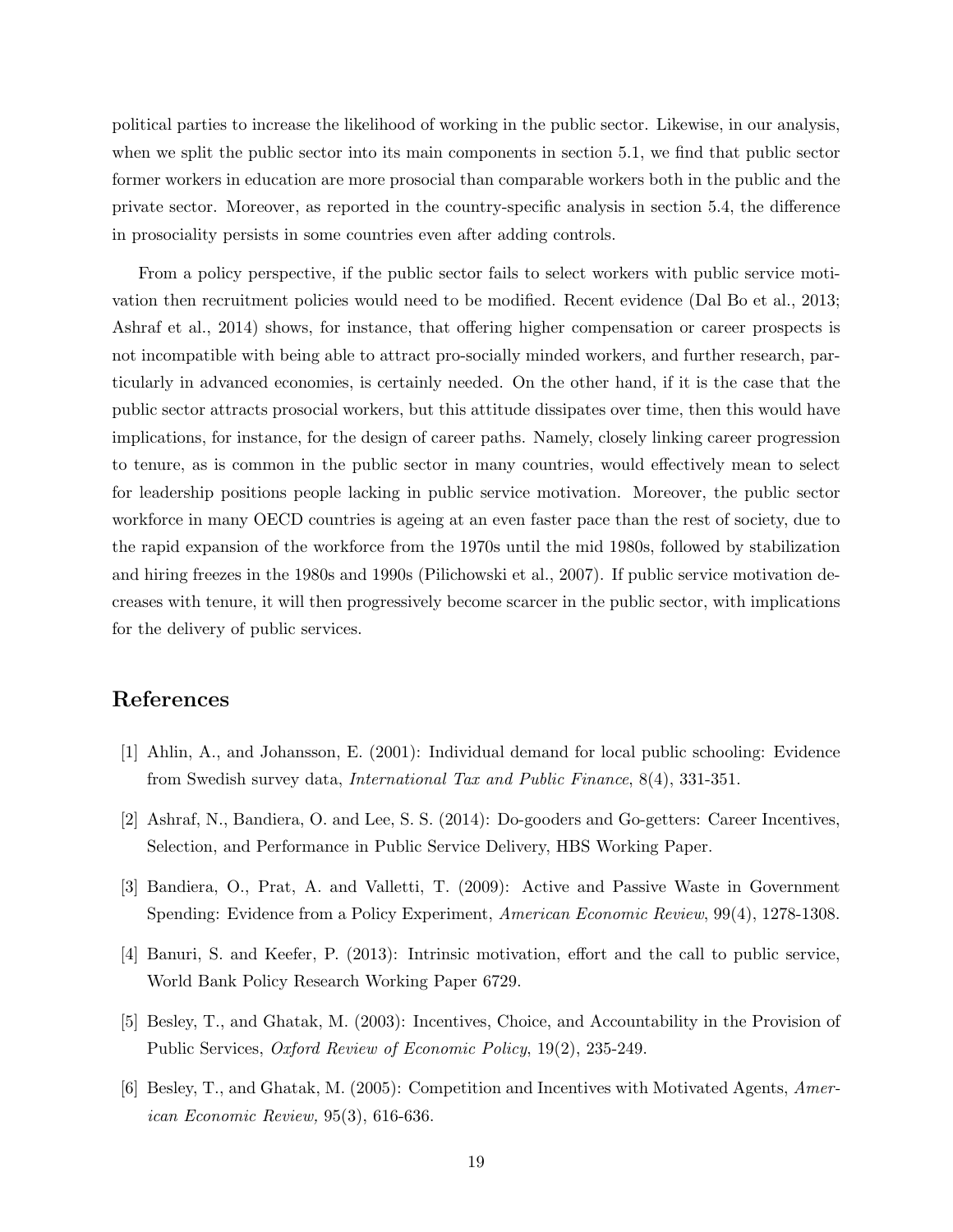- [7] Bloom, N., Sadun, R., and Van Reenen, J. (2012): The Organization of Firms Across Countries, Quarterly Journal of Economics, 127(4), 1663-1705.
- [8] Borjas, G. J. (2002): The wage structure and the sorting of workers into the public sector, NBER working paper, No 9313.
- [9] Brewer, G.A. (2003): Building social capital: civic attitudes and behavior of public servants, Journal of Public Administration Research and Theory, 13 (1), 5-26.
- [10] Brunello, G., Fort, M., and Weber, G. (2009): Changes in compulsory schooling, education and the distribution of wages in Europe, Economic Journal, 119(536), 516-539.
- [11] Buurman, M., Delfgaauw, J., Dur, R. and van den Bossche, S. (2012): Public Sector Employees: Risk Averse and Altruistic?, Journal of Economic Behavior and Organization, 83(3): 279-291.
- [12] Christelis, D., Jappelli, T., and Padula, M. (2010): Cognitive abilities and portfolio choice, European Economic Review, 54(1), 18-38.
- [13] Christelis, D., Georgarakos, D., and Haliassos, M. (2013): Differences in portfolios across countries: Economic environment versus household characteristics, Review of Economics and Statistics, 95(1), 220-236.
- [14] Corey, E. C., and Garand, J. C. (2002): Are government employees more likely to vote?: An analysis of turnout in the 1996 US national election, Public Choice, 111(3-4), 259-283.
- [15] Courant, P. N., Gramlich, E. M., and Rubinfeld, D. L. (1979): Public employee market power and the level of government spending, American Economic Review, 69(5), 806-817.
- [16] Cowley, E., and Smith, S. (2014): Motivation and mission in the public sector: Evidence from the World Values Survey, Theory and Decision, 76(2), 241-263.
- [17] Crespo, L., and Mira, P. (2012): Caregiving to elderly Parents and employment status of European mature women, Review of Economics and Statistics, forthcoming.
- [18] Dal Bo, E. (2006): Regulatory capture: a review, Oxford Review of Economic Policy, 22(2), 203-225.
- [19] Dal Bo, E., Finan, F., and Rossi, M. (2013): Strengthening State Capabilities: The Role of Financial Incentives in the Call to Public Service, Quarterly Journal of Economics, 128(3), 1169-1218.
- [20] Delfgaauw, J., and Dur, R. (2008). Incentives and Workers' Motivation in the Public Sector, Economic Journal, 118(525), 171-191.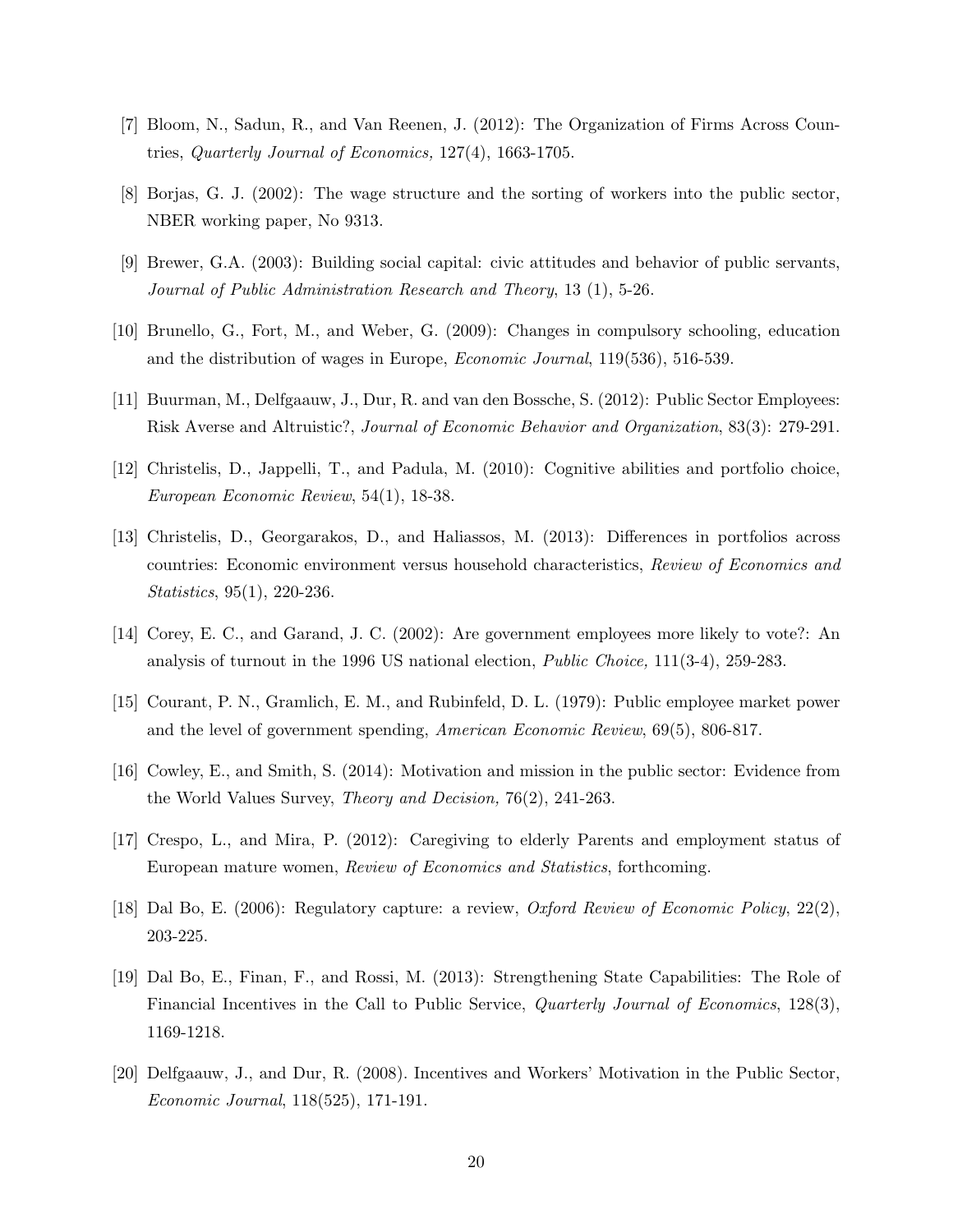- [21] Dixit, A. (2002): Incentives and organizations in the public sector: An interpretative review, Journal of Human Resources, 37(4), 696-727.
- [22] Dohmen, T., and Falk, A. (2010): You Get What You Pay For: Incentives and Selection in the Education System, Economic Journal, 120(546), F256-F271.
- [23] Dur, R., and Zoutenbier, R. (2012): Intrinsic Motivation of Public Sector Employees: Evidence for Germany, Tinbergen Institute Discussion Paper 2012-135/1.
- [24] Dur, R., and Zoutenbier, R. (2014): Working for a Good Cause, Public Administration Review, 74(2), 144-155.
- [25] Francois, P. (2000): 'Public Service Motivation' as an Argument for Government Provision, Journal of Public Economics, 78(3), 275–299.
- [26] Francois, P., and Vlassopoulos, M. (2008): Pro-social Motivation and the Delivery of Social Services, CESifo Economic Studies, 54(1): 22-54.
- [27] Frey, B. S., and Pommerehne, W. W. (1982): How powerful are public bureaucrats as voters?, Public Choice, 38(3), 253-262.
- [28] Gramlich, E. M., and Rubinfeld, D. L. (1982): Voting on public spending: Differences between public employees, transfer recipients, and private workers, Journal of Policy Analysis and Management, 1(4), 516-533.
- [29] Gregg, P., Grout, P. A., Ratcliffe, A., Smith, S., and Windmeijer, F. (2011): How important is pro-social behaviour in the delivery of public services?, Journal of Public Economics, 95(7-8), 758-766.
- [30] Guiso, L., Sapienza, P., and Zingales, L. (2009): Cultural biases in economic exchange? Quarterly Journal of Economics, 124(3), 1095-1131.
- [31] Hank, K., and Erlinghagen, M. (2010): Dynamics of volunteering in older Europeans, The Gerontologist, 50(2), 170-178.
- [32] Hanna, R., and Wang, S. Y. (2013): Dishonesty and Selection into Public Service, National Bureau of Economic Research WP No. 19649.
- [33] Houston, D. J. (2006): Walking the walk of public service motivation: Public employees and charitable gifts of time, blood, and money, Journal of Public Administration Research and  $Theory, 16(1), 67-86.$
- [34] Jovanovic, B. (1979): Job Matching and the Theory of Turnover, Journal of Political Economy, 87(5), 972-90.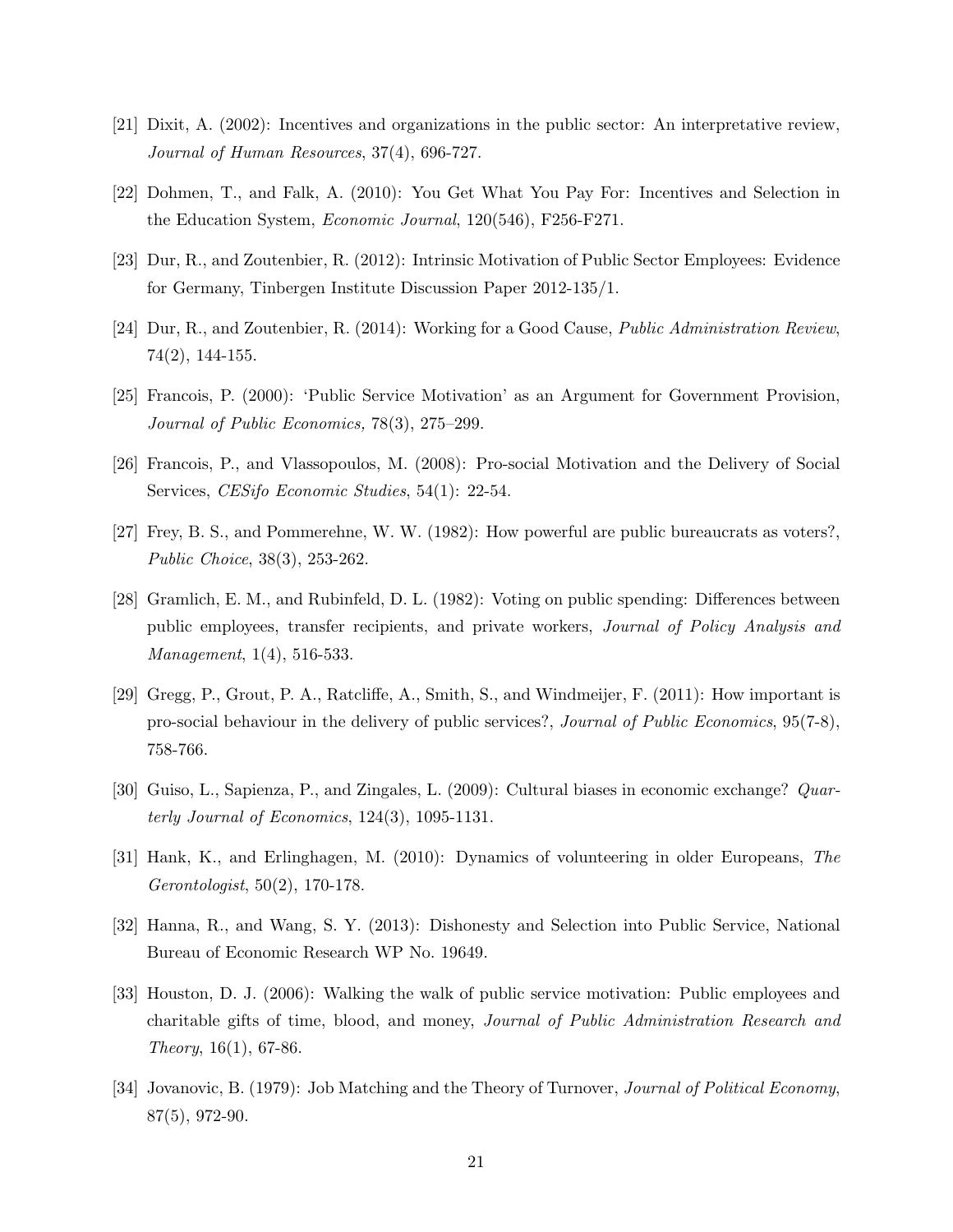- [35] Kesternich, I., Siflinger, B., Smith, J. P., and Winter, J. K. (2012): The effects of World War II on economic and health outcomes across Europe, Review of Economics and Statistics, forthcoming.
- [36] Knack, S. and Keefer, P. (1997): Does Social Capital Have an Economic Payoff? A Cross-Country Investigation, Quarterly Journal of Economics, 112, 1251-1288.
- [37] Lagarde, M. and Blaauw, D. (2013): Pro-social preferences and self-selection into rural jobs: Evidence from South African nurses, mimeo.
- [38] La Porta, R., Lopez-de-Silanes, F., Shleifer, A., and Vishny, R. W. (1997): Trust in Large Organizations, American Economic Review, 87(2), 333-338.
- [39] Lee, Y. (2012): Behavioral Implications of Public Service Motivation: Volunteering by Public and Nonprofit Employees, American Review of Public Administration, 42(1), 104-121.
- [40] Luechinger, S., Meier, S., and Stutzer, A. (2008): Bureaucratic rents and life satisfaction, Journal of Law, Economics, and Organization, 24(2), 476-488.
- [41] Luechinger, S., Meier, S., and Stutzer, A. (2010): Why does unemployment hurt the employed? Evidence from the life satisfaction gap between the public and the private sector, Journal of Human Resources, 45(4), 998-1045.
- [42] Mazzonna, F., and Peracchi, F. (2012): Ageing, cognitive abilities and retirement, European Economic Review, 56(4), 691-710.
- [43] OECD (2011): Government at a Glance 2011, OECD Publishing.
- [44] Perry, J. L., Hondeghem, A., and Wise, L. R. (2010): Revisiting the Motivational Bases of Public Service: Twenty Years of Research and an Agenda for the Future, Public Administration Review, 70(5), 681-690.
- [45] Pilichowski, E., Arnould, E., and Thrkisch, E. (2007): Ageing and the Public Sector: Challenges for Financial and Human Resources, OECD Journal on Budgeting, 7(4).
- [46] Rohwedder, S., and Willis, R. J. (2010): Mental retirement, Journal of Economic Perspectives, 24(1), 119-138.
- [47] Rotolo, T., and Wilson, J. (2006): Employment sector and volunteering: The contribution of nonprofit and public sector workers to the volunteer labor force, The Sociological Quarterly,  $47(1), 21-40.$
- [48] Svensson, J. (2005): Eight Questions about Corruption, Journal of Economic Perspectives, 19(3), 19-42.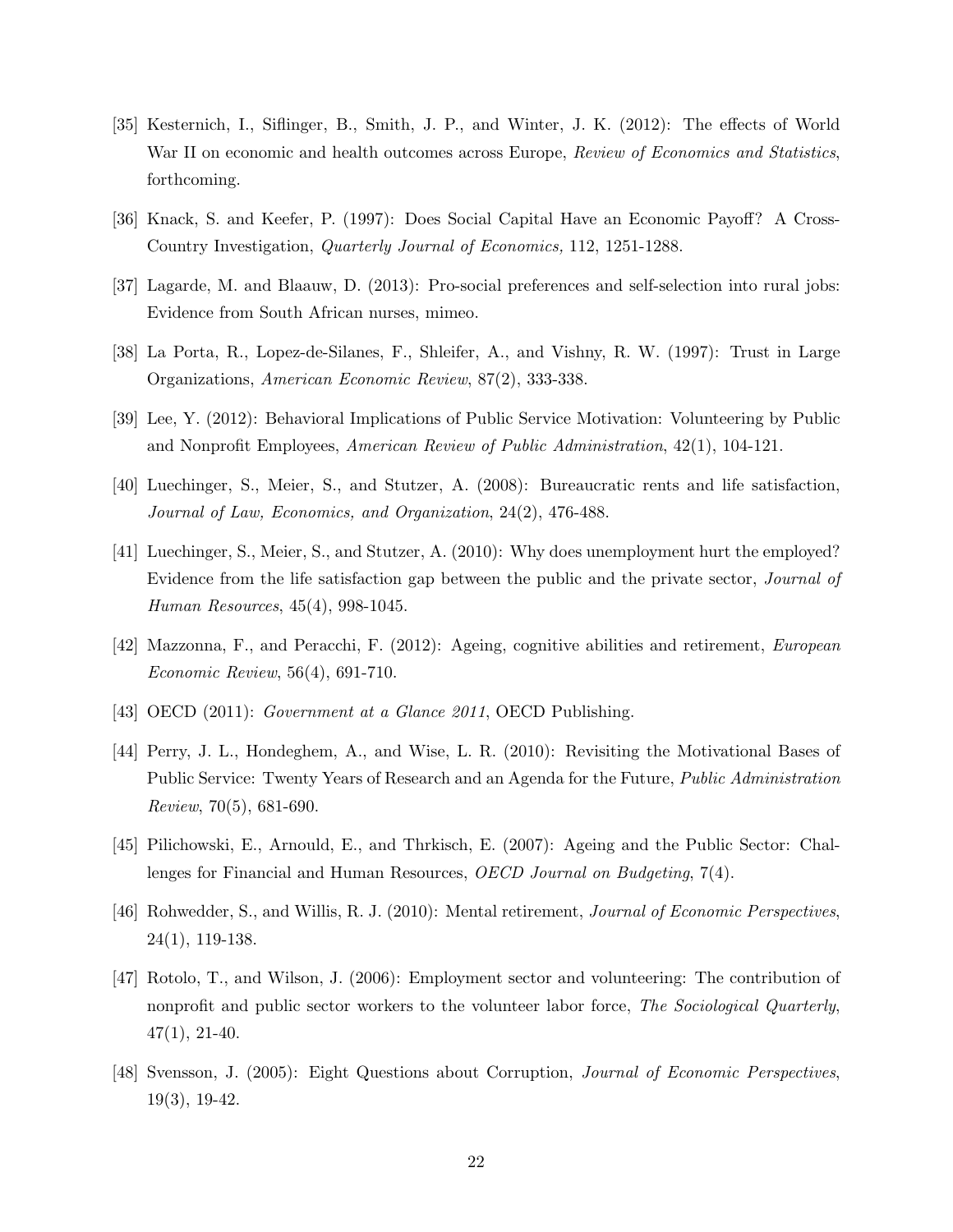## Appendix

## Main Variables

Here we report the survey questions behind the main variables used in the analysis, distinguishing between outcome and control variables.

### Outcome variables

Prosociality: "Have you done any of these activities in the last month? [For Wave 4: Which of the activities listed on this card - if any - have you done in the past twelve months?] Done voluntary or charity work. [...]"

Risk Attitudes: "When people invest their savings they can choose between assets that give low return with little risk to lose money, for instance a bank account or a safe bond, or assets with a high return but also a higher risk of losing, for instance stocks and shares. Which of the statements on the card comes closest to the amount of financial risk that you are willing to take when you save or make investments?" [1. Take substantial financial risks expecting to earn substantial returns; 2. Take above average financial risks expecting to earn above average returns; 3. Take average financial risks expecting to earn average returns; 4. Not willing to take any financial risks.]

Political Views: "In politics people sometimes talk of left and right. On a scale from 0 to 10, where 0 means the left and 10 means the right, where would you place yourself?"

Trust: "I would now like to ask a question about how you view other people. Generally speaking, would you say that most people can be trusted or that you can't be too careful in dealing with people? (...) [P]lease tell me on a scale from 0 to 10, where 0 means you can't be too careful and 10 means that most people can be trusted."

Life Satisfaction: "On a scale from 0 to 10 where 0 means completely dissatisfied and 10 means completely satisfied, how satisfied are you with your life?"

Job Satisfaction: "All things considered I am satisfied with my job. Would you say you strongly agree, agree, disagree or strongly disagree?"

### Control variables

Health status: "For the past six months at least, to what extent have you been limited because of a health problem in activities people usually do? [Severely limited/ Limited, but not severely/ Not limited]"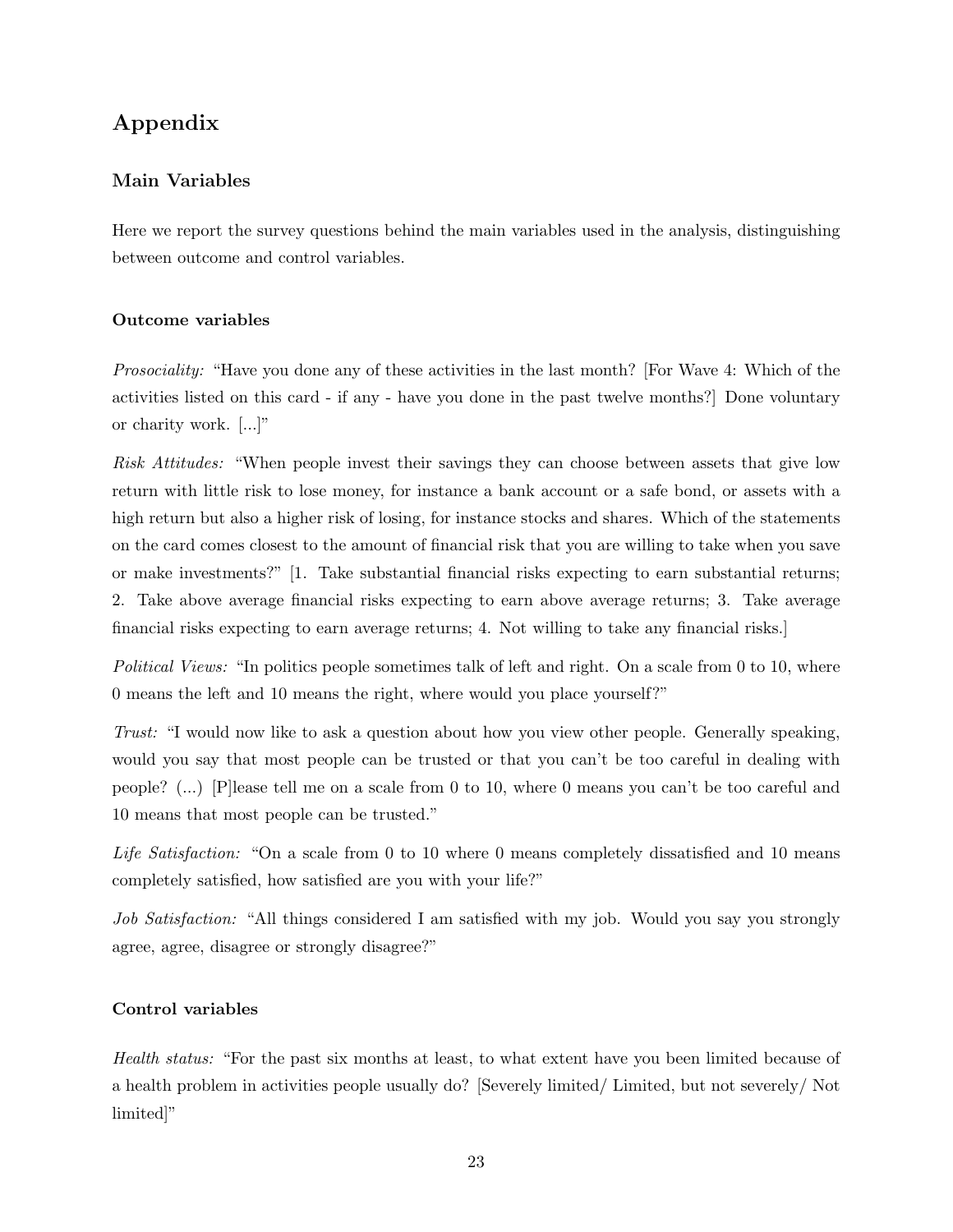Income: this variable is generated by SHARE through a suitable aggregation of the individual and household income components collected in the survey. We use the version including imputations. Details about the methodology are available on the survey website.

Club:"Have you done any of these activities in the last month? [For Wave 4: Which of the activities listed on this card - if any - have you done in the past twelve months?] [...] Gone to a sport, social or other kind of club. [...]"

Time Pressure:"I am under constant time pressure due to a heavy workload. (Would you say you strongly agree, agree, disagree or strongly disagree?)"

Job Salary Adequate: "Considering all my efforts and achievements, my salary is adequate. (Would you say you strongly agree, agree, disagree or strongly disagree?)"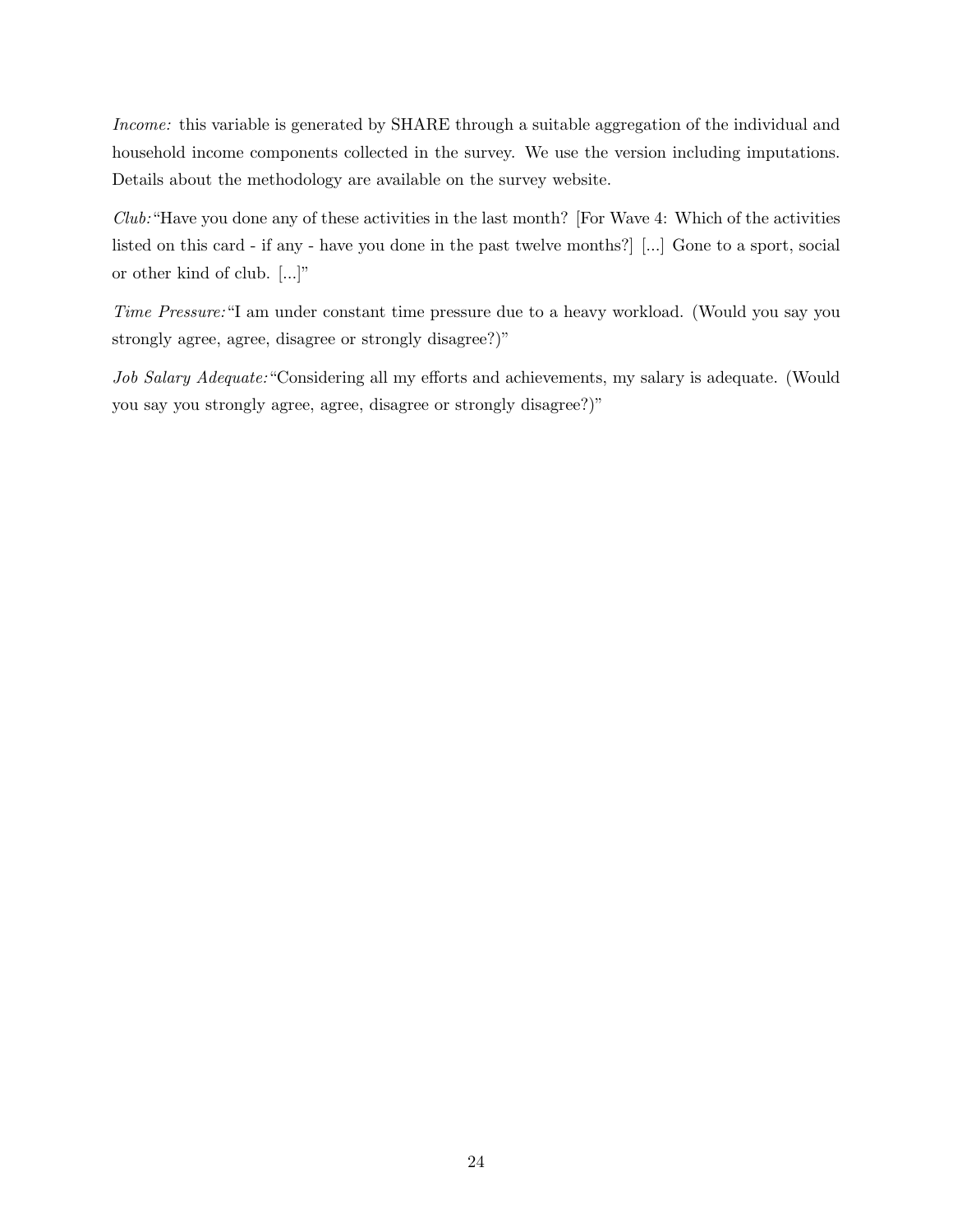|                                                                                   |                                             |                                                             | Workers       |                                                                                                                                                                                                                                                                                                               |                                                                              |                                               | Retirees                          |                                 |
|-----------------------------------------------------------------------------------|---------------------------------------------|-------------------------------------------------------------|---------------|---------------------------------------------------------------------------------------------------------------------------------------------------------------------------------------------------------------------------------------------------------------------------------------------------------------|------------------------------------------------------------------------------|-----------------------------------------------|-----------------------------------|---------------------------------|
| Country                                                                           | Number                                      | eighted                                                     | Public Sector | rosocial                                                                                                                                                                                                                                                                                                      | Number                                                                       | Veighted                                      | blic Sector                       | Prosocia                        |
|                                                                                   | of Obs.                                     |                                                             | (%)           | જ્ઞ                                                                                                                                                                                                                                                                                                           | of Obs                                                                       | Proportion                                    | Ş                                 |                                 |
| Austria                                                                           |                                             | <u>ი</u><br>—                                               | 41.3          | 15.2                                                                                                                                                                                                                                                                                                          | 2814                                                                         |                                               | 33.3                              | 13.9                            |
|                                                                                   | $0.8787888885855550887550$ 8872428863958550 | ು.<br>೧                                                     | ვ.<br>28      | $15.8$<br>$15.8$                                                                                                                                                                                                                                                                                              |                                                                              | 3 2 2 3 2 4 7<br>3 2 3 3 4 7 7<br>3 3 4 7 7 7 | 26.9                              |                                 |
|                                                                                   |                                             |                                                             |               |                                                                                                                                                                                                                                                                                                               |                                                                              |                                               |                                   |                                 |
|                                                                                   |                                             |                                                             | დ.<br>53      | 28.2                                                                                                                                                                                                                                                                                                          |                                                                              |                                               |                                   |                                 |
|                                                                                   |                                             | $5.9$<br>$10.9$<br>$15.0$                                   | 0.6<br>გ      | $6.\overline{8}$                                                                                                                                                                                                                                                                                              |                                                                              |                                               | 7<br>2006<br>2006<br>2006<br>2006 |                                 |
|                                                                                   |                                             |                                                             | 44.8          |                                                                                                                                                                                                                                                                                                               |                                                                              |                                               |                                   |                                 |
| Germany<br>Sweden<br>Netherlands<br>Spain<br>Laly<br>France<br>Denmark<br>Denmark |                                             | 18.8                                                        | 38.5          |                                                                                                                                                                                                                                                                                                               | 1 1 1 1 2 3 4 5<br>1 7 4 7 6 6 6 7 9<br>1 7 4 7 6 6 7 9<br>1 7 4 7 6 7 9 7 9 |                                               |                                   |                                 |
|                                                                                   |                                             |                                                             | 50.4          |                                                                                                                                                                                                                                                                                                               |                                                                              | $\frac{3}{1}$                                 | 51.1<br>38.8                      |                                 |
|                                                                                   |                                             |                                                             | 45.4          |                                                                                                                                                                                                                                                                                                               | 689                                                                          |                                               |                                   |                                 |
| Switzerland<br>Belgium                                                            |                                             | $2.5$<br>$2.5$<br>$2.5$<br>$2.5$<br>$2.5$<br>$2.5$<br>$2.5$ | 39.3          | $\begin{array}{l} 19.7 \\ 19.7 \\ 20.7 \\ 30.7 \\ 40.7 \\ 50.7 \\ 50.7 \\ 50.7 \\ 70.7 \\ 70.7 \\ 70.7 \\ 70.7 \\ 70.7 \\ 70.7 \\ 70.7 \\ 70.7 \\ 70.7 \\ 70.7 \\ 70.7 \\ 70.7 \\ 70.7 \\ 70.7 \\ 70.7 \\ 70.7 \\ 70.7 \\ 70.7 \\ 70.7 \\ 70.7 \\ 70.7 \\ 70.7 \\ 70.7 \\ 70.7 \\ 70.7 \\ 70.7 \\ 70.7 \\ 70$ | 1168                                                                         | 0.<br>نہ                                      | 38.9                              | $12077072777787778777877787778$ |
|                                                                                   |                                             |                                                             | 42.3          |                                                                                                                                                                                                                                                                                                               | 2382                                                                         | $3.7$<br>2.1                                  | 40.3                              |                                 |
| <sup>p</sup> ortugal                                                              |                                             |                                                             | 44.6          | 5.3                                                                                                                                                                                                                                                                                                           | 812                                                                          |                                               | 43.3                              | 8.9                             |
| otal                                                                              | 12,165                                      |                                                             | 38.2          | 15.8                                                                                                                                                                                                                                                                                                          | 9,486                                                                        | $\rm \ddot{\rm o}$                            | 33.5                              | 15.5                            |

Table 1: Summary Statistics Table 1: Summary Statistics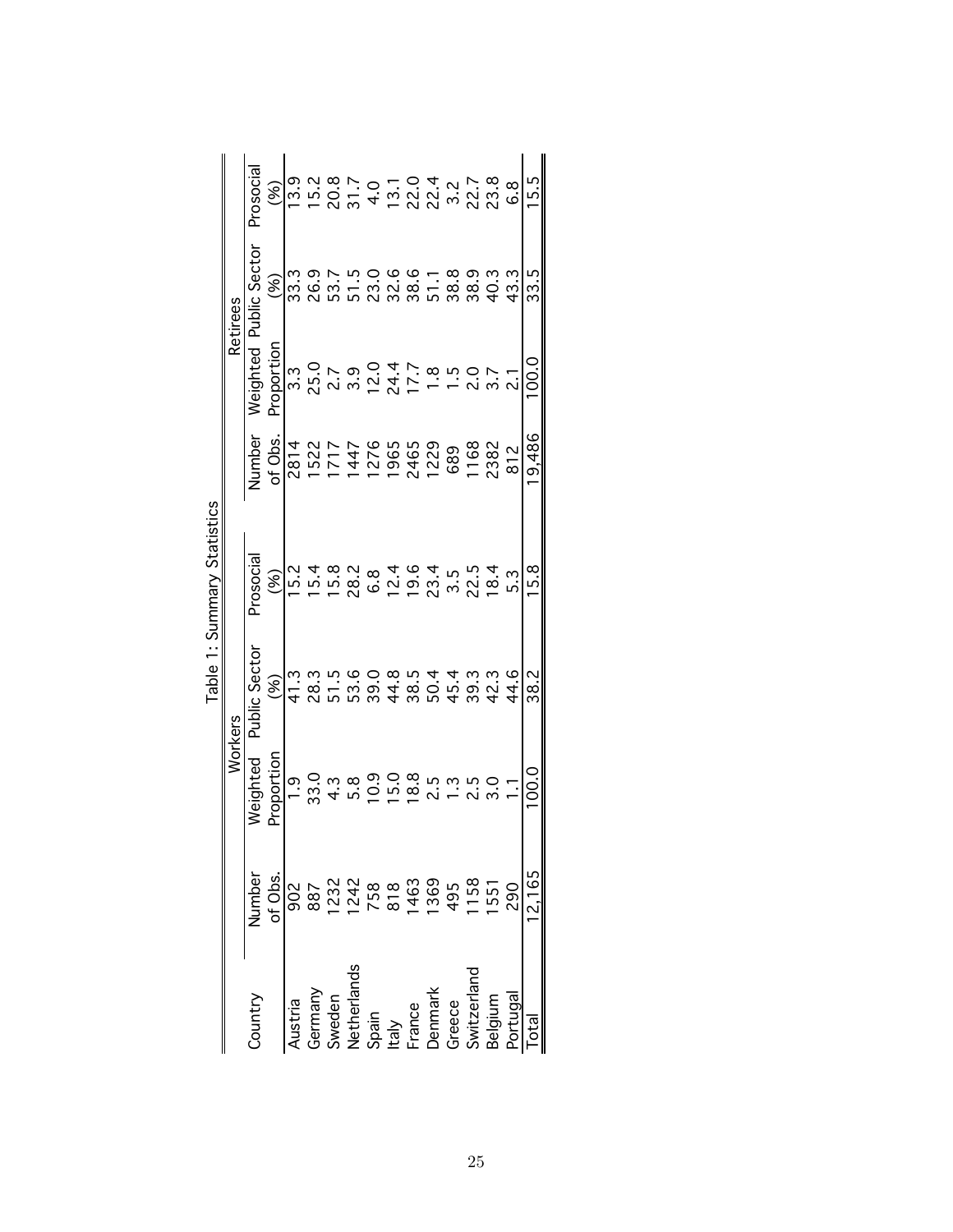|                           |      | Workers        |      |      | <b>Retirees</b> |        |
|---------------------------|------|----------------|------|------|-----------------|--------|
|                           | All  | Private Public |      | All  | Private         | Public |
| Prosocial                 | 15.8 | 14.4           | 18.0 | 15.5 | 12.8            | 20.9   |
|                           |      |                |      |      |                 |        |
| <b>Risk</b>               |      |                |      |      |                 |        |
| Take substantial risks    | 1.4  | 1.2            | 1.7  | 0.5  | 0.5             | 0.5    |
| Above average             | 4.5  | 4.0            | 5.3  | 1.8  | 1.5             | 2.3    |
| Average                   | 26.4 | 27.3           | 24.9 | 15.8 | 13.9            | 19.4   |
| Not willing to take risks | 67.8 | 67.6           | 68.2 | 81.9 | 84.0            | 77.9   |
| <b>Political Views</b>    |      |                |      |      |                 |        |
| Left                      | 26.6 | 24.4           | 30.0 | 20.5 | 20.7            | 20.0   |
| Centre                    | 56.3 | 58.3           | 53.3 | 58.0 | 57.9            | 58.3   |
| Right                     | 17.1 | 17.3           | 16.7 | 21.5 | 21.4            | 21.7   |
| <b>Trust</b>              |      |                |      |      |                 |        |
| Low                       | 18.4 | 20.0           | 15.9 | 21.9 | 23.0            | 19.9   |
| Med                       | 41.2 | 40.7           | 41.9 | 44.3 | 45.2            | 42.5   |
| High                      | 40.4 | 39.3           | 42.2 | 33.8 | 31.8            | 37.6   |
| Life Satisfaction         |      |                |      |      |                 |        |
| Low                       | 1.3  | 1.3            | 1.2  | 2.1  | 2.4             | 1.6    |
| Med                       | 13.2 | 14.5           | 11.2 | 18.6 | 21.1            | 13.8   |
| High                      | 85.5 | 84.2           | 87.6 | 79.2 | 76.5            | 84.6   |
| Job Satisfaction          |      |                |      |      |                 |        |
| Strongly agree            | 40.1 | 37.6           | 44.2 |      |                 |        |
|                           | 51.4 | 52.8           | 49.3 |      |                 |        |
| Agree                     |      |                |      |      |                 |        |
| <b>Disagree</b>           | 7.0  | 8.1            | 5.3  |      |                 |        |
| Strongly disagree         | 1.4  | 1.5            | 1.2  |      |                 |        |

Table 2: Summary Statistics - Outcomes

sector, but fails to reject independence between risk, life satisfaction and sector. For retirees, a t-test rejects equality in prosociality across sectors, while chi-squared tests reject independence between all outcomes and sector, with the exception of political views. Notes: All entries are percentages. For workers, a t-test rejects equality in prosociality across sectors, while chi-squared tests reject independence between political views, trust, job satisfaction and

Job satisfaction refers to whether the individual agrees with the statement: "All things considered I am satisfied with my job."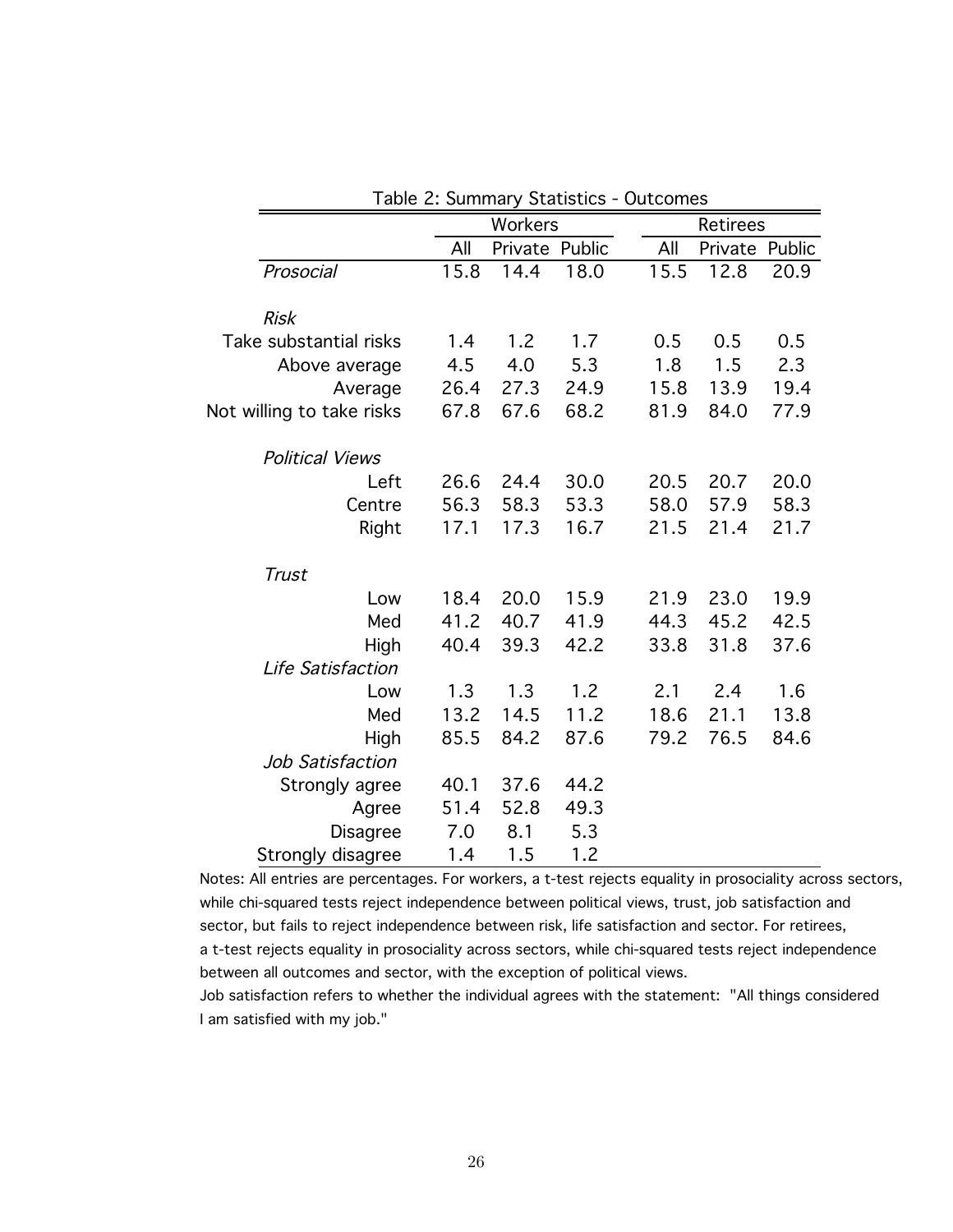|                                         |      | Workers        |      |      | Retirees       |      |
|-----------------------------------------|------|----------------|------|------|----------------|------|
|                                         | All  | Private Public |      | All  | Private Public |      |
| Age                                     |      |                |      |      |                |      |
| Mean                                    | 56.5 | 56.4           | 56.6 | 67.7 | 68.1           | 66.9 |
| Gender                                  |      |                |      |      |                |      |
| % Female                                | 45.0 | 41.4           | 49.3 | 46.1 | 45.6           | 47.0 |
| Couple (%)                              | 74.1 | 74.4           | 73.7 | 68.4 | 67.5           | 70.1 |
| Education (%)                           |      |                |      |      |                |      |
| No schooling                            | 1.3  | 1.4            | 1.0  | 5.0  | 6.6            | 1.9  |
| Primary education                       | 8.3  | 9.9            | 5.6  | 26.4 | 30.8           | 17.5 |
| Lower secondary                         | 15.2 | 17.4           | 11.7 | 17.6 | 18.6           | 15.8 |
| Upper secondary                         | 40.5 | 45.6           | 32.1 | 32.2 | 32.5           | 31.6 |
| Post-secondary non-tertiary             | 3.9  | 3.6            | 4.5  | 1.8  | 1.3            | 3.0  |
|                                         | 29.5 | 21.4           | 42.6 | 15.8 | 9.5            | 28.3 |
| First stage of tertiary                 |      |                |      |      |                |      |
| Second stage of tertiary education      | 1.2  | 0.6            | 2.2  | 0.6  | 0.2            | 1.4  |
| Still in school                         |      |                |      | 0.1  | 0.2            | 0.1  |
| Other                                   | 0.2  | 0.1            | 0.3  | 0.3  | 0.3            | 0.5  |
| <b>Limited Activities (%)</b>           |      |                |      |      |                |      |
| Severely limited                        | 6.9  | 7.7            | 5.7  | 12.9 | 13.1           | 12.5 |
| Limited, but not severely               | 21.5 | 21.9           | 20.8 | 30.6 | 32.1           | 27.8 |
| Not limited                             | 71.6 | 70.4           | 73.5 | 56.5 | 54.8           | 59.8 |
| Income                                  |      |                |      |      |                |      |
| Mean                                    | 40.2 | 38.4           | 43.2 | 30.8 | 28.2           | 35.9 |
| Location (%)                            |      |                |      |      |                |      |
| A big city                              | 14.6 | 15.1           | 13.8 | 13.1 | 12.8           | 13.8 |
| The suburbs                             | 14.1 | 13.2           | 15.6 | 13.2 | 12.5           | 14.7 |
| A large town                            | 13.8 | 12.5           | 16.1 | 13.2 | 12.2           | 15.3 |
| A small town                            | 23.3 | 24.3           | 21.6 | 26.5 | 27.4           | 24.6 |
| Rural area or village                   | 25.1 | 26.2           | 23.3 | 26.1 | 27.2           | 24.0 |
| Missing                                 | 9.0  | 8.7            | 9.6  | 7.9  | 8.0            | 7.7  |
| Occupation (%)                          |      |                |      |      |                |      |
| Legislator, senior official or manager  | 9.9  | 7.8            | 13.4 | 7.1  | 5.5            | 10.2 |
| Professional                            | 13.6 | 6.6            | 25.1 | 8.8  | 3.5            | 19.4 |
| Technician or associate professional    | 15.9 | 14.8           | 17.8 | 13.4 | 11.4           | 17.4 |
| Clerk                                   | 17.4 | 16.9           | 18.4 | 15.9 | 14.6           | 18.5 |
| Service worker and shop and market sale | 14.8 | 16.6           | 11.9 | 11.4 | 11.2           | 11.9 |
| Skilled agricultural or fishery worker  | 1.5  | 2.0            | 0.7  | 3.6  | 4.9            | 1.0  |
| Craft and related trades worker         | 9.9  | 14.6           | 2.4  | 12.3 | 16.3           | 4.3  |
| Plant and machine operator or assembler | 7.1  | 10.2           | 1.9  | 9.8  | 12.3           | 4.7  |
| Elementary occupation                   | 9.5  | 10.5           | 7.9  | 17.0 | 20.3           | 10.6 |
| Armed forces                            | 0.3  | 0.0            | 0.7  | 0.8  | 0.0            | 2.2  |
| Hours Worked per Week                   | 35.8 | 36.2           | 35.1 |      |                |      |
| Time Pressure due to Heavy Workload     |      |                |      |      |                |      |
| Strongly agree                          | 17.2 |                |      |      |                |      |
|                                         |      | 18.0           | 15.9 |      |                |      |
| Agree                                   | 34.3 | 34.9           | 33.2 |      |                |      |
| Disagree                                | 35.8 | 34.4           | 37.9 |      |                |      |
| Strongly disagree                       | 12.8 | 12.6           | 13.0 |      |                |      |
| Job Salary Adequate                     |      |                |      |      |                |      |
| Strongly agree                          | 10.2 | 10.5           | 9.7  |      |                |      |
| Agree                                   | 45.7 | 45.5           | 46.0 |      |                |      |
| Disagree                                | 32.2 | 31.8           | 32.8 |      |                |      |
| Strongly disagree                       | 12.0 | 12.2           | 11.6 |      |                |      |
| Club (%)                                | 28.7 | 27.4           | 31.0 | 21.9 | 20.1           | 25.5 |

| Table 3 - Demographic, Socio-Economic and Health Characteristics |  |  |
|------------------------------------------------------------------|--|--|

For workers, there are statistically significant differences across the two sectors in all of the characteristics in Table 3, with the exception of age, couple, limited activities, time pressure and job salary adequate. For retirees, the only exception is gender. Income is in 1,000 euros 2007 Germany PPP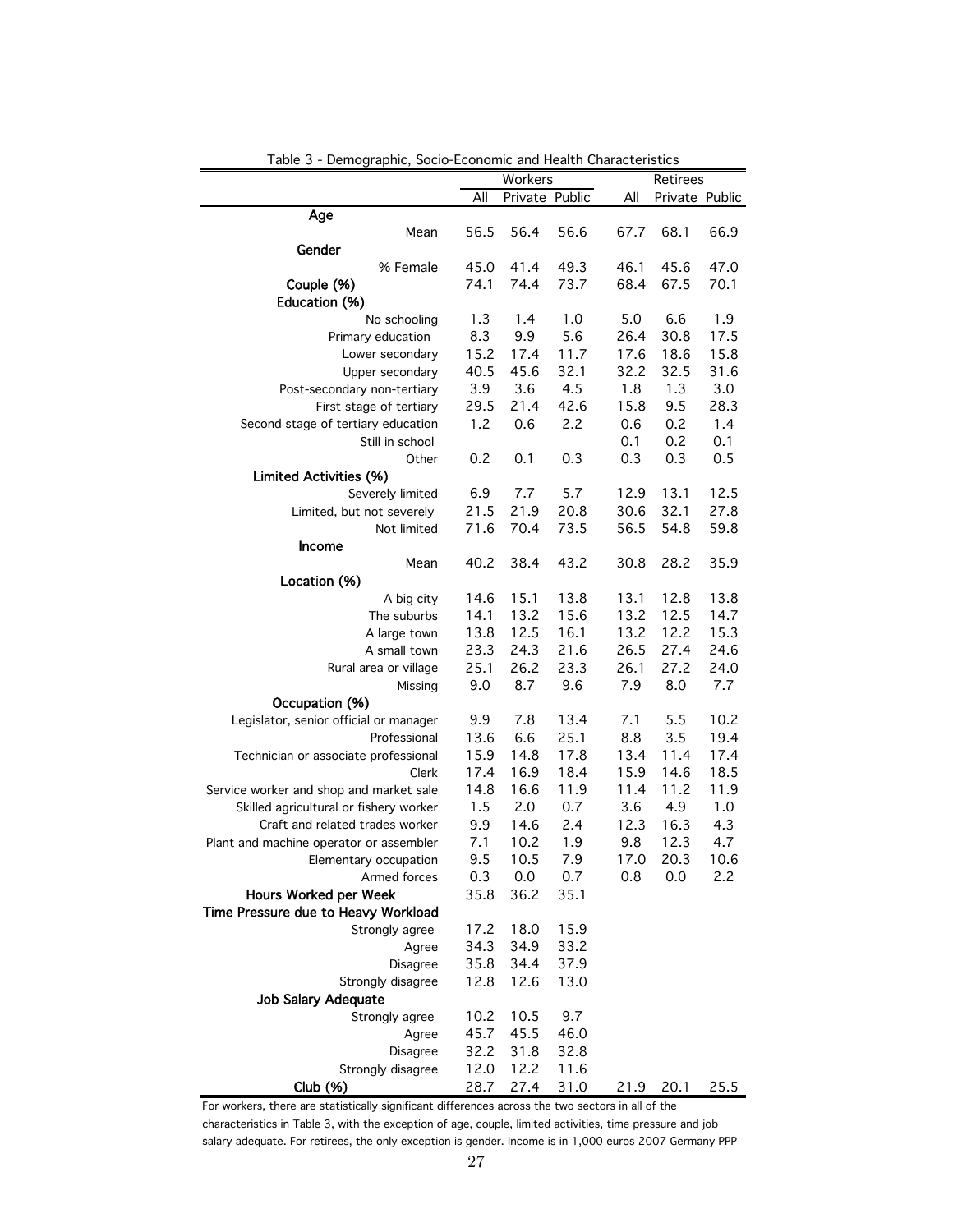|                                         |           | Workers    |            | Retirees    |
|-----------------------------------------|-----------|------------|------------|-------------|
|                                         | (1)       | (2)        | (3)        | (4)         |
| Public                                  | $0.033**$ | 0.002      | $0.063***$ | 0.013       |
| Male                                    |           | $0.032**$  |            | $-0.004$    |
| Couple                                  |           | $-0.001$   |            | $-0.001$    |
| Age                                     |           | 0.000      |            | $-0.002**$  |
| Education                               |           |            |            |             |
| Primary education                       |           | $-0.003$   |            | $-0.003$    |
| Lower secondary                         |           | 0.023      |            | $0.050*$    |
| Upper secondary                         |           | 0.017      |            | 0.037       |
| Post-secondary non-tertiary             |           | $0.134*$   |            | $0.111***$  |
| First stage of tertiary                 |           | 0.070      |            | $0.083***$  |
| Second stage of tertiary education      |           | 0.064      |            | 0.065       |
| Still in school                         |           | 0          |            | $-0.104***$ |
| Other                                   |           | $-0.013$   |            | $0.096*$    |
| <b>Limited Activities</b>               |           |            |            |             |
| Limited, but not severely               |           | $-0.014$   |            | $0.037***$  |
| Not limited                             |           | 0.003      |            | $0.047***$  |
| Location                                |           |            |            |             |
| The suburbs                             |           | 0.013      |            | $-0.029$    |
| A large town                            |           | $0.048*$   |            | $-0.013$    |
| A small town                            |           | $0.050**$  |            | 0.002       |
| Rural area or village                   |           | $0.069***$ |            | $-0.001$    |
| Missing                                 |           | 0.019      |            | $-0.026$    |
| Income                                  |           | 0.000      |            | 0.000       |
| Occupation                              |           |            |            |             |
| Professional                            |           | 0.022      |            | 0.003       |
| Technician or associate professional    |           | $-0.001$   |            | $-0.012$    |
| Clerk                                   |           | $-0.028$   |            | $-0.029$    |
| Service worker and shop and market sale |           | $-0.021$   |            | $-0.034*$   |
| Skilled agricultural or fishery worker  |           | $-0.045$   |            | $-0.123***$ |
| Craft and related trades worker         |           | $-0.059$   |            | $-0.084***$ |
|                                         |           | $-0.079**$ |            | $-0.060***$ |
| Plant and machine operator or assembler |           |            |            | $-0.066***$ |
| Elementary occupation                   |           | $-0.040$   |            |             |
| Armed forces                            |           | $-0.071$   |            | 0.052       |
| Hours Worked per Week                   |           | $-0.001*$  |            |             |
| Time Pressure due to Heavy Workload     |           |            |            |             |
| Agree                                   |           | 0.015      |            |             |
| Disagree                                |           | 0.012      |            |             |
| Strongly disagree                       |           | $-0.012$   |            |             |
| Job Salary Adequate                     |           |            |            |             |
| Agree                                   |           | 0.002      |            |             |
| Disagree                                |           | $-0.014$   |            |             |
| Strongly disagree                       |           | 0.025      |            |             |
| Club                                    |           | $0.101***$ |            | $0.11***$   |
| N                                       | 12165     | 12165      | 19486      | 19486       |

Table 4 - Cross Country Logit Regressions - Marginal Effects

Notes: Regressions include country and survey wave dummies.

\*\*\*  $[$ \*\*] (\*) denote significance at 1, [5], (10) % level

occupation (Managers) Omitted categories are: education (none), limited activities (severely limited), type of settkement (big city),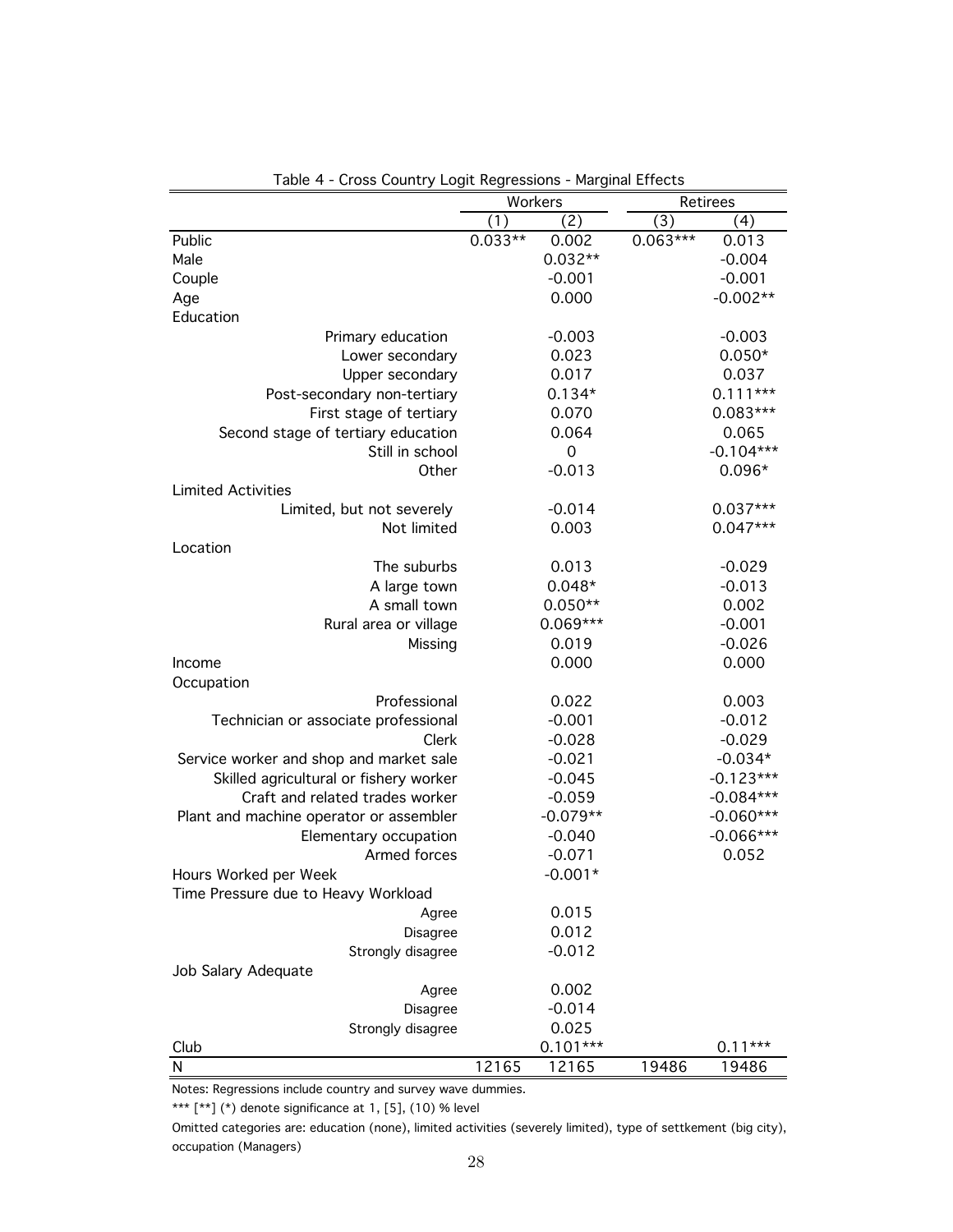|                                                                                                                                                                                                 |  | $\frac{1}{2}$                   |                                       |                                                   |
|-------------------------------------------------------------------------------------------------------------------------------------------------------------------------------------------------|--|---------------------------------|---------------------------------------|---------------------------------------------------|
|                                                                                                                                                                                                 |  |                                 |                                       |                                                   |
|                                                                                                                                                                                                 |  |                                 | $0.034**$ $0.031*$ $0.029*$ $0.033**$ | $(0.016)$ $(0.016)$ $(0.015)$ $(0.016)$ $(0.016)$ |
|                                                                                                                                                                                                 |  |                                 |                                       |                                                   |
|                                                                                                                                                                                                 |  |                                 |                                       |                                                   |
| Education Limited Activities Location Income Occupation Club Job Char.<br><b>s (Burner) - Secondo Secondo De Confidential Life Confidence - School Secondist School Seconds</b><br>G)<br>Slauoc |  | $0.033**$                       | (0.016)                               |                                                   |
|                                                                                                                                                                                                 |  |                                 | (0.015)                               |                                                   |
|                                                                                                                                                                                                 |  | $0.036**$ 0.033** 0.034** 0.011 |                                       |                                                   |
|                                                                                                                                                                                                 |  |                                 | $(0.016)$ $(0.016)$ $(0.016)$         |                                                   |
|                                                                                                                                                                                                 |  |                                 |                                       |                                                   |
|                                                                                                                                                                                                 |  |                                 |                                       |                                                   |

Tahle 5 · Cross Country Logit Regressions - Marginal Effects - Workers Table 5: Cross Country Logit Regressions - Marginal Effects - Workers Notes: The heading of each row indicate the control variable used in the regression. All columns include country and survey wave dummies. Notes: The heading of each row indicate the control variable used in the regression. All columns include country and survey wave dummies.

In all columns, the number of observations is 12,165. In all columns, the number of observations is 12,165.

The entries are average marginal effects, standard errors are reported in parentheses. The entries are average marginal effects, standard errors are reported in parentheses.

\*\*\* [\*\*] (\*) denote significance at 1, [5], (10) % level  $\leftarrow^{\ast\ast\ast}$  [ $^{\ast\ast}$ ] ( $^{\ast}$ ) denote significance at 1, [5], (10) % level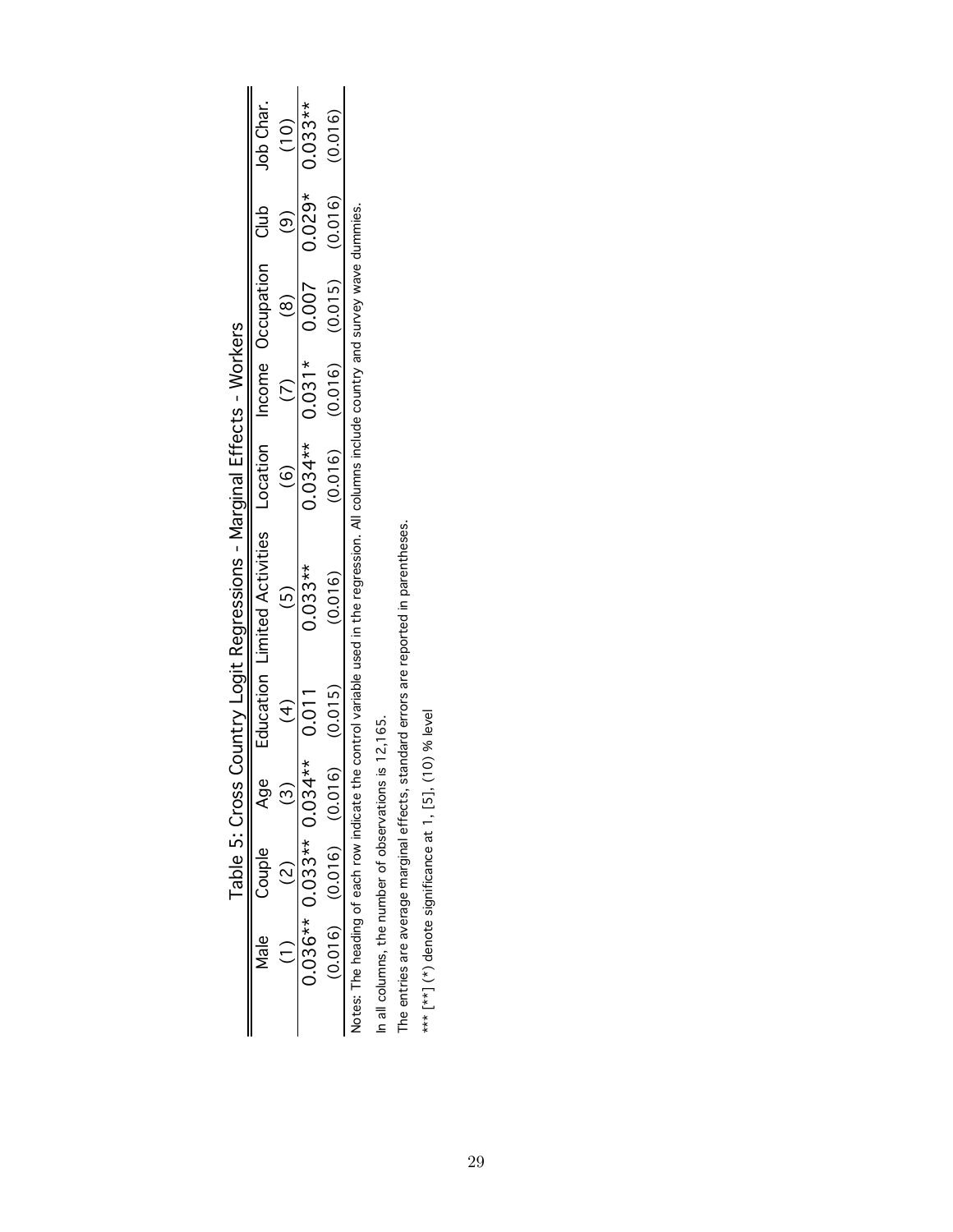|                    | Male                                                                                          | Couple                | Age                   |                       | Education mited Activiti | Location              | Income                | Occupation                                                                                                              | Club                  |
|--------------------|-----------------------------------------------------------------------------------------------|-----------------------|-----------------------|-----------------------|--------------------------|-----------------------|-----------------------|-------------------------------------------------------------------------------------------------------------------------|-----------------------|
|                    | Ξ                                                                                             | $\widetilde{S}$       | $\widehat{c}$         | $\widehat{f}$         | $\widetilde{5}$          | ල)                    | $\widehat{\in}$       | ම                                                                                                                       | ම                     |
| Male               | $0.063***$                                                                                    | $0.062***$            | $0.059***$            | $0.031***$            | $0.061***$               | $0.063***$            | $0.058***$            | $0.023**$                                                                                                               | $0.057***$            |
|                    | (0.010)                                                                                       | (0.010)               | (0.010)               | (0.010)               | (0.010)                  | (0.010)               | (0.010)               | (0.010)                                                                                                                 | (0.010)               |
| Couple             |                                                                                               | $0.062***$<br>(0.010) | $0.058***$<br>(0.010) | $0.030***$<br>(0.010) | $0.061***$<br>(0.010)    | $0.062***$<br>(0.010) | $0.059***$<br>(0.010) | $0.021**$<br>(0.010)                                                                                                    | $0.056***$<br>(0.010) |
| Age                |                                                                                               |                       | $0.058***$<br>(0.010) | $0.030***$<br>(0.010) | $0.057***$<br>(0.010)    | $0.058***$<br>(0.010) | $0.056***$<br>(0.010) | $0.020**$<br>(0.010)                                                                                                    | $0.053***$<br>(0.010) |
| Education          |                                                                                               |                       |                       | $0.030***$<br>(0.010) | $0.030***$<br>(0.010)    | $0.030***$<br>(0.010) | $0.030***$<br>(0.009) | (0.009)<br>0.014                                                                                                        | $0.028***$<br>(0.010) |
| Limited Activities |                                                                                               |                       |                       |                       | $0.061***$<br>(0.010)    | $0.061***$<br>(0.010) | $0.058***$<br>(0.010) | $0.021**$<br>(0.010)                                                                                                    | $0.055***$<br>(0.010) |
| Location           |                                                                                               |                       |                       |                       |                          | $0.062***$<br>(0.010) | $0.059***$<br>(0.010) | $0.021**$<br>(0.010)                                                                                                    | $0.056***$<br>(0.010) |
| Income             |                                                                                               |                       |                       |                       |                          |                       | $0.059***$<br>(0.010) | $0.021**$<br>(0.009)                                                                                                    | $0.053***$<br>(0.009) |
| Occupation         |                                                                                               |                       |                       |                       |                          |                       |                       | $0.021**$<br>(0.009)                                                                                                    | $0.020**$<br>(0.009)  |
| club               |                                                                                               |                       |                       |                       |                          |                       |                       |                                                                                                                         | $0.056***$<br>(0.010) |
|                    | In all columns, the number of observations is 19486.<br>Notes: The heading(s) of each row and |                       |                       |                       |                          |                       |                       | column indicate(s) the control variable(s) used in the regression. All columns include country and survey wave dummies. |                       |

The entries are average marginal effects, standard errors are reported in parentheses.

The entries are average marginal effects, standard errors are reported in parentheses.

 $\leftarrow^{\ast\ast\ast}$  [ $\leftarrow^{\ast\ast}$ ] (\*) denote significance at 1, [5], (10) % level

\*\*\* [\*\*] (\*) denote significance at 1, [5], (10) % level

Table 6: Cross Country Logit Regressions - Marginal Effects - Retirees Table 6: Cross Country Logit Regressions - Marginal Effects - Retirees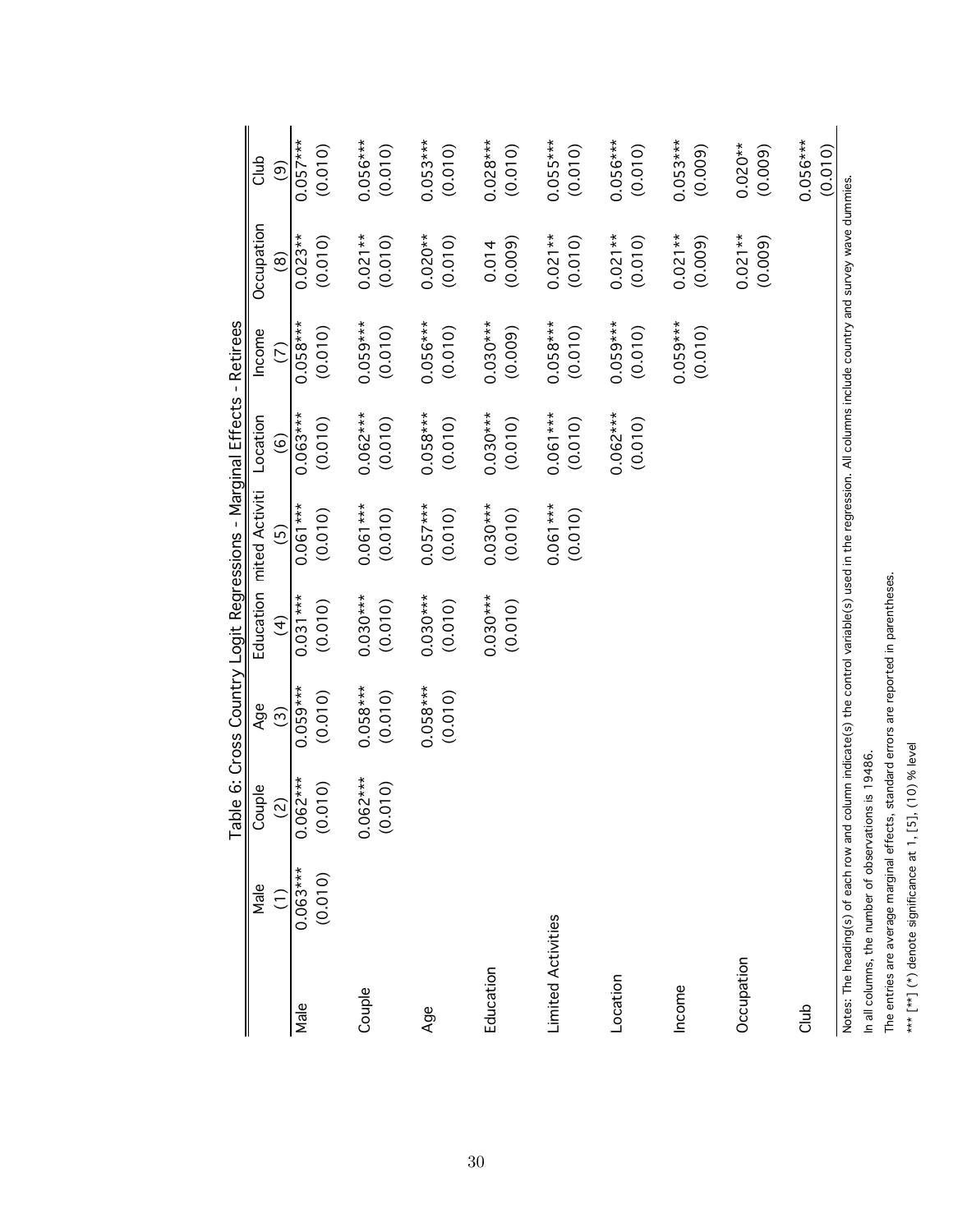|                                                       |                       | Table 7: Longitudinal Analysis |                      |                       |
|-------------------------------------------------------|-----------------------|--------------------------------|----------------------|-----------------------|
|                                                       | (1)                   | (2)                            | (3)                  | (4)                   |
| Retired                                               | $0.108***$            | $0.108***$                     | $0.106***$           | $0.108***$            |
|                                                       | (0.015)               | (0.015)                        | (0.015)              | (0.015)               |
| Public                                                | $0.044**$             | $0.030*$                       | $-0.005$             |                       |
|                                                       | (0.017)               | (0.018)                        | (0.019)              |                       |
| Retired x Public                                      | 0.012                 | 0.012                          | 0.015                | 0.012                 |
|                                                       | (0.022)               | (0.022)                        | (0.023)              | (0.022)               |
| Constant                                              | $0.141***$<br>(0.012) | $0.108***$<br>(0.031)          | $0.253***$<br>(0.09) | $0.163***$<br>(0.006) |
| Controls<br><b>Country FE</b><br><b>Individual FE</b> |                       | Yes                            | Yes<br>Yes           | Yes                   |
| Observations                                          | 3,600                 | 3,600                          | 3,520                | 3,600                 |
| <b>Individuals</b>                                    | 1,800                 | 1,800                          | 1,760                | 1,800                 |
| R squared                                             | 0.023                 | 0.047                          | 0.068                | 0.055                 |

## Table 7: Longitudinal Analysis

Notes: Controls include education and occupation

\*\*\*  $[$ \*\*] (\*) denote significance at 1, [5], (10) % level

Standard errors clustered at the individual level are reported in parentheses.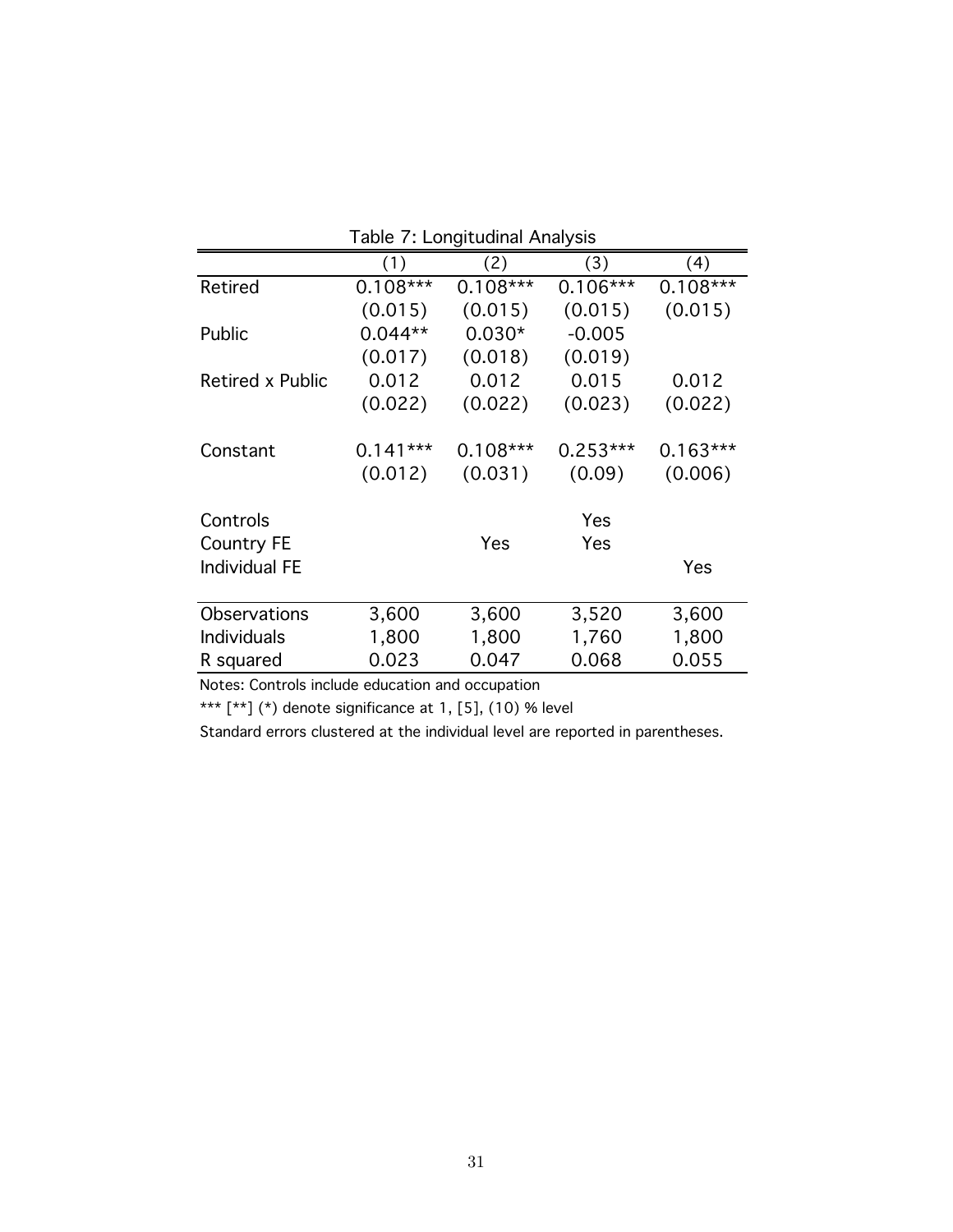| Industry                             | Private | Public | Total |
|--------------------------------------|---------|--------|-------|
| Agriculture, hunting                 | 6.7     | 0.9    | 4.7   |
| Mining and quarrying                 | 2.1     | 0.6    | 1.6   |
| Manufacturing                        | 36.6    | 2.6    | 25.0  |
| Electricity, gas and water supply    | 1.6     | 3.5    | 2.2   |
| Construction                         | 10.6    | 2.0    | 7.7   |
| Wholesale and retail                 | 11.7    | 1.7    | 8.3   |
| Hotels and restaurant                | 3.0     | 0.6    | 2.2   |
| Transport, storage and communication | 4.9     | 11.1   | 7.0   |
| <b>Financial intermediation</b>      | 4.6     | 1.9    | 3.7   |
| Real estate, renting                 | 4.0     | 3.4    | 3.8   |
| Public administration and defence    | 0.5     | 25.5   | 9.0   |
| Education                            | 1.4     | 22.8   | 8.7   |
| Health and social work               | 3.7     | 15.2   | 7.6   |
| Other community, social and          | 8.7     | 8.2    | 8.5   |
| personal services                    |         |        |       |
| Total                                | 100     | 100    | 100   |

Table 8: Employment by Industry and Sector - Retirees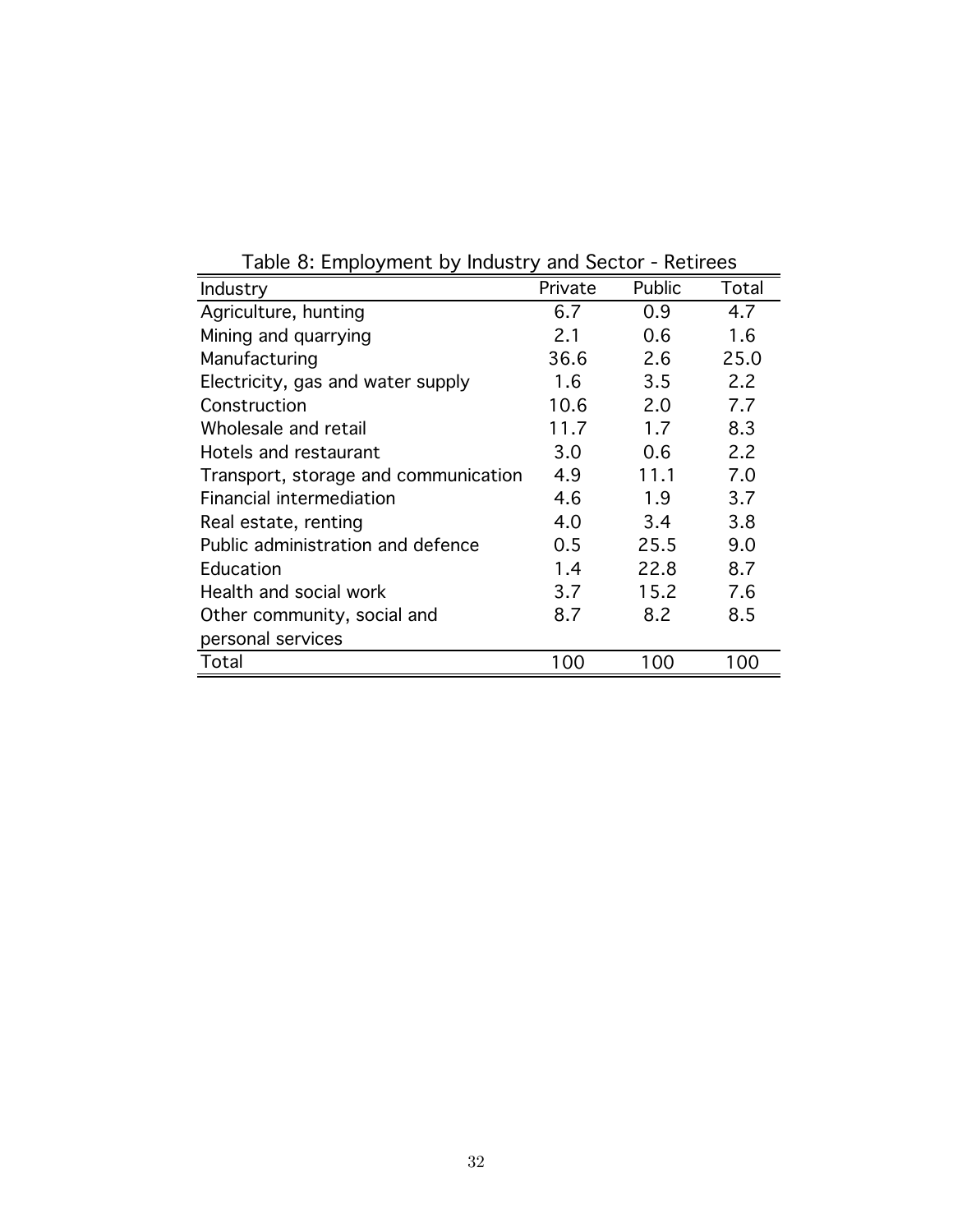| Retirees                     |            |                |
|------------------------------|------------|----------------|
|                              |            | $^{\prime}$ 2) |
| Education                    | $0.144***$ | $0.052**$      |
| Health and social work       | $0.067***$ | 0.018          |
| <b>Public Administration</b> | $0.045**$  | $-0.006$       |
| Other                        | $0.029**$  | 0.005          |
| Controls                     | No         | Yes            |
| N                            | 18582      | 18582          |

Table 9: Logit Regressions - Industry

Note: \*\*\* [\*\*] (\*) denote significance at 1, [5], (10) % level

All the entries are average marginal effects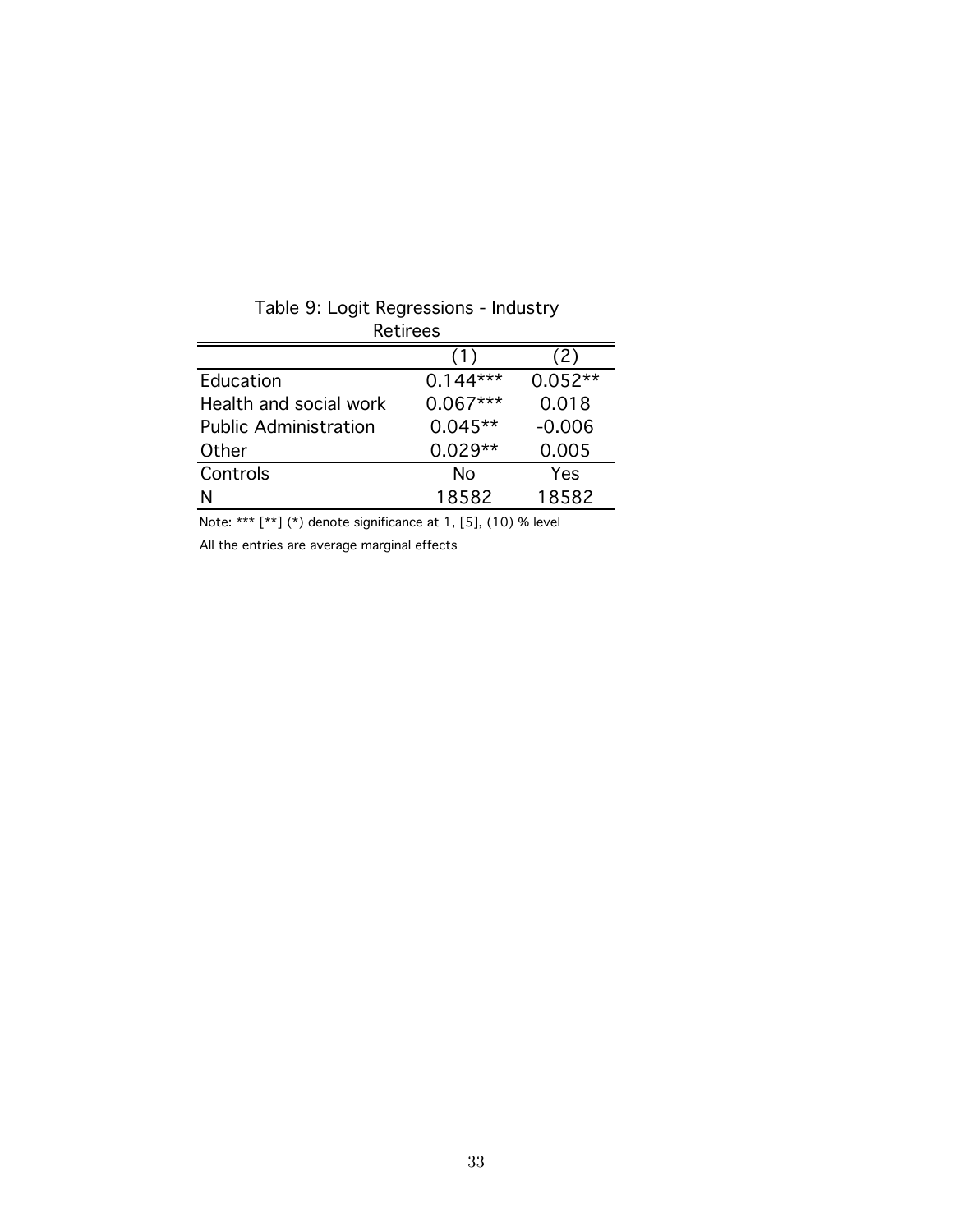|          |           |                          | <b>Retirees</b> |                     |               |                                                                                                                                                                                                                             |
|----------|-----------|--------------------------|-----------------|---------------------|---------------|-----------------------------------------------------------------------------------------------------------------------------------------------------------------------------------------------------------------------------|
|          |           | Managers & Professionals |                 | echnicians & Clerks | Other         |                                                                                                                                                                                                                             |
|          |           |                          |                 | ₹                   |               |                                                                                                                                                                                                                             |
| Public   | $0.055**$ | 0.031                    | 0.008           | 0.000               | $0.033***$    | 0.014                                                                                                                                                                                                                       |
|          | (0.025)   | (0.026)                  | (0.019)         | (0.018)             | (0.012)       | (0.011)                                                                                                                                                                                                                     |
| Controls |           | Yes                      | $\frac{1}{2}$   | Yes                 | $\frac{8}{1}$ | Yes                                                                                                                                                                                                                         |
|          | 3728      | 3728                     | 5680            | 5680                | 9948          | 9948                                                                                                                                                                                                                        |
|          |           |                          |                 |                     |               | contrast states of the contrast of the contrast of the contrast of the lines of the lines of the contrast of the contrast of the lines of the lines of the lines of the lines of the lines of the lines of the lines of the |

Table 10: Logit Regressions - Occupation Table 10: Logit Regressions - Occupation

Note: \*\*\* [\*\*] (\*) denote significance at 1, [5], (10) % level. The entries are average marginal effects, standard errors are reported in parentheses. Note: \*\*\* [\*\*] (\*) denote significance at 1, [5], (10) % level. The entries are average marginal effects, standard errors are reported in parentheses.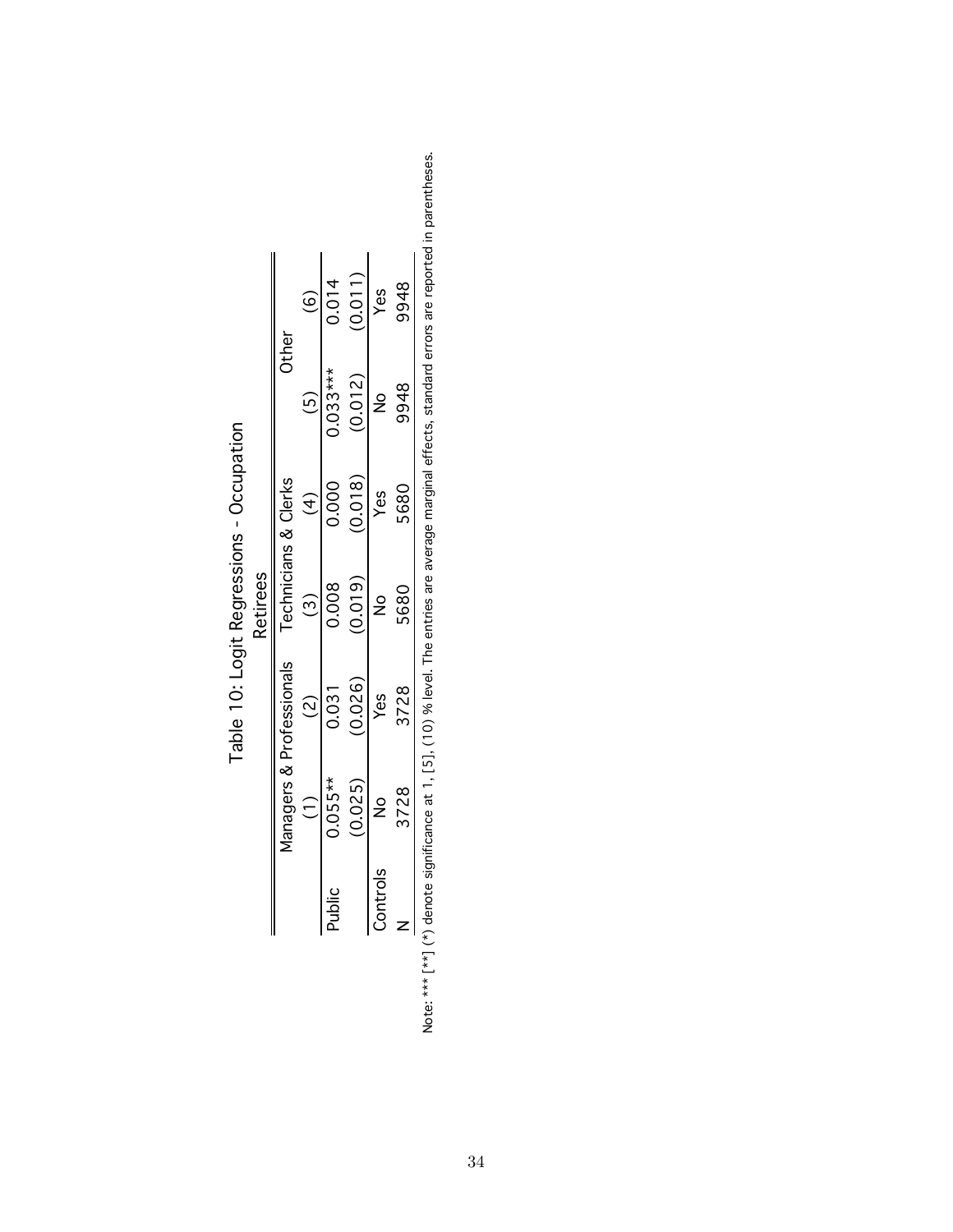|          |                  | <b>Retirees</b> |            |                 |
|----------|------------------|-----------------|------------|-----------------|
|          | Born before 1940 |                 |            | Born after 1940 |
|          | (1)              | (2)             | (3)        | (4)             |
| Public   | $0.057***$       | 0.015           | $0.063***$ | 0.008           |
|          | (0.012)          | (0.011)         | (0.016)    | (0.015)         |
| Controls | No               | Yes             | No         | Yes             |
| N        | 9203             | 9203            | 10275      | 10275           |

# Table 11: Logit Regressions - by Age group

Notes: All columns include country and survey wave dummies.

The entries are average marginal effects, standard errors are reported in parentheses.

\*\*\* denotes significance at 1 % level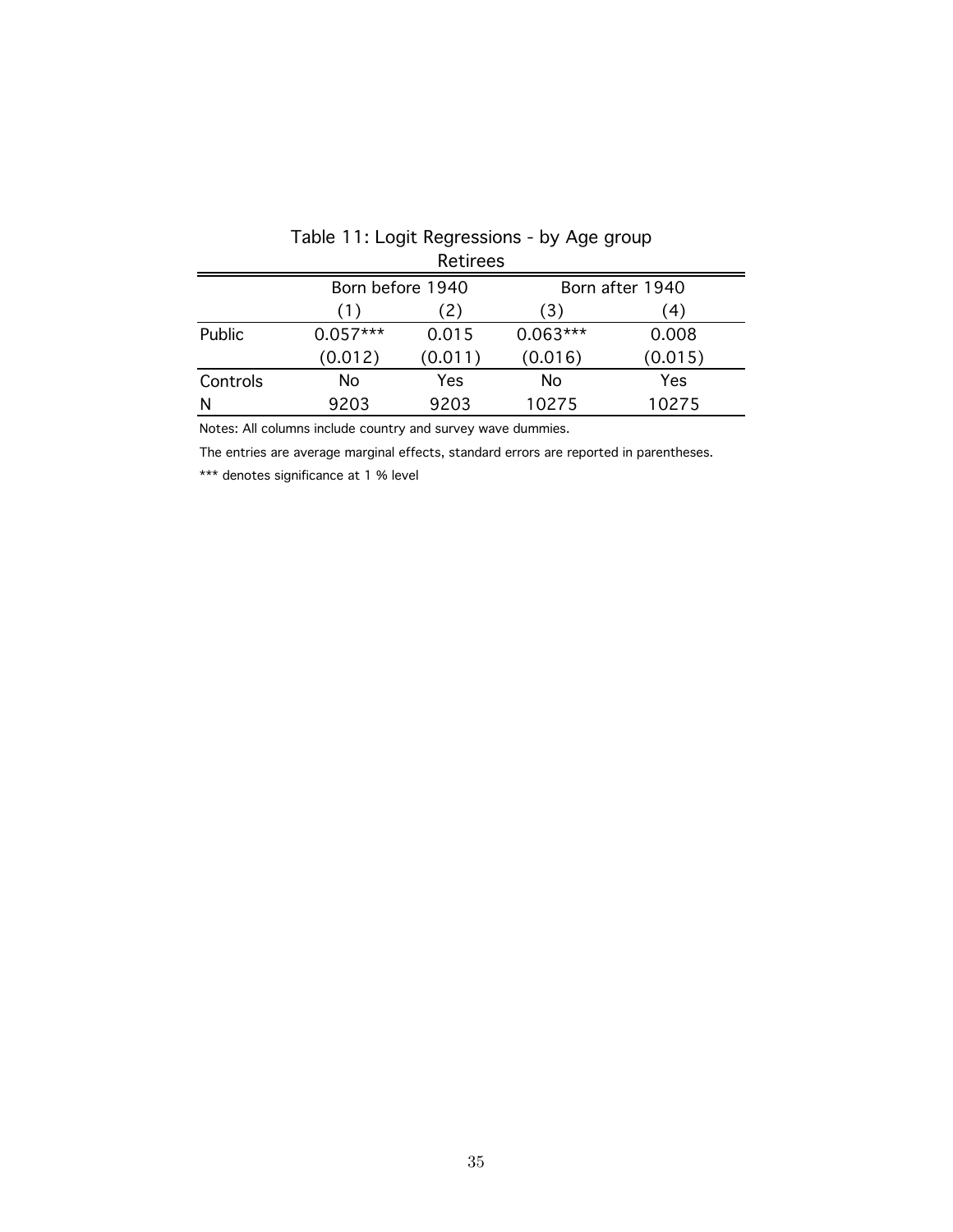|                    | <b>Retirees</b>        |                 |
|--------------------|------------------------|-----------------|
|                    | Unconditional          | Conditional     |
|                    | <b>Marginal Effect</b> | Marginal Effect |
| Austria            | $0.077***$             | $0.032**$       |
|                    | (0.017)                | (0.016)         |
| Germany            | $0.079***$             | 0.036           |
|                    | (0.026)                | (0.025)         |
| Sweden             | 0.028                  | 0.013           |
|                    | (0.021)                | (0.023)         |
| <b>Netherlands</b> | $0.091***$             | $0.048*$        |
|                    | (0.027)                | (0.028)         |
| Spain              | $0.046**$              | 0.018           |
|                    | (0.019)                | (0.018)         |
| Italy              | $0.072***$             | $-0.006$        |
|                    | (0.026)                | (0.023)         |
| France             | $0.054**$              | O               |
|                    | (0.024)                | (0.023)         |
| Denmark            | 0.036                  | 0.018           |
|                    | (0.024)                | (0.026)         |
| Greece             | 0.012                  | 0.006           |
|                    | (0.014)                | (0.023)         |
| Switzerland        | $0.047*$               | 0.014           |
|                    | (0.026)                | (0.025)         |
| Belgium            | $0.089***$             | 0.012           |
|                    | (0.022)                | (0.023)         |
| Portugal           | 0.037                  | $-0.015$        |
|                    | (0.033)                | (0.025)         |

| Table 12: Country-Specific Logit Regressions |
|----------------------------------------------|
| Retirees                                     |

Notes: \*\*\* [\*\*] (\*) denote significance at 1, [5], (10) % level